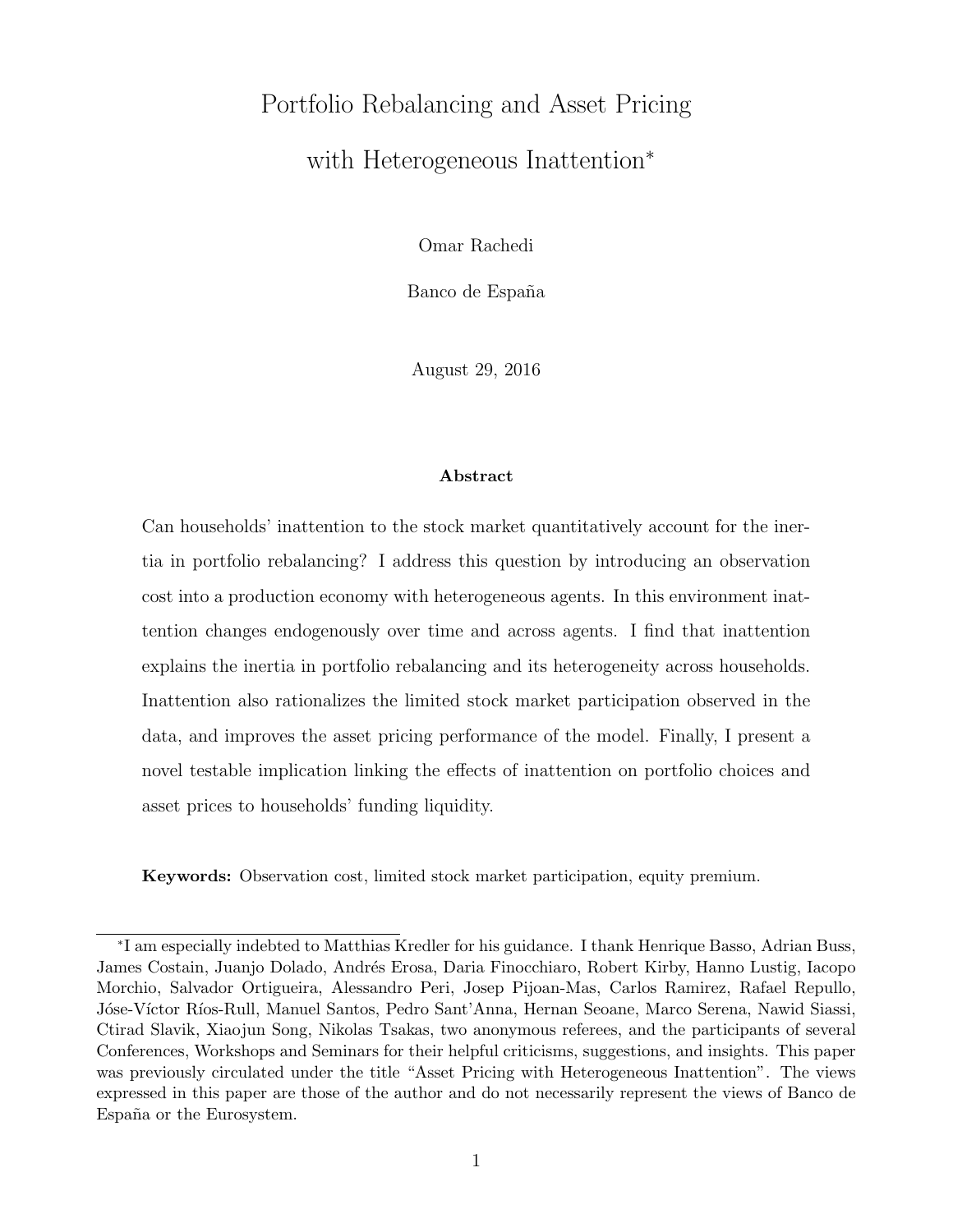# 1 Introduction

Can households' limited attention to the stock market quantitatively account for the inertia in households' portfolio rebalancing? I address this question by introducing an observation cost into a production economy with heterogeneous agents, idiosyncratic labor income risk, and borrowing constraints. In this environment inattention changes endogenously over time and across agents. I discipline the quantitative analysis by calibrating the observation cost to match the duration of inattention of the median household observed in the data.

I find that inattention accounts for half of the inertia in portfolio rebalancing and its heterogeneity across stockholders. In the model, as it is in the data, wealthy stockholders invest much more actively than poor stockholders. Inattention also reconciles the amount of limited stock market participation observed in the data with a low per-period participation cost. In addition, I show that inattention improves the asset pricing performance of the model. Importantly, I highlight a novel testable implication that links households' inattention to households' funding liquidity: inattention matters quantitatively on the dynamics of portfolio rebalancing and asset prices only if borrowing constraints are tight enough.

This paper studies the role of households' inattention by relaxing the assumption that agents are always aware of the state of the economy. Despite standard models postulate that households continuously collect information on the stock market and derive optimal consumption/savings plans, in the data we observe a different pattern. For example, Ameriks et al. (2003) show that households plan infrequently, and wealthy agents plan more often than poor ones. Alvarez et al. (2012) use data from two Italian surveys and find that the median household pays attention to the stock market every 3 months. Furthermore, there is a large heterogeneity in inattention across households: 24% of households observe their financial portfolios less often than twice per year, while 20% of them do it more often than once per week. Finally, Rossi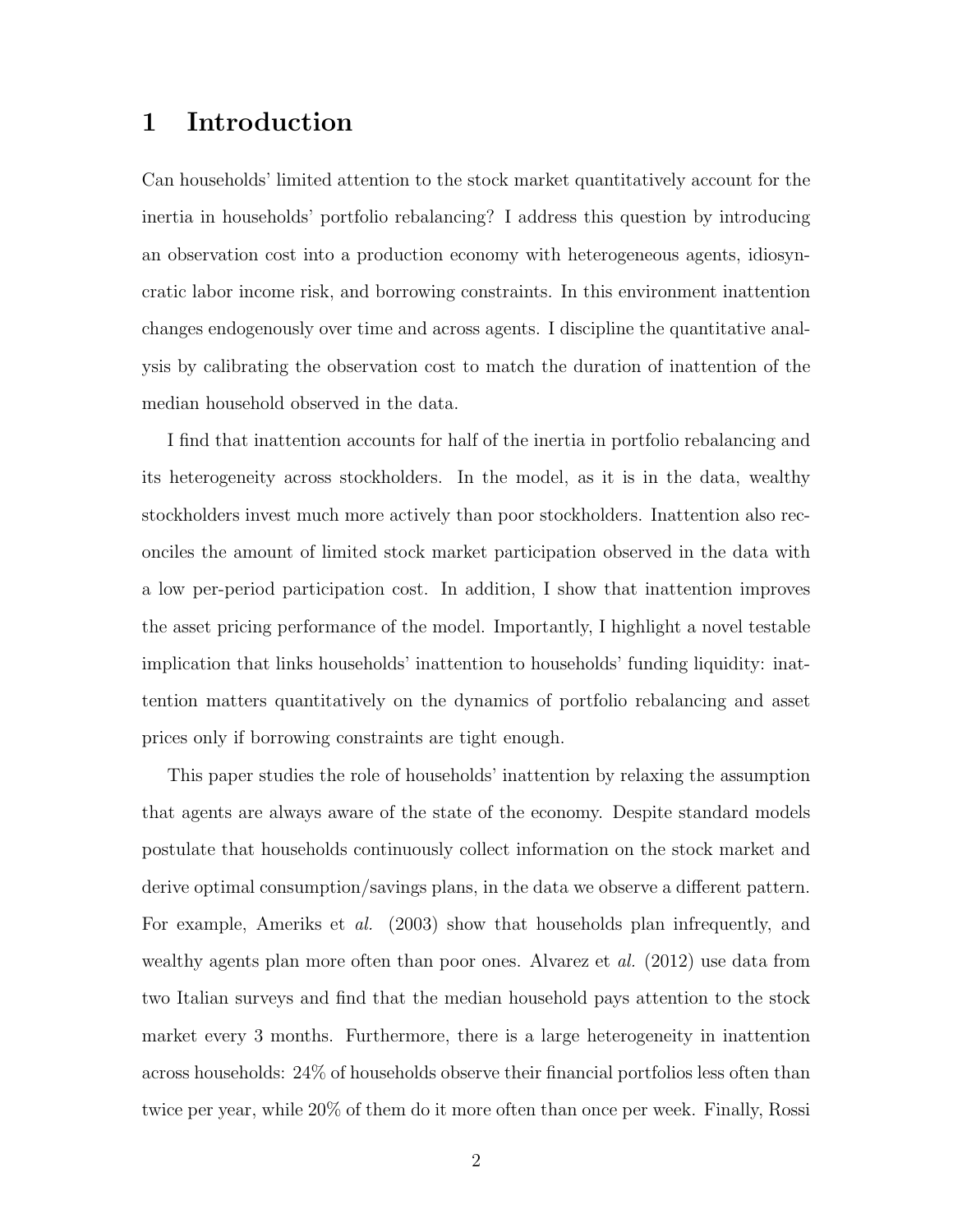$(2010)$ , Da et al.  $(2011)$ , and Sichermann et al.  $(2016)$  find that the allocation of attention comoves with stock returns.<sup>1</sup>

This evidence has motivated a new strand of the literature, which studies the implications of households' limited attention on portfolio choices and asset prices. Nevertheless, the results are still inconclusive. Gabaix and Laibson (2002) and Rossi (2010) show that models with inattention can account for the lumpiness in portfolio adjustments and the dynamics of asset prices. Conversely, Chen (2006) and Finocchiaro (2011) find that inattention has negligible effects on portfolio choices and the level of the equity premium.<sup>2</sup>

In this paper I evaluate whether the observed duration of households' inattention can quantitatively account for the inertia in households' portfolio rebalancing. I build on Reis (2006) and develop a tractable theory of endogenous inattention with heterogeneity across agents. I propose a model that introduces an observation cost into the environment of Krusell and Smith (1997, 1998). Namely, I consider a production economy with incomplete markets, idiosyncratic labor income risk, and heterogeneous agents, who incur in an observation cost whenever they collect information on the aggregate states of the economy and formulate a new plan for financial investment. This feature generates a novel trade-off: attentive households take better decisions, but also bear higher costs. As a result, households decide to plan at infrequent dates and stay inattentive meanwhile. Inattentive agents do not gather new information on the aggregate states of the economy and their financial portfolios change by inertia following the realizations of stock and bond returns.

When I bring the model to the data, I discipline the role of inattention by calibrating the observation cost to match the duration of inattention of the median household

<sup>1</sup>Few other papers show that investors' attention affects stock prices and portfolio choices, e.g. Barber and Odean (2008), Brunnermeier and Nagel (2008), Della Vigna and Pollet (2009), Hirshleifer et al. (2009), and Mondria et al. (2010).

<sup>&</sup>lt;sup>2</sup>Lynch (1996), Duffie (2010), and Chien et al. (2011, 2012) study the implications of exogenous infrequent portfolio rebalancing on asset prices. In the Supplementary Appendix, I study how the results of the model change when inattention is considered as either an endogenous variable or an exogenous one.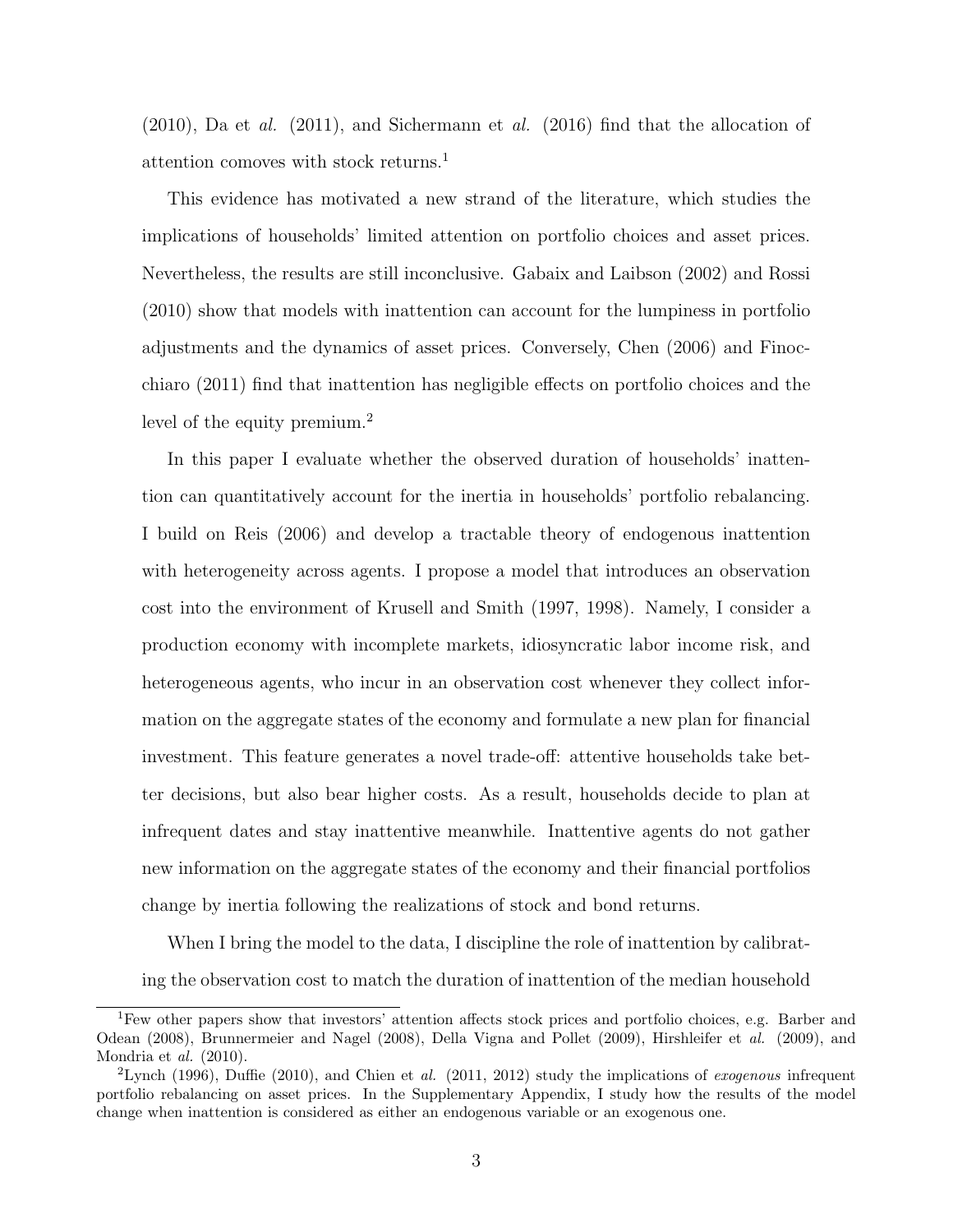estimated by Alvarez et al. (2012). I also discipline the interaction of inattention with households' funding liquidity by calibrating the tightness of the borrowing constraints to match the share of households with negative wealth. These choices imply that the aim of the paper is not to use inattention to match portfolio rebalancing and asset prices. Rather, the model can be used to address the following question: once the observation cost and the tightness of the borrowing constraints are pinned down by the data, how much of the dynamics of portfolio rebalancing and asset prices can be accounted for *only* by households' inattention?

Looking at the results of the model, I find that the duration of inattention depends negatively on households' wealth - in line with the evidence of Ameriks et al. (2003) - because observation costs are relatively higher for poor agents. The cyclicality of inattention depends on the marginal gain and the marginal cost of being attentive and actively investing in the stock market. Both forces are countercyclical, but they asymmetrically affect different agents. Poor households plan in expansions because they cannot afford the observation cost in bad times. Instead, wealthy agents plan in recession to benefit of the higher expected return to equity. Overall the level of inattention is countercyclical.

Second, households' portfolio rebalancing displays substantial inertia. As long as inattentive agents do not invest actively, their financial positions follow passively the realizations of the aggregate shock. On average, households actively offset around 73% of the passive variations in the risky share. Hence, inertia drives 27% of the changes in the financial portfolios. Since in the data inertia characterizes 50% of the variations in the risky share, as documented in Calvet et al. (2009), the model can account for 54% of the observed inertia in portfolio rebalancing. In the model, the inertia is entirely determined by the observation cost. Indeed, when the observation cost is set to zero, households always actively adjust their financial positions.

The model generates a large heterogeneity in the degree of portfolio rebalancing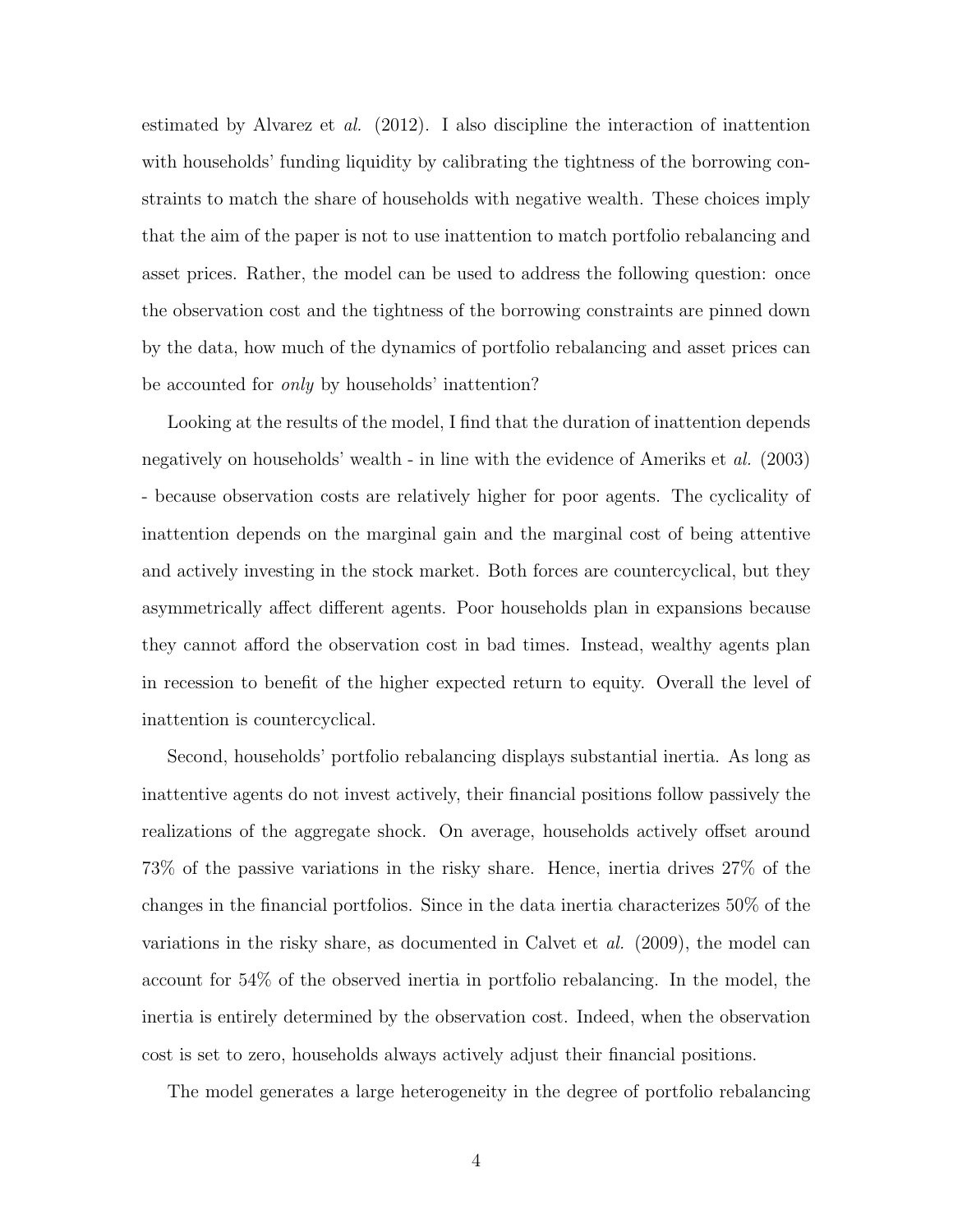across households. Wealthy agents are attentive often enough to actively rebalance their portfolios period-by-period. Instead, poor stockholders are very inattentive and offset just 43% of the passive variation in their portfolios. This result is consistent with the evidence of Calvet et al. (2009), who find that although on average portfolio rebalancing is rather inertial, wealthy households invest very actively.

Third, inattention provides a rationale to the limited stock market participation. The model can account for the share of market participants observed in the data with a low per-period participation cost. Without inattention, matching the same share of stockholders requires a participation cost which is four times larger. Inattention is a barrier to financial investment because households anticipate that during the periods of inattention they end up investing sub-optimally.

Fourth, inattention improves the asset pricing performance of the model. On the one hand, inattention raises the volatility of stock returns, by boosting the movements in the marginal productivity of capital. As inattentive agents cannot immediately adjust their portfolios to the realizations of the aggregate shock, individual financial investment alternates between periods of inaction and periods of sharp adjustments. As a result, aggregate investment becomes more volatile and less correlated with the realizations of the aggregate productivity shock. These two channels raise the volatility of the marginal productivity of capital. On the other hand, inattention induces countercyclical variations in the equity premium. This result is usually obtained through consumption habits or long run risk. Instead, here it is just the by-product of the observation cost, that concentrates the aggregate risk on a small measure of agents. As in Chien et al. (2012), at each point of time there are few attentive investors that actively trade stocks and bear the whole aggregate risk of the economy, commanding a higher return rate on equity.

Finally, I provide a novel testable implication that links households' inattention to households' funding liquidity. I find that inattention matters quantitatively on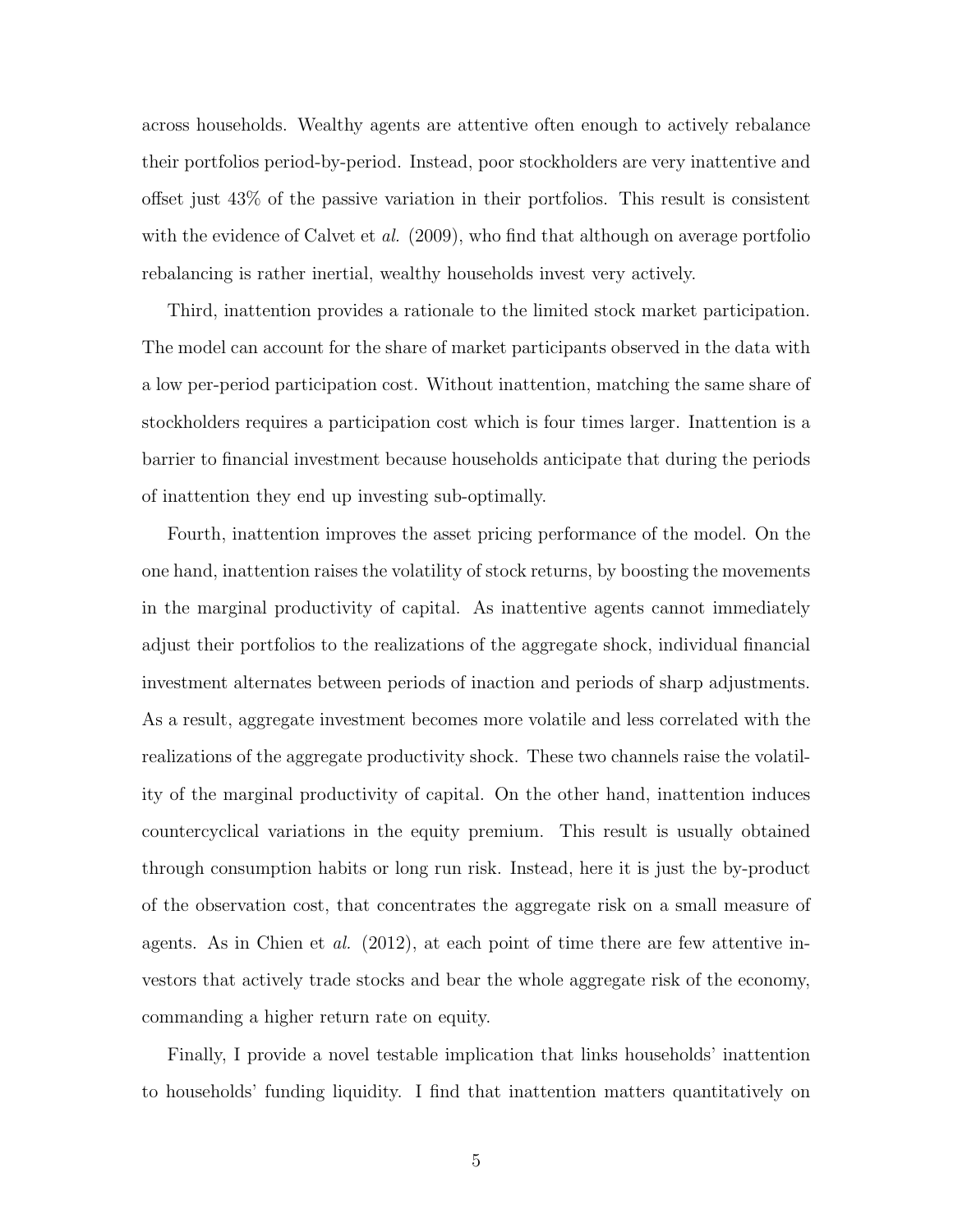the dynamics of portfolio rebalancing and asset prices only if borrowing constraints are tight enough. When borrowing constraints are loose, households can borrow and smooth away any investment mistake made during inattention. Moreover, all households participate in the stock market with buy-and-hold positions, as in Chen (2006). In this case, households dilute the observation cost by trading very infrequently, portfolio rebalancing is passive, and inattention does not affect asset prices.

# 2 Related Literature

This paper studies households' inattention to the stock market. In the literature, inattention is usually achieved either by making agents gathering information and planning financial investment at discrete dates (e.g., Duffie and Sun, 1990; Lynch, 1996; Gabaix and Laibson, 2002; Chen, 2006; Reis, 2006; Rossi, 2010; Finocchiaro, 2011; Chien et al., 2011, 2012), or through learning with capacity constraints (e.g., Sims, 2003; Peng, 2005; Huan and Liu, 2007).<sup>3</sup> I follow the first strand of the literature because of my emphasis on the effects of inattention on agents' portfolio choices. Indeed, I study a heterogeneous agent economy, in which the individual portfolio choice is not trivially determined. This feature avoids having a representative agent which in equilibrium holds the portfolio of the market. Models featuring learning with capacity constraint can be extended to the case of heterogeneous agents and idiosyncratic shocks only by neglecting the existence of higher-order beliefs, as discussed in Porapakkarm and Young (2008).<sup>4</sup> Yet, Angeletos and La'O (2009) show that higher-order beliefs do play a crucial role in the dissemination of information across agents.

<sup>&</sup>lt;sup>3</sup>Inattention is also closely tied to the concepts of information acquisition, e.g. Grossman and Stiglitz (1980) and Peress (2004), and uncertainty, see Veronesi (1999) and Andrei and Hasler (2015).

<sup>4</sup>When agents have imperfect common knowledge and differ in their information set, they need to forecast other agents' forecast, and so on so forth. In this case, equilibrium prices do not depend only on the infinite-dimensional distribution of agents across wealth, but also on the infinite-dimensional distribution of beliefs.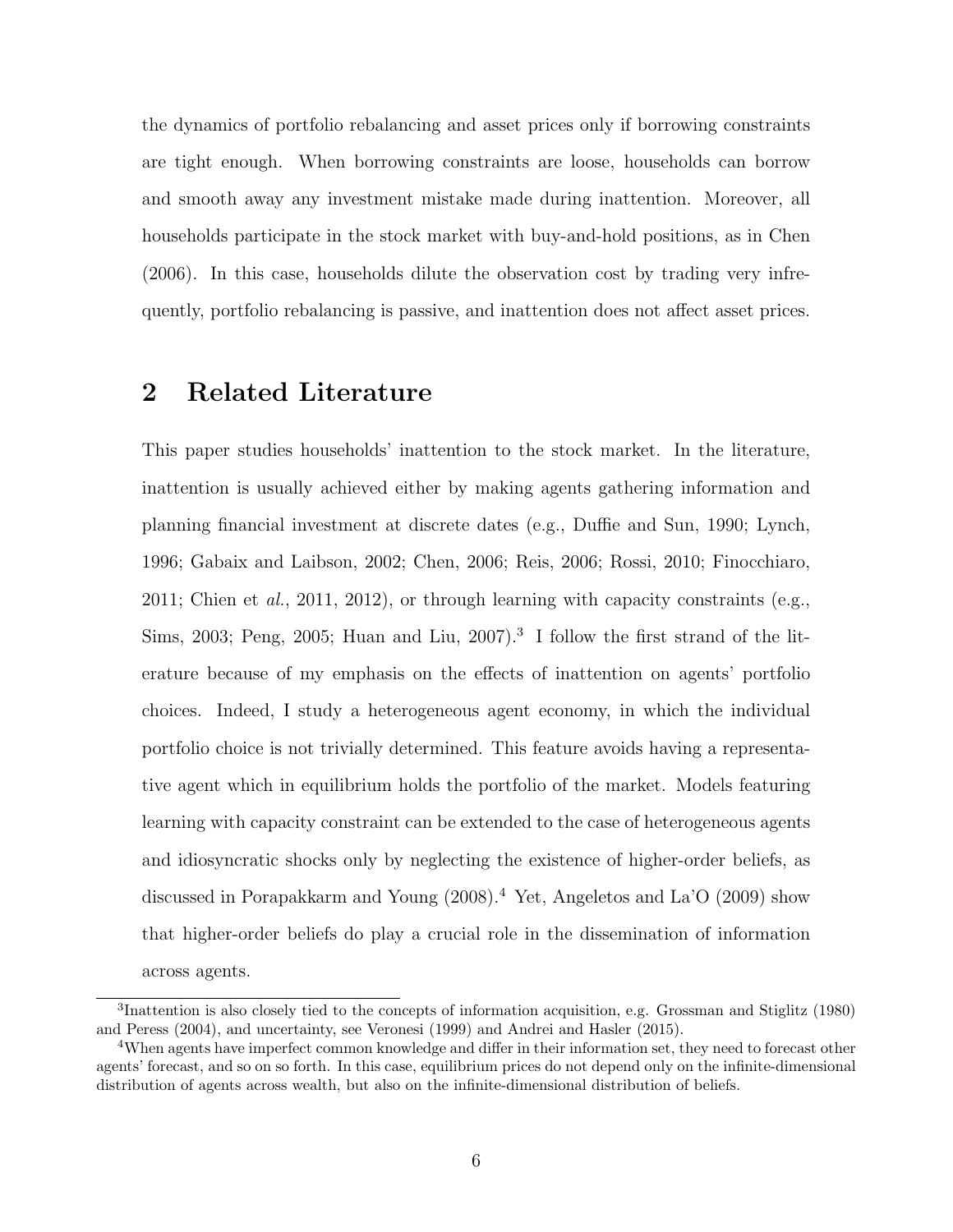My paper differs from the literature on inattention on two main dimensions. First, I discipline the role of inattention by calibrating the observation cost to match the actual duration of inattention for the median household. In this way, I can evaluate whether the observed level of inattention can quantitatively account for the heterogeneous dynamics in portfolio rebalancing across households. Second, I highlight a novel testable mechanism that links inattention - and its quantitative effects on portfolio choices and asset prices - to the tightness of households' borrowing constraints.

# 3 The Model

In the economy there is a representative firm that uses capital and labor to produce a consumption good. On the other side, there is a unit measure of ex-ante identical agents. Households are ex-post heterogeneous because they bear an uninsurable idiosyncratic labor income risk. Moreover, they incur in a monetary observation cost whenever they collect information on the aggregate states of the economy and take the optimal decisions on portfolio choices. Households can invest in three assets: a risk-free bond, risky capital, and a transaction account that yields no interest payment. The transaction account is liquid: inattentive households finance consumption expenditure only using the transaction account.

#### 3.1 The Firm

The production sector of the economy consists of a representative firm, which produces a consumption good  $Y_t \in \mathbf{Y} \subset \mathbb{R}_+$  using a Cobb-Douglas production function

$$
Y_t = z_t N_t^{1-\eta} K_t^{\eta} \tag{1}
$$

where  $\eta \in (0, 1)$  denotes the capital income share. The variable  $z_t \in \mathbf{Z} \subset R_+$  follows a stationary Markov process with transition probabilities  $\Gamma_z(z', z) = \Pr(z_{t+1} = z'|z_t = z)$ .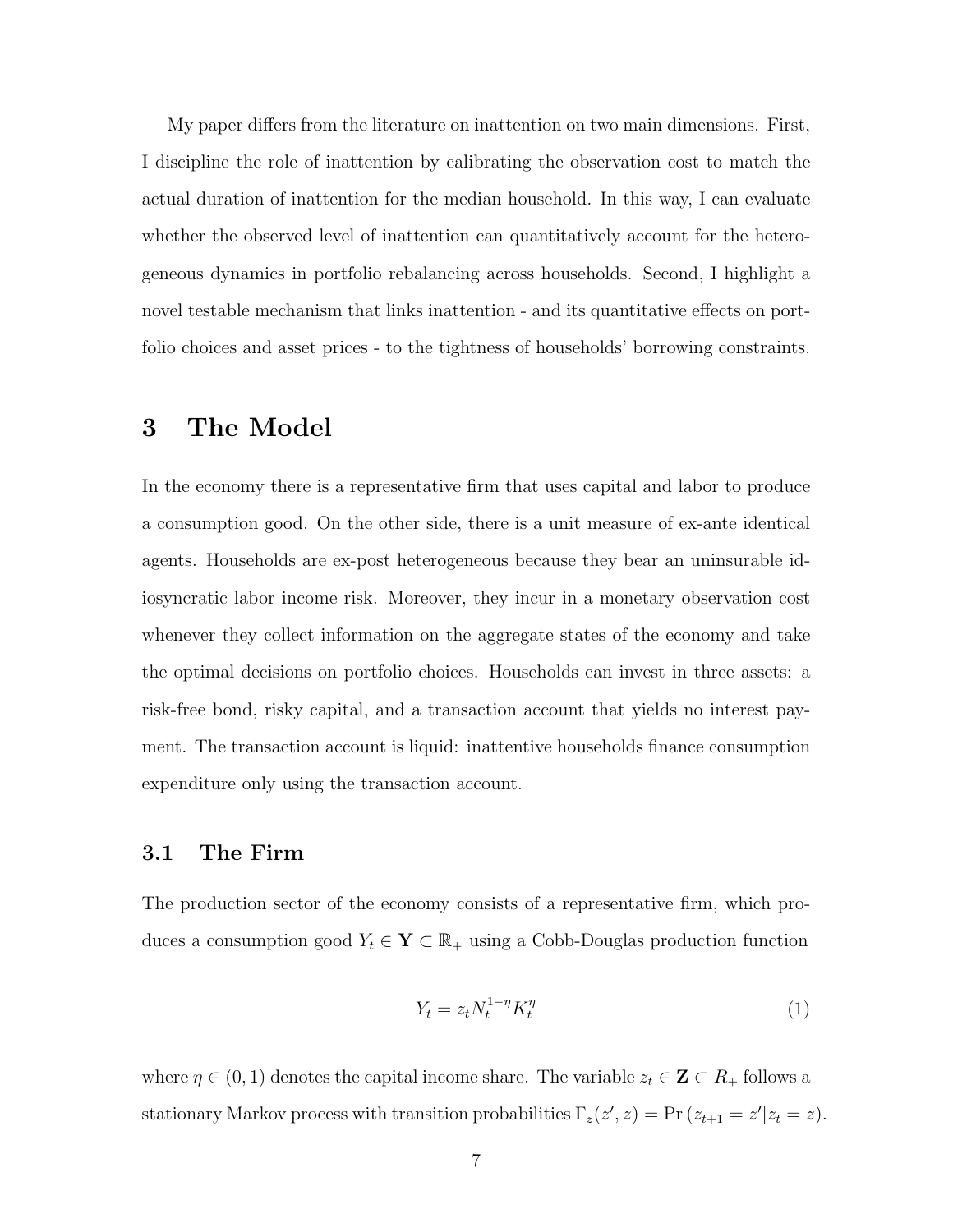The firm hires  $N_t \in \mathbb{N} \subset \mathbb{R}_+$  workers at the wage  $w_t$ , and rents from the households the stock of physical capital  $K_t \in \mathbf{K} \subset \mathbb{R}_+$  at the interest rate  $r_t^s$ . Physical capital depreciates at a rate  $\delta \in (0,1)$  after production. The firm chooses capital and labor to equate the marginal productivities to prices, as follows

$$
r_t^s = \eta z_t N_t^{1-\eta} K_t^{\eta-1} - \delta \tag{2}
$$

$$
w_t = (1 - \eta)z_t N_t^{-\eta} K_t^{\eta}.
$$
\n(3)

#### 3.2 Households

The economy is populated by a measure one of ex-ante identical households. They are infinitely lived, discount the future at the rate  $\beta \in (0,1)$ , and maximize lifetime utility

$$
\mathbb{E}_0 \sum_{t=0}^{\infty} \beta^t U(c_t) \tag{4}
$$

where  $c_t \in \mathbb{C} \subset \mathbb{R}_+$  denotes consumption at time t. I consider a CRRA utility function  $U(c) = \frac{c^{1-\theta}}{1-\theta}$  $\frac{e^{t-\theta}}{1-\theta}$ , where  $\theta$  denotes the risk aversion of the households.

#### 3.2.1 Idiosyncratic Shocks

Households bear an idiosyncratic labor income risk which consists of two components. First, households are hit by a shock  $e_t \in \mathbf{E} \subset \{0,1\}$ , which determines their employment status. A household has a job when  $e_t = 1$  and is unemployed when  $e_t = 0$ . I assume that  $e_t$  follows a stationary Markov process with transition probabilities

$$
\Gamma_e(z, z', e, e') = \Pr\left(e_{t+1} = e' | e_t = e, z_t = z, z_{t+1} = z'\right).
$$
\n(5)

Although the shock is idiosyncratic and washes out in the aggregate, its transition probabilities depend on the aggregate productivity shock. In this way, both the id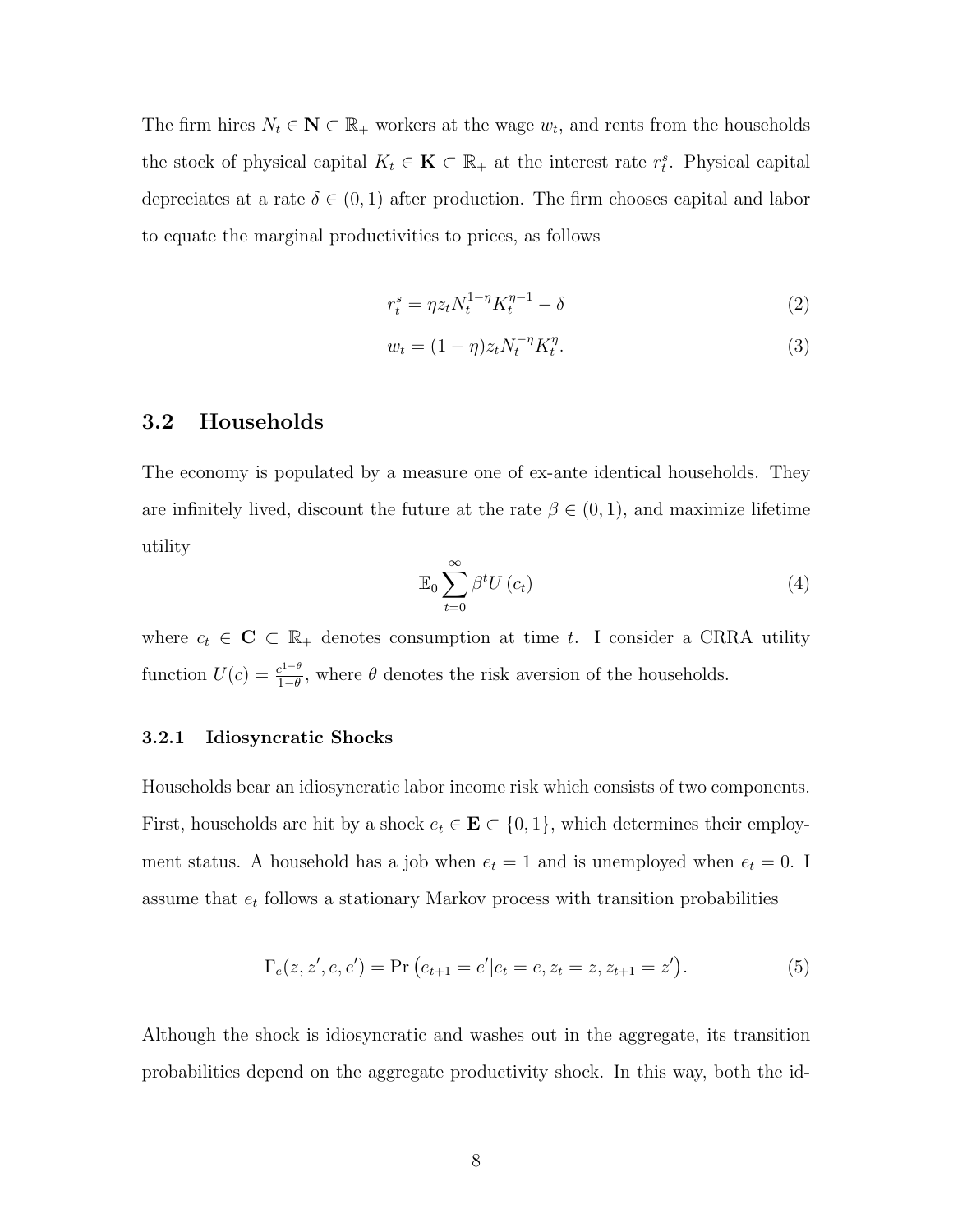iosyncratic uncertainty and the unemployment rate of the economy rise in recessions.<sup>5</sup> Second, when a household is employed, it faces a further shock  $\xi_t \in \Xi \subset \mathbb{R}_+$ , which determines the efficiency units of hours worked. This shock is orthogonal to the aggregate productivity shock and follows a stationary Markov process with transitional probabilities

$$
\Gamma_{\xi}(\xi, \xi') = \Pr(\xi_{t+1} = \xi' | \xi_t = \xi). \tag{6}
$$

When a household is unemployed, it receives a constant unemployment benefit  $\bar{w} > 0$ , which is financed through a lump sum tax  $\tau$  applied to employed agents. Households' labor income  $l_t$  is then

$$
l_t = w_t \xi_t e_t + \bar{w} \left( 1 - e_t \right) - \tau e_t. \tag{7}
$$

As in Pijoan-Mas (2007), I consider two sources of idiosyncratic uncertainty just for quantitative reasons. In the calibration of the model, the employment shock disciplines the correlation between the individual labor income risk and the aggregate shock, whereas I use the shock to the efficiency units of labor to match the crosssectional distribution of labor income observed in the data.

#### 3.2.2 Market Arrangements

Households can allocate their overall wealth  $\omega_t \in \Omega \in \mathbb{R}$  between consumption and savings. Households can save in three different ways. First, households own the capital of the economy. Each household holds  $s_t \in \mathbf{S} \equiv [\underline{s}, \infty]$  units of capital, which are either rented to the firm or traded among households. Capital is risky and yields the rate  $r_t^s$ , as defined in (2). Second, households can also invest in a one-period non-contingent bond  $b_t \in \mathbf{B} \equiv [\underline{b}, \infty]$ , which is in zero net supply. The bond yields a risk-free rate  $r_t^b$ . Households face exogenous borrowing constraints for both assets and cannot go shorter than  $\underline{s}$  in risky equity and  $\underline{b}$  in risk-free bonds. When these

 $5$ Mankiw (1986) and Krueger and Lustig (2010) show that a countercyclical idiosyncratic uncertainty raises the price of risk. Storesletten et al. (2007) find that in the data labor income risk peaks in recessions.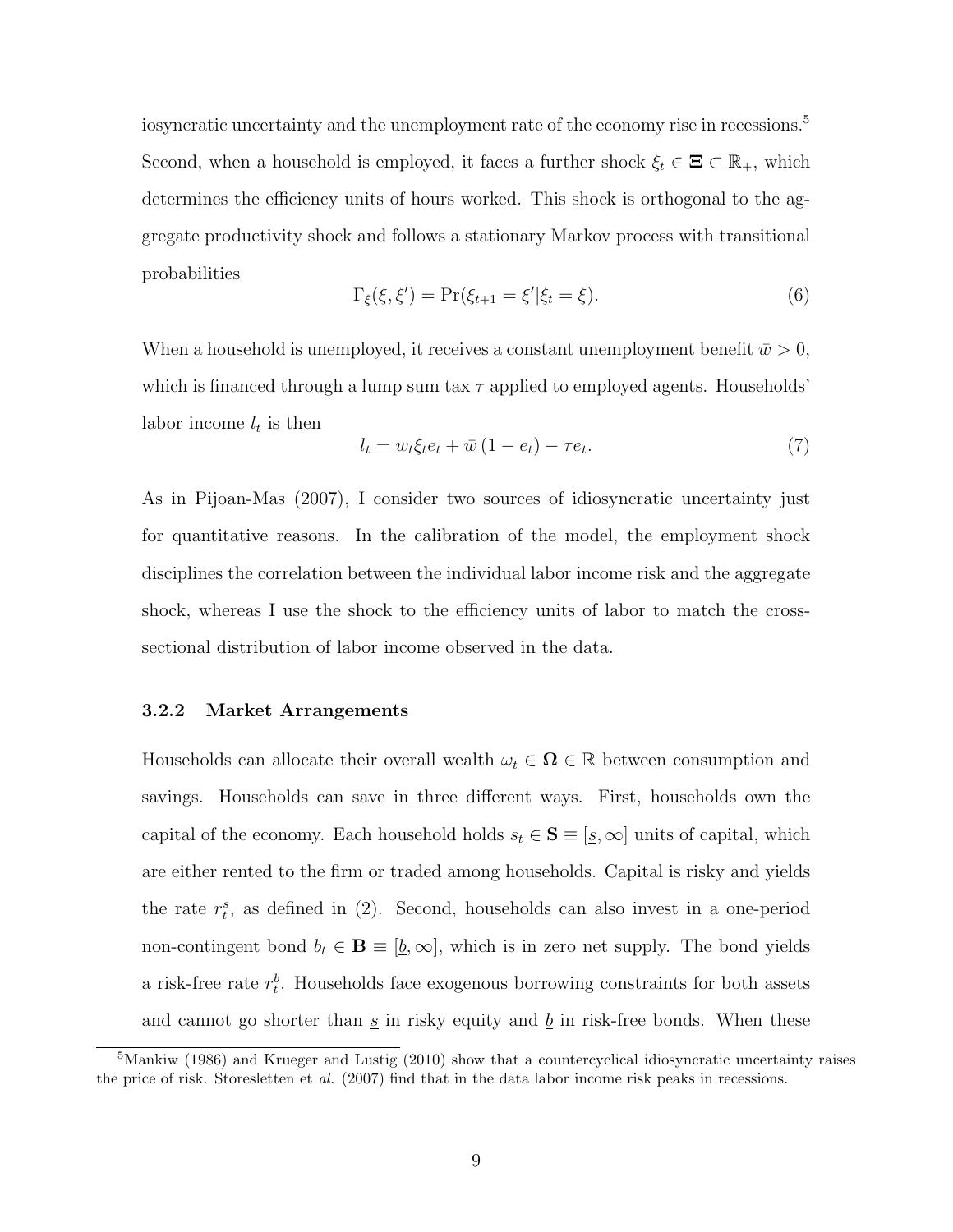values equal zero, households cannot take short positions at all. Third, as in Abel et al. (2007, 2013), households can also save in a transaction account  $a_t \in \mathbf{A} \equiv [0, \infty]$ . The transaction account yields no interest payment.<sup>6</sup>

In addition, households incur in a fixed per-period participation cost  $\phi$  whenever investing in the stock market, that is, whenever  $s_t \neq 0$ . This cost may prevent households from investing in the stocks. In the quantitative analysis, I use this cost to match the observed amount of limited stock market participation, and evaluate to what extent inattention can reconcile a large share of non-participants with a low per-period participation cost.

In this framework, markets are incomplete because households cannot trade claims which are contingent on the realizations of the idiosyncratic shock. As long as the labor income risk cannot be fully insured, households are ex post heterogeneous in wealth, consumption, and portfolio choices.

#### 3.2.3 Observation Cost

Households incur in a monetary observation cost proportional to their labor income  $\chi l_t$  whenever they acquire information on the aggregate states of the economy and define their optimal choices on stocks and bonds. This cost is a reduced form for the financial and time opportunity expenditures bore by households to figure out the optimal composition of the financial portfolio.

The observation cost induces the households to plan infrequently and stay inattentive meanwhile. Planning dates are defined as dates  $d_i \in \mathbf{D} \subset \mathbb{N}$  such that  $d_{i+1} \geq d_i$ for any *i*. At a planning date  $d_i$ , households pay the cost  $\chi l_{d_i}$ , collect the information on the aggregate states of the economy, and decide the next planning date  $d_{i+1}$ . Moreover, households decide the stream of consumption throughout the period of inattention  $[c(e_i, \xi_i), c(e_{d_{i+1}-1}, \xi_{d_{i+1}-1})]$ , and the investment in the transaction

<sup>&</sup>lt;sup>6</sup>In equilibrium households save in the transaction account only if the observation cost is positive. The only rationale of this account is to provide liquid funds to inattentive households for financing their consumption.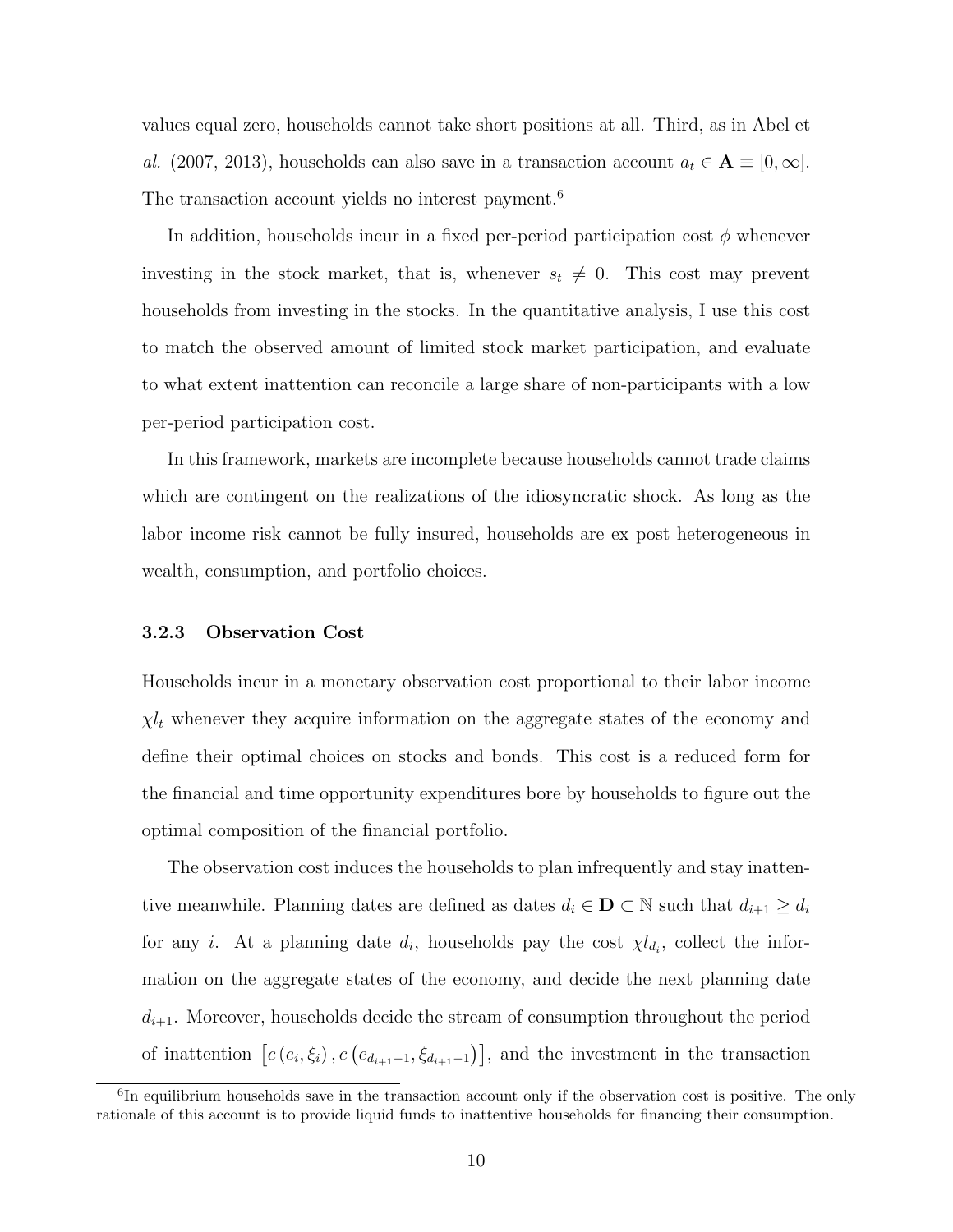account  $a_{d_i+1}$ , risky capital  $s_{d_i+1}$ , and risk-free bonds  $b_{d_i+1}$ . Importantly, the stream of consumption throughout the period of inattention is set conditional on the realizations of the idiosyncratic shocks  $e_t$  and  $\xi_t$ . Instead, at non planning dates, households are inattentive and follow the pre-determined plan for consumption set in the previous planning date. I assume that inattentive households finance consumption using the transaction account and the stream of labor income. Throughout inattention, interest payments  $r_t^s$  and  $r_t^b$  are reinvested in equity and bonds, respectively.

In the model, attentive households observe all the states of the economy, while inattentive households have a limited amount of information. I assume that inattentive households do not observe the aggregate states of the economy, although they are always fully aware of the realizations of the idiosyncratic shocks  $e_t$  and  $\xi_t$ . In the benchmark economy, I assume that throughout inattention only the choice of consumption - and not the choices on the composition of the financial portfolio - depends on the realizations of the idiosyncratic shocks. This assumption is consistent with the empirical evidence of Alvarez et al.  $(2012)$ , who find that just 6% of the households adjust their portfolio more often than they observe it.<sup>7</sup>

I further characterize the conditions governing inattention in the model. To maintain the existence of credit imperfections, I postulate that inattention breaks out exogenously whenever households hit the borrowing constraints. In such a case, an unmodeled financial intermediary calls the attention of the households, which pay the observation cost and become attentive. Moreover, I assume that households become attentive when their consumption plan cannot be financed anymore by the transaction account and the labor income.

These assumptions affect the realized duration of inattention. A household that at time  $d_i$  decides not to observe the states of the economy until  $d_{i+1}$  ceases to be inattentive at the realized new planning date  $\lambda(d_{i+1})$ , which is the minimum between

<sup>&</sup>lt;sup>7</sup>The Supplementary Appendix relaxes this assumption, by considering a version of the model in which during inattention also the choices of bonds and stocks depend on the realizations of the idiosyncratic shocks.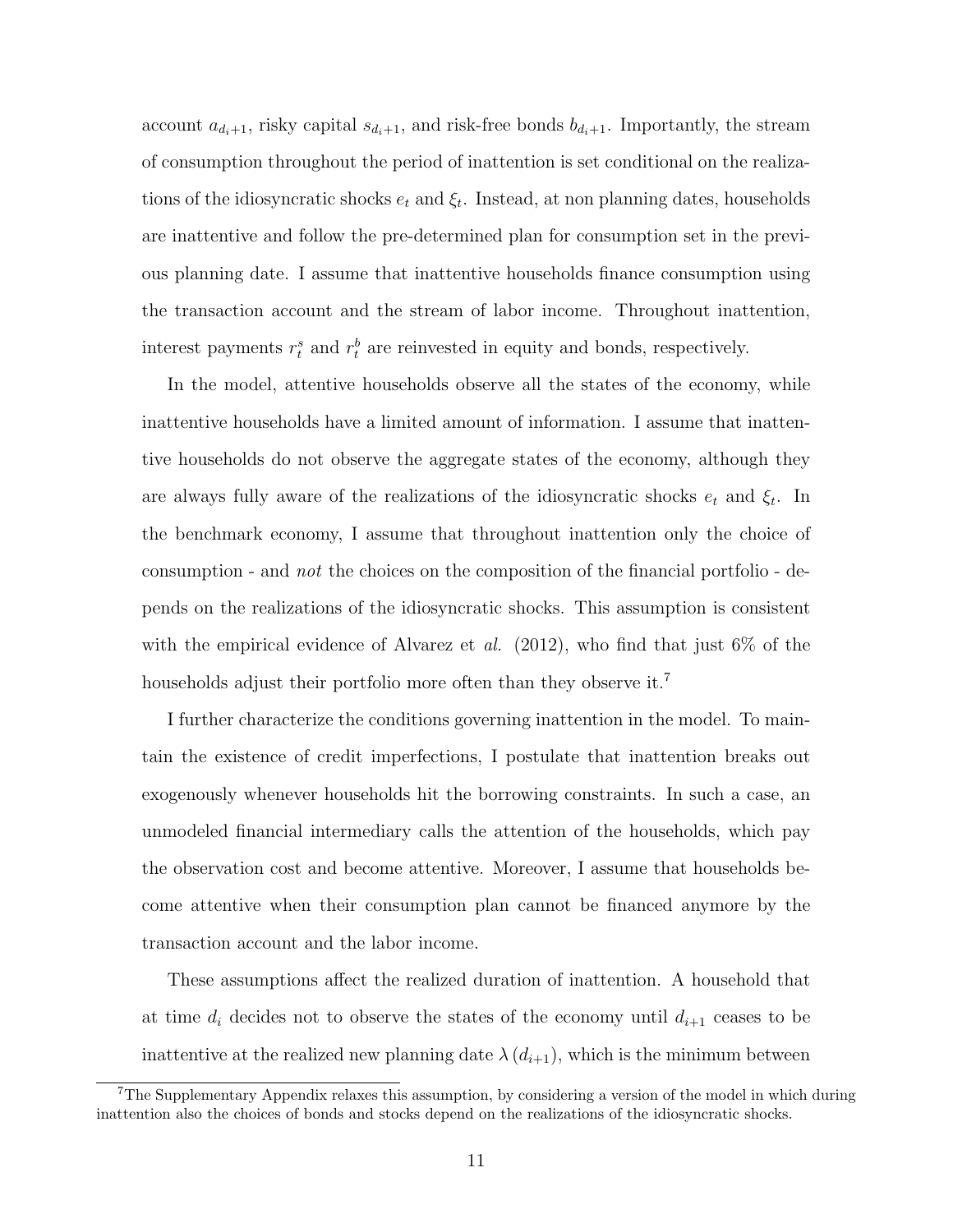the desired new planning date  $d_{i+1}$  and the periods in which either the household hits the borrowing constraint,  $\{j \in [d_i, d_{i+1}) : b_{j+1} < \underline{b} \text{ or } s_{j+1} < \underline{s}\}\)$ , or consumption cannot be financed anymore by the liquid funds,  $\{j \in [d_i, d_{i+1}) : c_j > a_j + l_j\}.$ 

#### 3.2.4 Value Function

To define the aggregate states of the households' problem, I introduce the distribution of the agents  $\gamma_t$  - defined over households' idiosyncratic states, the decisions of inattention, the portfolio choices, and the consumption path  $\{\omega_t, e_t, \xi_t, d_t, a_t, b_t, c_t\}$ . which characterizes the probability measure on the  $\sigma$ -algebra generated by the Borel set  $J \equiv \Omega \times \mathbf{E} \times \mathbf{\Xi} \times \mathbf{D} \times \mathbf{A} \times \mathbf{S} \times \mathbf{B} \times \mathbf{C}$ .

Roughly speaking,  $\gamma_t$  keeps track of all the heterogeneity among agents. In this environment  $\gamma_t$  is an aggregate state. Indeed, Krusell and Smith (1997, 1998) show that prices depend on the entire distribution of agents across their idiosyncratic states. The distribution  $\gamma_t$  evolves over time following a law of motion

$$
\gamma_{t+1} = H(\gamma_t, z_t, z_{t+1}). \tag{8}
$$

The operator  $H(\cdot)$  pins down the changes in the measure  $\gamma_t$  taking as given an initial value and the realizations of the aggregate shock  $z_t$ .

The structure of the problem takes also into account how the information is revealed to the agents. The state variables of this economy  $x_t \equiv \{\omega_t, e_t, \xi_t; z_t, \gamma_t\}$  are random variable defined on a filtered probability space  $(X, F, P)$ . X denotes the set including all the possible realizations of  $x_t$ , F is the filtration  $\{F_t, t \geq 0\}$  consisting of the  $\sigma$ -algebra that controls how the information on the states of the economy is disclosed to the agents, and  $P$  is the probability measure defined on  $F$ . Hereafter, I define the expectation of a variable  $v_t$  conditional on the information set at time k as  $\mathbb{E}_k[v_t] = \int v_t dP(F_k) = \int v(x_t) dP(F_k)$ . The state vector  $P(v_t|F_k) = P(v_t|x_k)$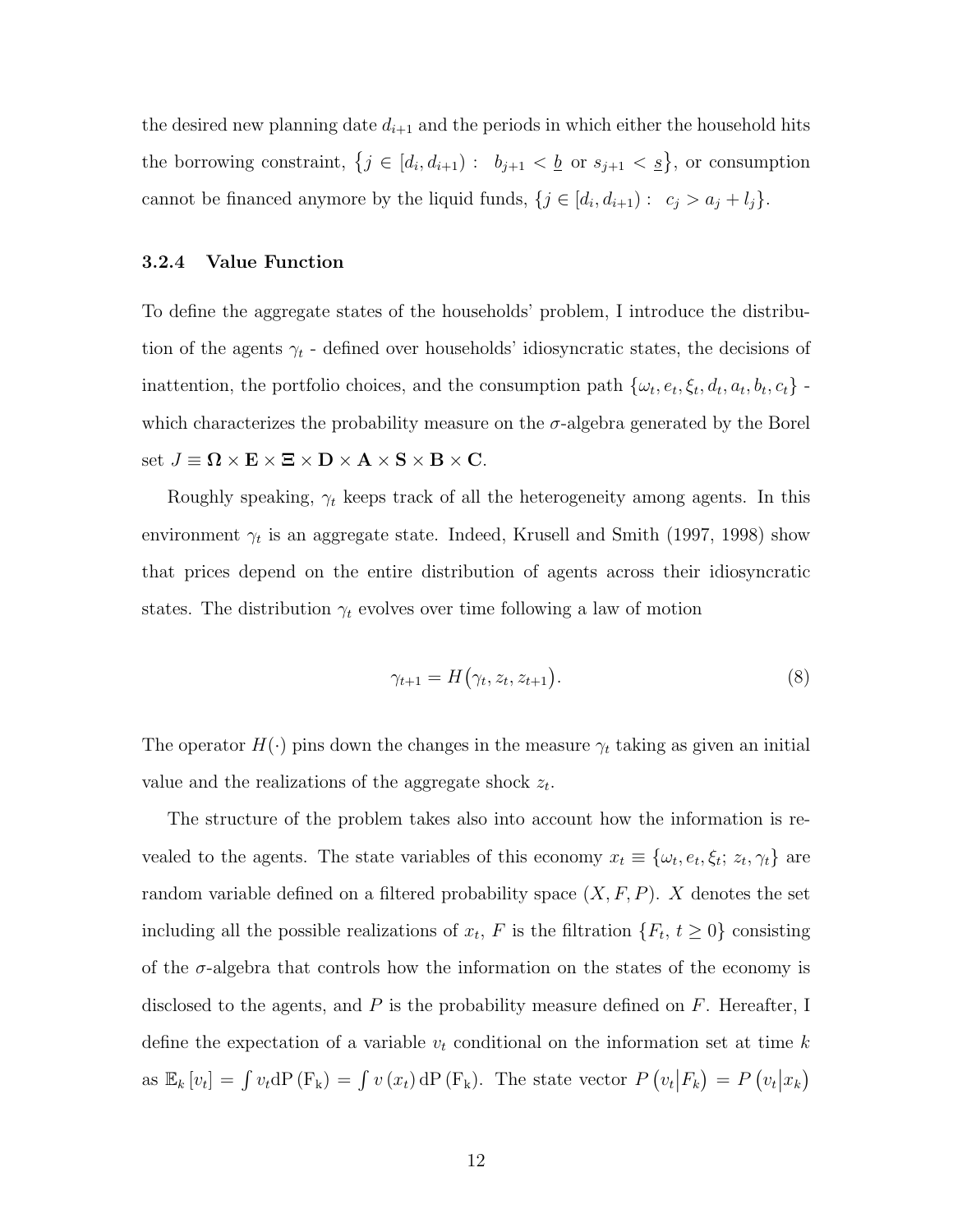is a sufficient statistics for the probability of any variable  $v_t$  because of the Markov structure of  $x_t$ .

The presence of observation costs and inattentive agents implies some measurability constraints on the expectations of the households. Namely, a planning date  $d_i$  defines a new filtration  $\mathcal{F}_s$  such that  $\mathcal{F}_s = F_{d_i}$  for  $s \in [d_i, \lambda(d_{i+1}))$ . Hence, any decision made throughout the duration of inattention is conditional on the information at time  $d_i$ , because households do not update their information on the aggregate states of the economy until the new planning date  $\lambda(d_{i+1})$ . Taking into account this measurability constraint, I write agents' recursive problem as

$$
V(\omega_t, e_t, \xi_t; z_t, \gamma_t) = \max_{d, [c(e_t, \xi_t), c(e_{\lambda(d)-1}, \xi_{\lambda(d)-1})], a_{t+1}, s_{t+1}, b_{t+1}]} \mathbb{E}_t \left[ \sum_{j=t}^{\lambda(d)} \beta^{j-t} U(c(e_j, \xi_j)) \right]
$$

$$
\cdots + \beta^{\lambda(d)-t} V(\omega_{\lambda(d)}, e_{\lambda(d)}, \xi_{\lambda(d)}; z_{\lambda(d)}, \gamma_{\lambda(d)}) \right]
$$
(9)

s.t. 
$$
\omega_t = c(e_t, \xi_t) + a_{t+1} + s_{t+1} + b_{t+1} + \phi \mathbb{I}_{\{s_{t+1} \neq 0\}} \tag{10}
$$

$$
\omega_{\lambda(d)} = s_{t+1} \prod_{j=t+1}^{\lambda(d)} \left( 1 + r_j^s(z_j, \gamma_j) \right) + b_{t+1} \prod_{j=t+1}^{\lambda(d)} \left( 1 + r_j^b(z_j, \gamma_j) \right) + a_{t+1} + \dots
$$
  

$$
\cdots + \sum_{j=t+1}^{\lambda(d)} l_j(z_j, \gamma_j) - \sum_{j=t+1}^{\lambda(d)-1} c(e_j, \xi_j) - \sum_{j=t+2}^{\lambda(d)-1} \phi \mathbb{I}_{\{s_j \neq 0\}} - \chi l_{\lambda(d)}(z_{\lambda(d)}, \gamma_{\lambda(d)}) \tag{11}
$$

$$
\gamma_{\lambda(d)} = H(\gamma_t, z^{\lambda(d)}) \tag{12}
$$

$$
s_{t+1} \geq s, \qquad b_{t+1} \geq b, \qquad a_{t+1} \geq 0, \qquad c(e_t, \xi_t) \geq 0
$$
 (13)

$$
\lambda(d) = \min_{j \in [t+1,d]} \left\{ d, \ b_{t+1} \prod_{k=t+1}^{j} \left[ 1 + r_k^b(z_k, \gamma_k) \right] < \underline{b}, \ s_{t+1} \prod_{k=t+1}^{j} \left[ 1 + r_k^s(z_k, \gamma_k) \right] < \underline{s},
$$
\n
$$
\dots \sum_{k=t+1}^{j} c(e_k, \xi_k) > a_{t+1} + \sum_{k=t+1}^{j} l_k(z_k, \gamma_k) \right\}.\tag{14}
$$

Equation (10) denotes the budget constraint of the agents, who use their wealth to consume, invest in the two assets, save in the transaction account, and pay the participation cost in case they own stocks. Equation (11) shows the evolution over time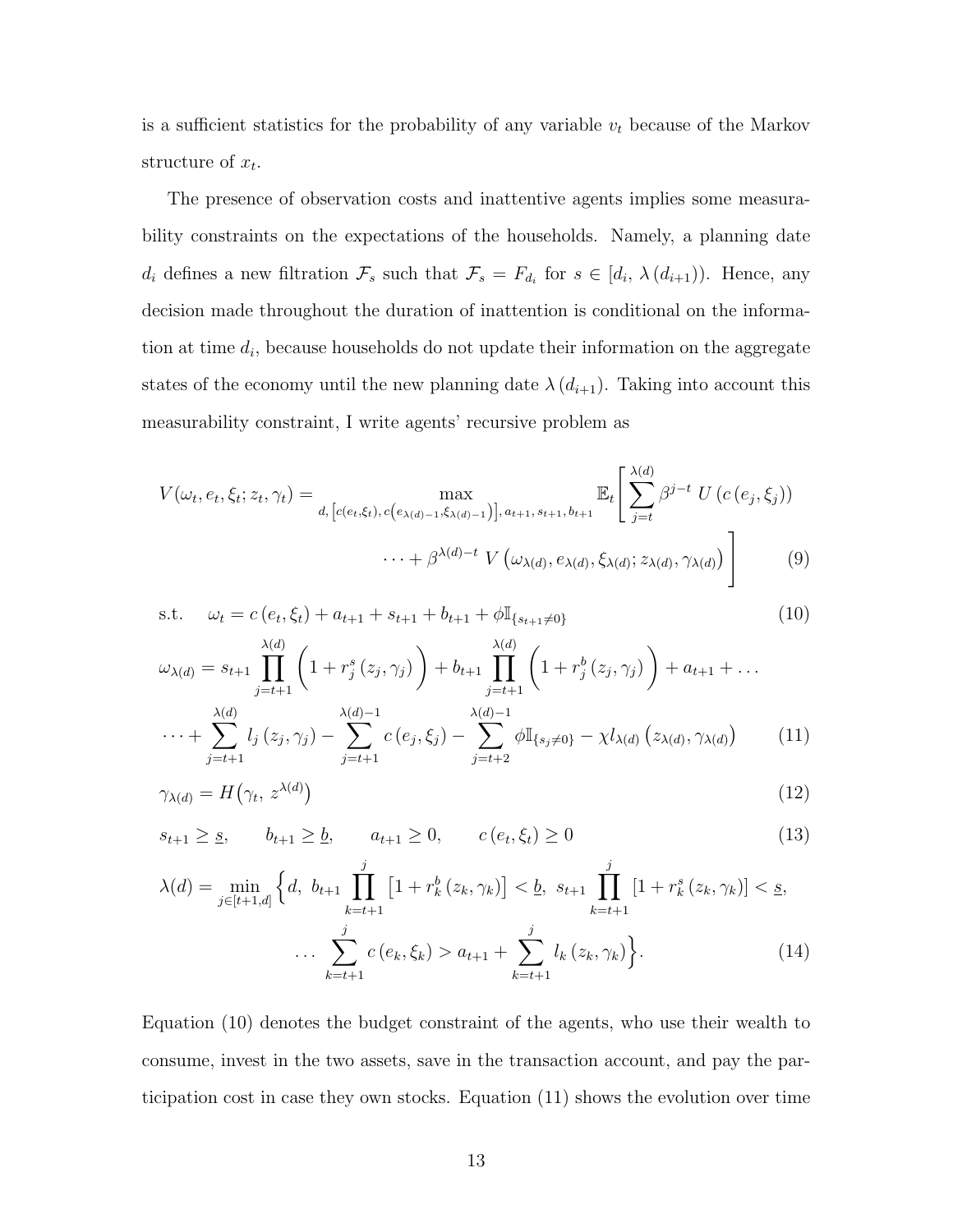of wealth, which depends on the consumption stream and the returns to investment throughout inattention. At the realized new planning date  $\lambda(d)$  agents incur in the observation cost  $\chi l_{\lambda(d)}$ . Equation (12) defines the law of motion of the distribution of agents  $\gamma_t$  conditional on the history of aggregate shocks  $z^{\lambda(d)}$ . Finally, Equation (13) denotes the borrowing constraints faced by the households, whereas Equation (14) describes the new realized planning date  $\lambda(d)$ .

# 3.3 Equilibrium

#### 3.3.1 Definition of Equilibrium.

A competitive equilibrium for this economy is a value function  $V$ , a set of policy functions  $\{g^c, g^b, g^s, g^a, g^d\}$ , a set of prices  $\{r^b, r^s, w\}$ , and a law of motion  $H(\cdot)$  for the measure of agents  $\gamma$  such that

- Given the prices  $\{r^b, r^s, w\}$ , the law of motion  $H(\cdot)$ , the exogenous transition matrices  $\{\Gamma^z,\Gamma^e,\Gamma^{\xi}\}\,$  the value function V, and the set of policy functions  $\{g^c, g^b, g^s, g^a, g^d\}$  solve the household's problem;
- The bonds market clears,  $\int g^b d\gamma = 0;$
- The capital market clears,  $\int g^s d\gamma = K'$ ;
- The labor market clears,  $\int e \xi d\gamma = N;$
- The unemployment benefit is financed by a lump sum tax on employed households,  $\int \bar{w} (1 - e) d\gamma = \int \tau e d\gamma;$
- The law of motion  $H(\cdot)$  is generated by the optimal decisions  $\{g^c, g^b, g^s, g^a, g^d\},\$ the transition matrices  $\{\Gamma^z, \Gamma^e, \Gamma^{\xi}\}\$ , and the history of aggregate shocks z.

#### 3.3.2 First-Order Conditions.

Gabaix and Laibson (2002) consider an environment in which agents are exogenously inattentive for a fixed number of periods. In their model, the Euler equation for con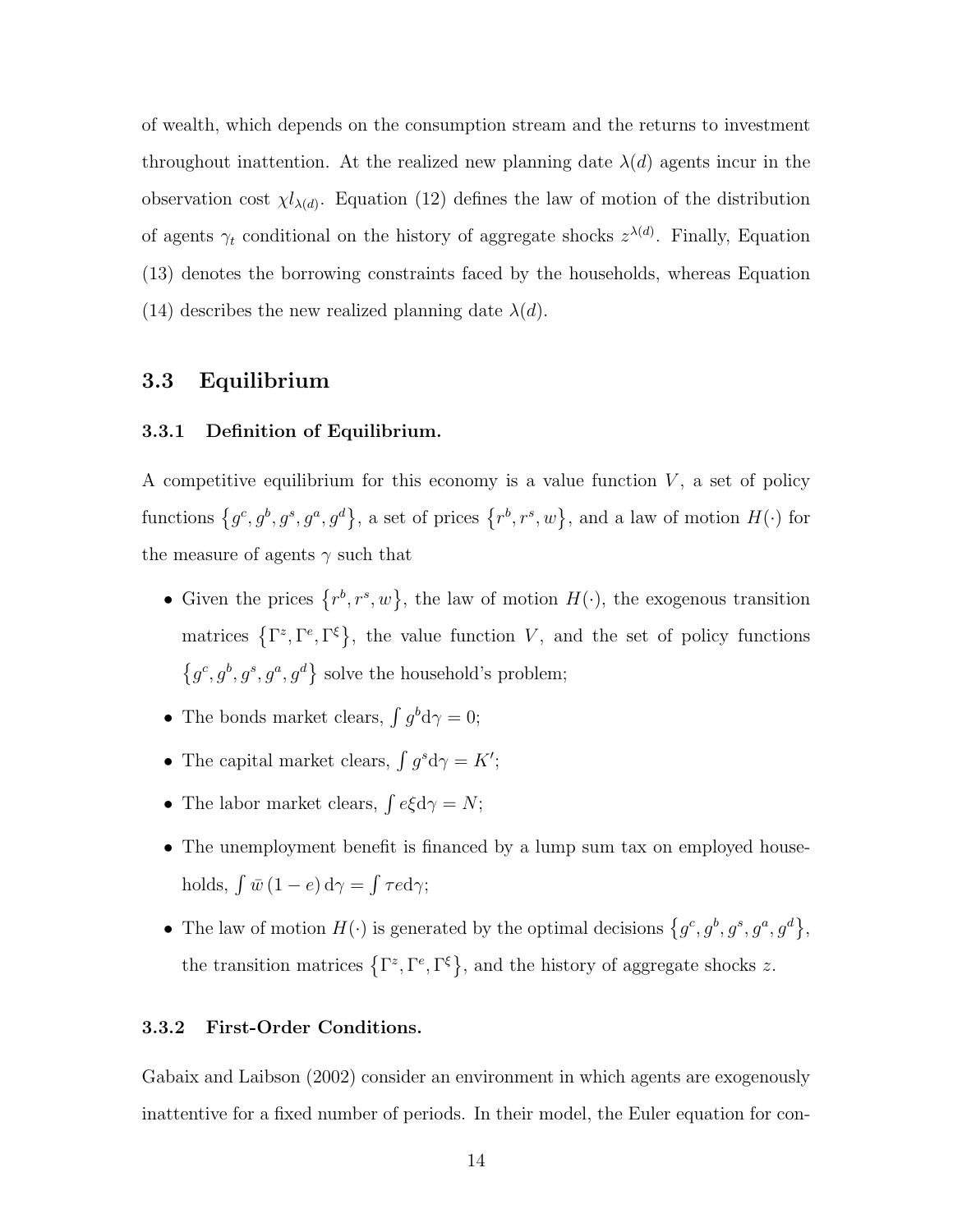sumption holds only for the mass of attentive agents because inattentive households are off their equilibrium condition. Instead, here the Euler equations of both attentive and inattentive agents hold in equilibrium. At a planning date t the Euler equation is a standard stochastic inter-temporal condition that reads

$$
\mathbb{E}_{t}\left[M_{\lambda(d),t}\prod_{k=t+1}^{\lambda(d)}\left(r_{k}^{s}\left(z_{k},\gamma_{k}\right)-r_{k}^{b}\left(z_{k},\gamma_{k}\right)\right)\right]=0\tag{15}
$$

where  $M_{\lambda(d),t} = \beta^{\lambda(d)-t} \frac{U'(c_{\lambda(d)})}{U'(c_t)}$  $\frac{U(x(d))}{U'(c_t)}$  denotes households' stochastic discount factor. This condition posits that the optimal share of stocks in the portfolio equalizes the compounded expected discounted returns from stocks and bonds throughout the period of inattention.

The Euler equation of an inattentive agent between time v and q, with  $t < v <$  $q < \lambda$  is deterministic and equals

$$
M_{q,v} \prod_{k=v+1}^{q} \left( r_k^s \left( z_k, \gamma_k \right) - r_k^b \left( z_k, \gamma_k \right) \right) = 0.
$$
 (16)

Inattentive agents do not gather any new information on the states of the economy, and therefore they behave as if there were no uncertainty. Agents get back to the stochastic inter-temporal conditions as soon as they reach a new planning date and update their information set. As agents alternate between attention and inattention, they also shift from stochastic to deterministic Euler equations.<sup>8</sup>

### 3.4 Inattention in the Model and in the Data

In the model inattentive households do not observe the aggregate states of the economy, whereas they are always fully aware of the realizations of the idiosyncratic shocks  $e_t$  and  $\xi_t$ . The model represents a tractable extension to the case of het-

<sup>8</sup> In either case, the Euler equations are not satisfied with equality for borrowing constrained agents.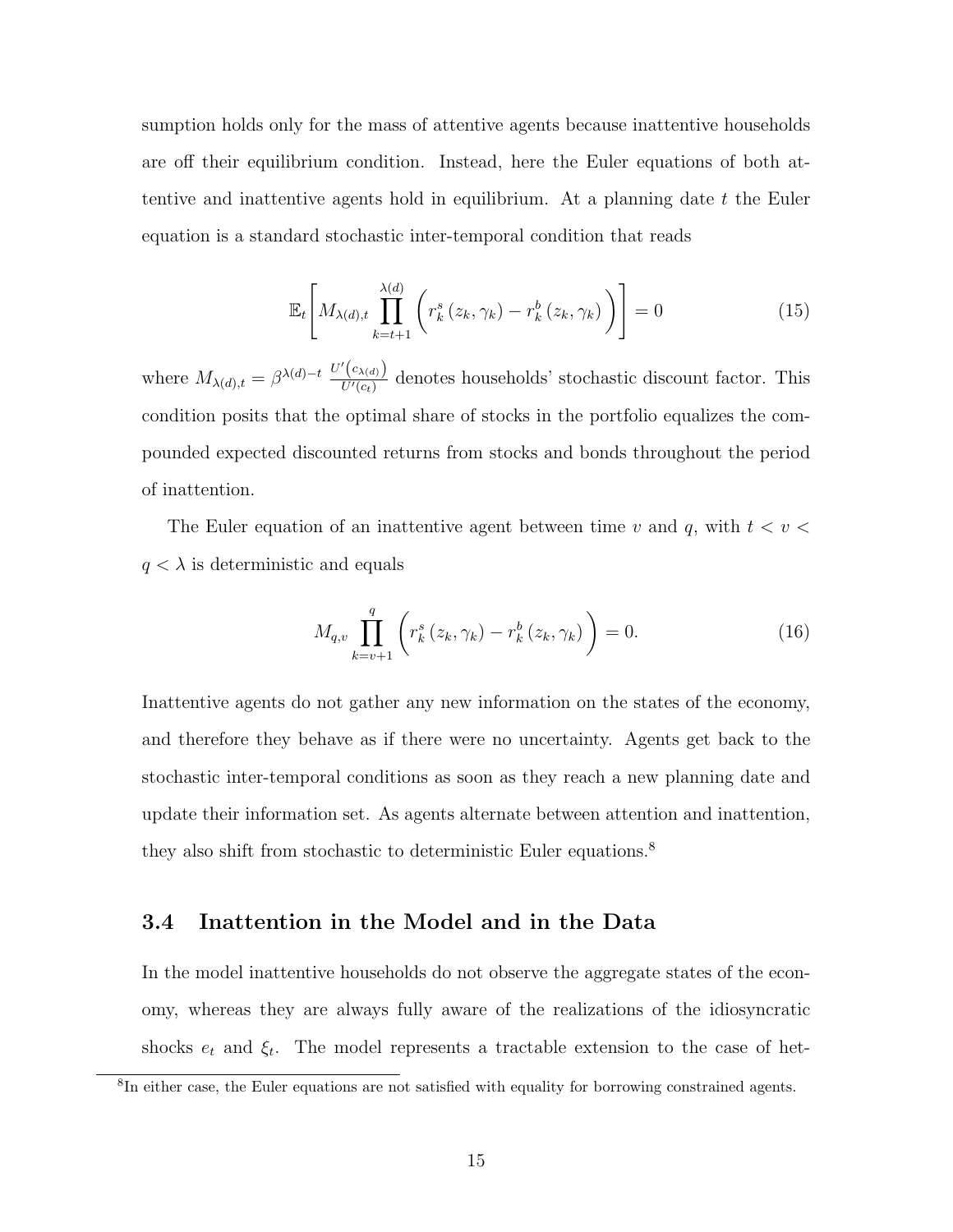erogeneous agents of the inattentiveness proposed by Reis (2006). Although in Reis (2006) inattentive agents do not receive any flow of information, I relax this condition by allowing inattentive households to observe at least their idiosyncratic sources of uncertainty. From this point of view, this model bridges the gap between the inattentiveness of Reis (2006) and the rational inattention of Sims (2003). In Sims (2003), households choose how to allocate their limited capacity of information acquisition, by deciding the noise up to which they observe all the relevant variables of the economy. My model can be considered a limiting case of Sims (2003), in which households decide to allocate their entire capacity to observe the idiosyncratic shocks, up to the point that the noise around the idiosyncratic shocks disappears, while the noise on the aggregate states goes to infinity.

The definition of inattention of the model slightly differs from the definition of inattention of the survey studied by Alvarez et  $al.$  (2012). In their data, inattention refers to the frequency with which households observe their financial portfolio. Instead, the model considers a broader definition of inattention, by focusing on the frequency of observation of the aggregate states of the economy.

Furthermore, in the model households always adjust their portfolios upon paying the observation cost. Although this is not always the case in the data, the correlation between observing and adjusting the financial portfolio is very high and equals 0.45. Alvarez et al. (2012) show that such a correlation can be rationalized with the presence of both observation costs and portfolio transaction costs. Since I study an economy in which households do not face the additional friction of the transaction cost, my model implies a lower bound on the effects of inattention on portfolio inertia and asset prices.<sup>9</sup>

<sup>&</sup>lt;sup>9</sup>I abstract from the portfolio transaction costs for purely computational reasons. The introduction of portfolio transaction costs requires the addition of yet another state variable, which would limit substantially the computational tractability of the model. For instance, following the choices I made in the calibration exercise, this further state variable would inflate the grid points from 5,184,000 up to 311,040,000.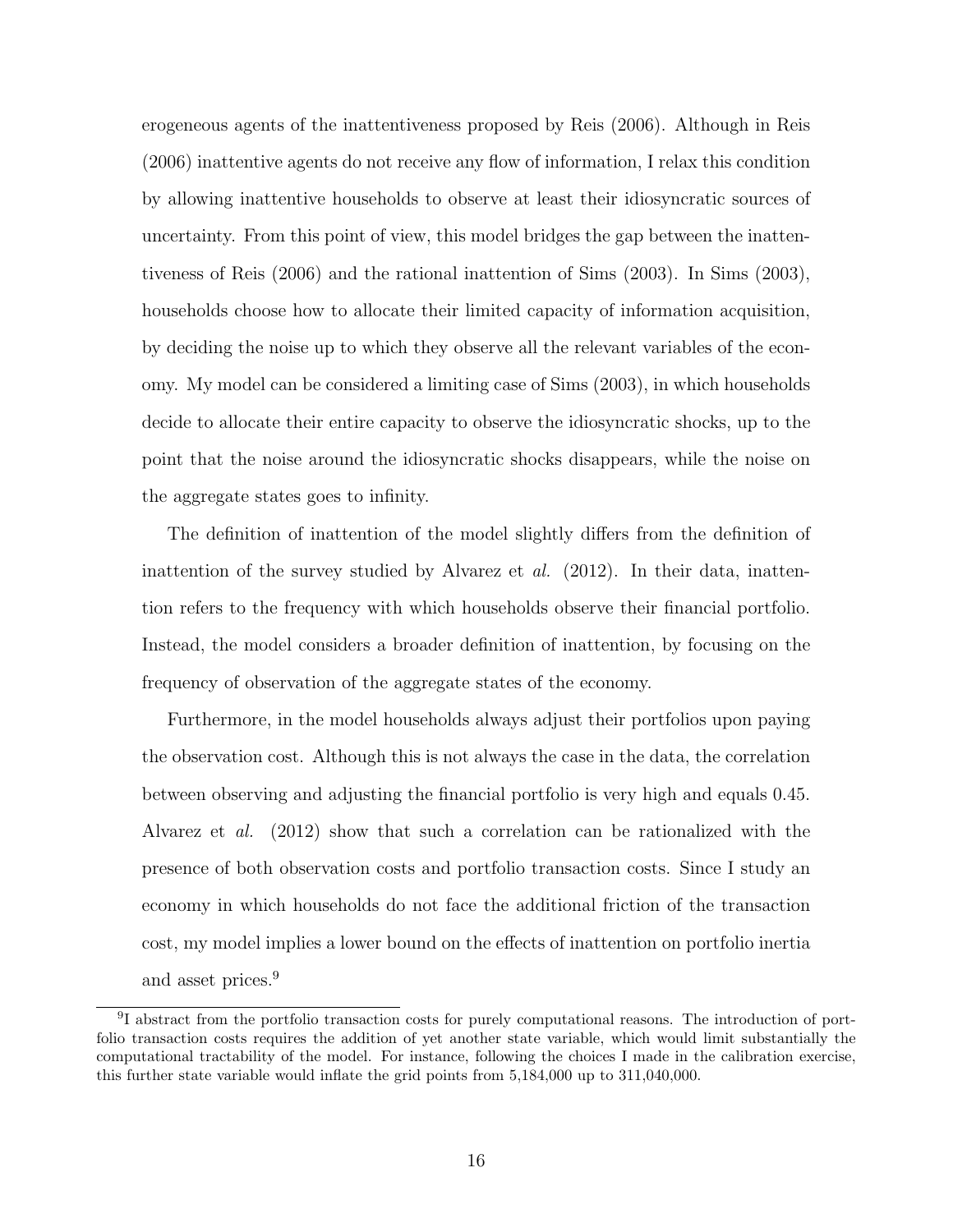# 4 Calibration

The calibration strategy follows Krusell and Smith (1997, 1998) and Pijoan-Mas (2007). Some parameters are calibrated to match salient facts of the U.S. economy, while others (e.g., the risk aversion of the household) are set to values estimated in the literature. Throughout the quantitative analysis, I set one period of the model to correspond to one month. Nevertheless, I report the asset pricing statistics aggregated at the annual frequency to be consistent with the literature.

First of all, I calibrate the aggregate shock to match the volatility of output growth. The idiosyncratic labor income risk is defined to target the cross-sectional distribution of labor income, and its correlation with the aggregate unemployment rate. It is important to have a realistic variation in labor income because the choice of inattention, and consequently the effect of the observation cost on portfolio rebalancing and asset prices, depends on the budget of the households. The observation cost is defined to replicate the duration of inattention of the median household, while the participation cost is set to match the share of stockholders observed in the data. Finally, I calibrate three parameters that capture the amount of wealth in the economy: the time discount factor  $\beta$  and the borrowing constraint on stocks s and bonds  $\underline{b}$ . The discount factor is set to match the U.S. annual capital to output ratio of 2.5, which yields a value of  $\beta = 0.9951$ . The calibration of the borrowing constraint is very important because I show that the quantitative implications of inattention depends crucially on how tighten borrowing constraints are. First, I equalize the level of the constraint on stocks and bonds, that is,  $\underline{s} = \underline{b}$ . Second, I pin down the level of both constraints by matching the fraction of households with negative wealth, which in the data is around  $10\%$ , as shown in Diaz-Gimenez et al. (2011). This choice implies a value of  $\underline{s} = \underline{b} = -5.96$ , which is equivalent to around three times the monthly income of the median household.

The parameters set to values estimated in the literature are the capital share of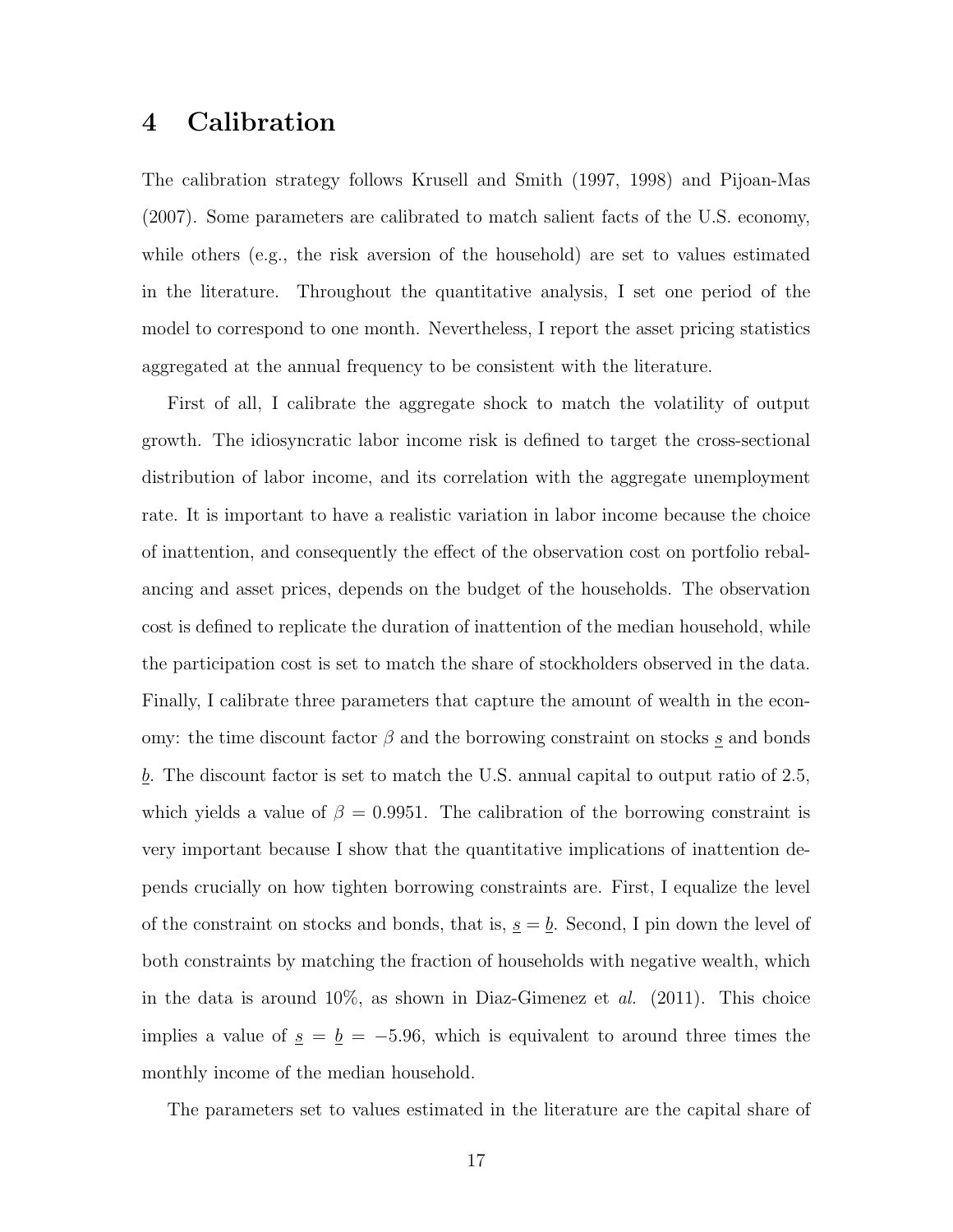the production function  $\eta$ , the capital depreciation rate  $\delta$ , and the risk aversion of the household  $\theta$ . I choose a capital share  $\eta = 0.40$ , as suggested by Cooley and Prescott (1995). The depreciation rate equals  $\delta = 0.0066$  to match a 2\% quarterly depreciation. The risk aversion of the household is  $\theta = 5$ , which gives an intertemporal elasticity of substitution of 0.2.

# 4.1 Aggregate Productivity Shock

I assume that the aggregate productivity shock  $z_t$  follows a two-state first-order Markov chain, with values  $z_g$  and  $z_b$  denoting the realizations in good and bad times, respectively. The two parameters of the transition function are calibrated targeting a duration of 2.5 quarters for both states. The values  $z_g$  and  $z_b$  are instead defined to match the standard deviation of the Hodrick-Prescott filtered quarterly aggregate output, which is 1.89% in the data. These values are model dependent, and vary with the specification of the environment.

# 4.2 Idiosyncratic Labor Income Shock

**Employment Status.** The employment shock  $e_t$  follows a two-state first-order Markov chain, which requires the calibration of ten parameters that define four transition matrices two by two. I consider the ten targets of Krusell and Smith (1997, 1998). I first define four conditions that create a one-to-one mapping between the state of the aggregate shock and the level of unemployment: regardless of the previous realizations of the shock, the good productivity shock  $z_g$  comes always with an unemployment rate  $u_g$ , and the bad productivity shock  $z_b$  with an unemployment rate  $u<sub>b</sub>$ . In this way, the realization of the aggregate shock pins down the unemployment rate of the economy. The four conditions are

$$
1 - u_g = u_g \Gamma_e (z_g, z_g, 0, 1) + (1 - u_g) \Gamma_e (z_g, z_g, 1, 1)
$$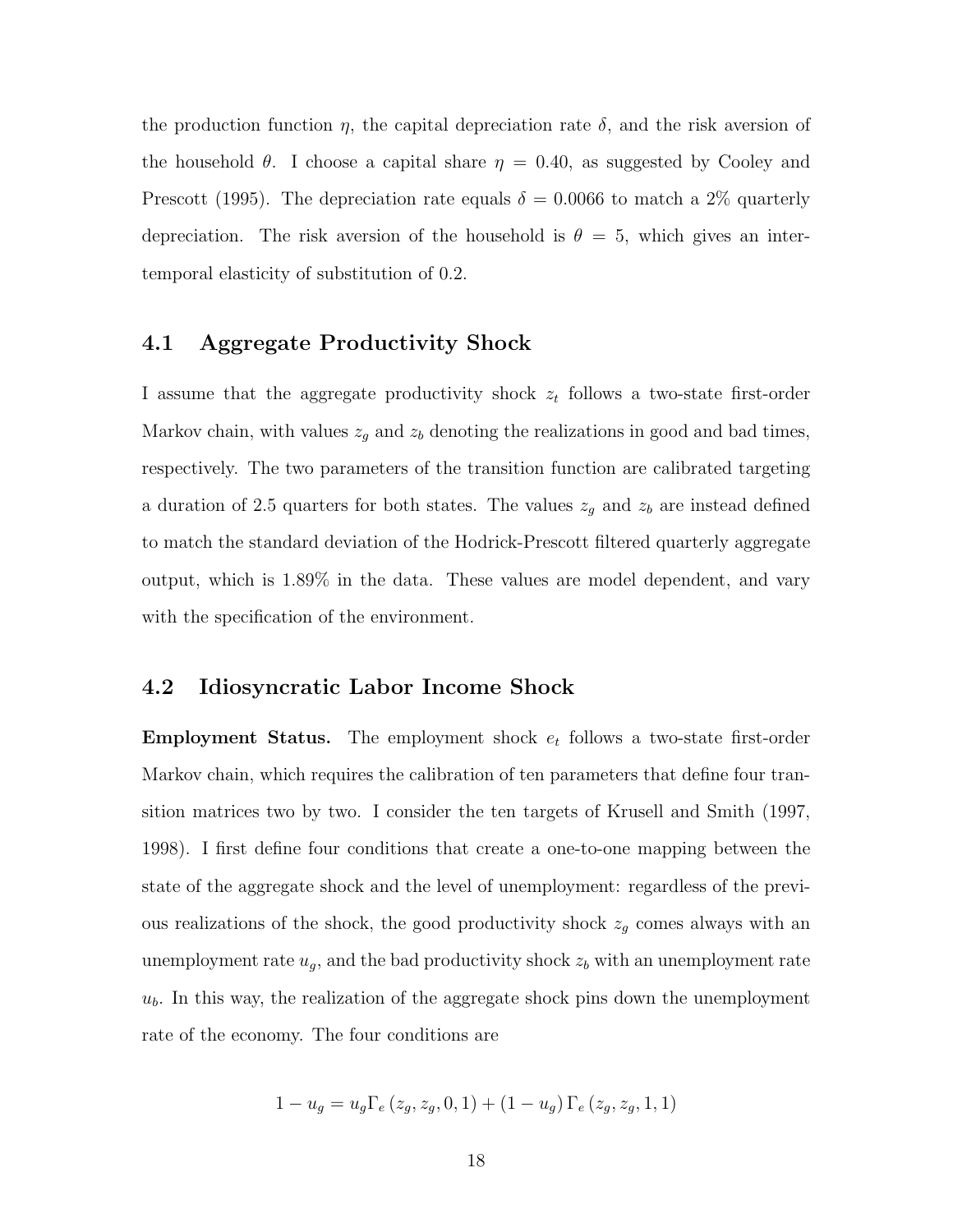$$
1 - u_g = u_b \Gamma_e (z_b, z_g, 0, 1) + (1 - u_b) \Gamma_e (z_b, z_g, 1, 1)
$$
  
\n
$$
1 - u_b = u_g \Gamma_e (z_g, z_b, 0, 1) + (1 - u_g) \Gamma_e (z_g, z_b, 1, 1)
$$
  
\n
$$
1 - u_b = u_b \Gamma_e (z_b, z_b, 0, 1) + (1 - u_b) \Gamma_e (z_b, z_b, 1, 1).
$$

The levels of the unemployment rate in good time and bad time are defined to match the actual average and standard deviation of the unemployment rate. Using data from the Bureau of Labor Statistics from 1948 to 2012, I obtain that the two moments equal 5.67% and 1.68%, respectively. Under the assumption that the unemployment rate fluctuates symmetrically around its mean, I find  $u_g = 0.0402$  and  $u_b = 0.0732$ . Two further conditions come by matching the expected duration of unemployment in good times (6 months ) and bad times (10 months). Finally, I set both the job finding probability when moving from the good state to the bad one and the probability of losing the job in the transition from the bad state to the good one to zero.

**Unemployment Benefit.** I set the monthly unemployment benefit  $\bar{w}$  to be 5% of the average monthly labor earning. Although different values of the benefit affect the lower end of the wealth distribution, they have no sizable effect on the dynamics of portfolio rebalancing and asset prices.

**Efficiency Units of Hour.** The shock to the efficiency unit of hour  $\xi_t$  follows a three-state first-order Markov chain. The values of the shock and the transition function are calibrated to match three facts on the cross-sectional dispersion of labor earnings across households: the share of labor earnings held by the top 20%, the share of labor earnings held by the bottom 40%, and the Gini coefficient of labor earnings. Table 1 reports the calibrated values and the transition function of the shock  $\xi_t$ , while Table 2 compares the three statistics on the distribution of labor earnings in the data and in the model.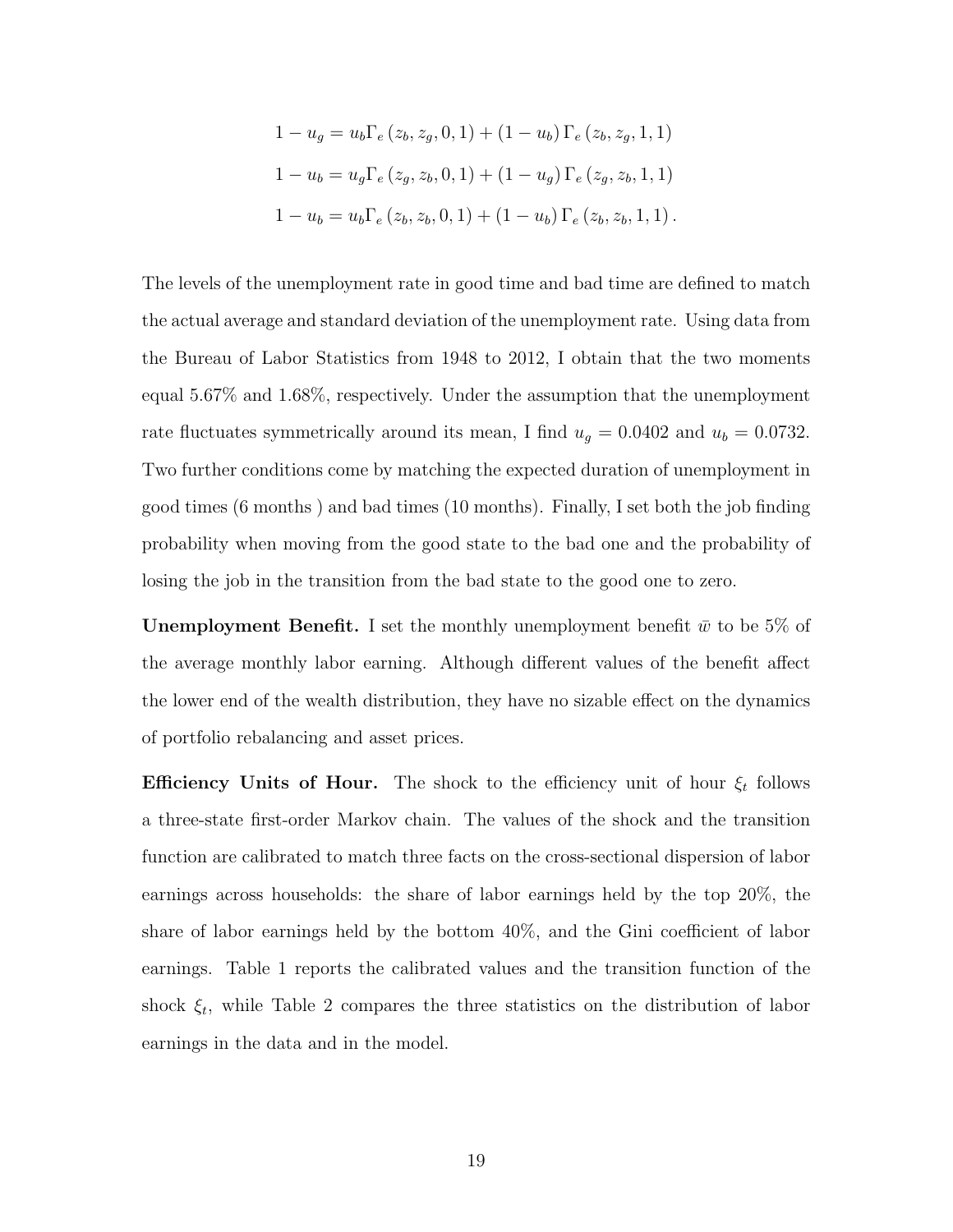|                             | $\xi_1=6$                   | $\xi_2=2$                   | $\xi_3 = 1$                 |
|-----------------------------|-----------------------------|-----------------------------|-----------------------------|
|                             | $\Gamma_{\xi}(\xi_1,\cdot)$ | $\Gamma_{\xi}(\xi_2,\cdot)$ | $\Gamma_{\xi}(\xi_3,\cdot)$ |
| $\Gamma_{\xi}(\cdot,\xi_1)$ | 0.9850                      | 0.0025                      | 0.0050                      |
| $\Gamma_{\xi}(\cdot,\xi_2)$ | 0.0100                      | 0.9850                      | 0.0100                      |
| $\Gamma_{\xi}(\cdot,\xi_3)$ | 0.0050                      | 0.0125                      | 0.9850                      |

Table 1: Parameters of the shock to the efficiency units of hour

Note: The efficiency unit of hours  $\xi_t$  follows a firstorder Markov chain with transition function  $\Gamma_\xi.$ 

Table 2: The distribution of labor earnings

| Target                                                    | Model             | Data    |
|-----------------------------------------------------------|-------------------|---------|
|                                                           |                   | 63.5%   |
| Share earnings top $20\%$<br>Share earnings bottom $40\%$ | 62.1\%<br>$4.4\%$ | $4.2\%$ |
| Gini index                                                | 0.57              | 0.64    |
|                                                           |                   |         |

Note: the data is from Díaz-Gímenez et  $al.$  (2011).

### 4.3 Participation Cost

I calibrate the fixed per-period participation cost  $\phi$  to match the amount of limited stock market participation observed in the data. Favilukis (2013) reports that in the U.S. in 2007 the share of stockholders is 59.4%. The model matches this moment with a participation cost that equals  $\phi = 0.019$ , which amounts to 0.8% of households' monthly labor earnings. For example, if the average household earns an income of around \$3, 000 per month, the cost equals \$24.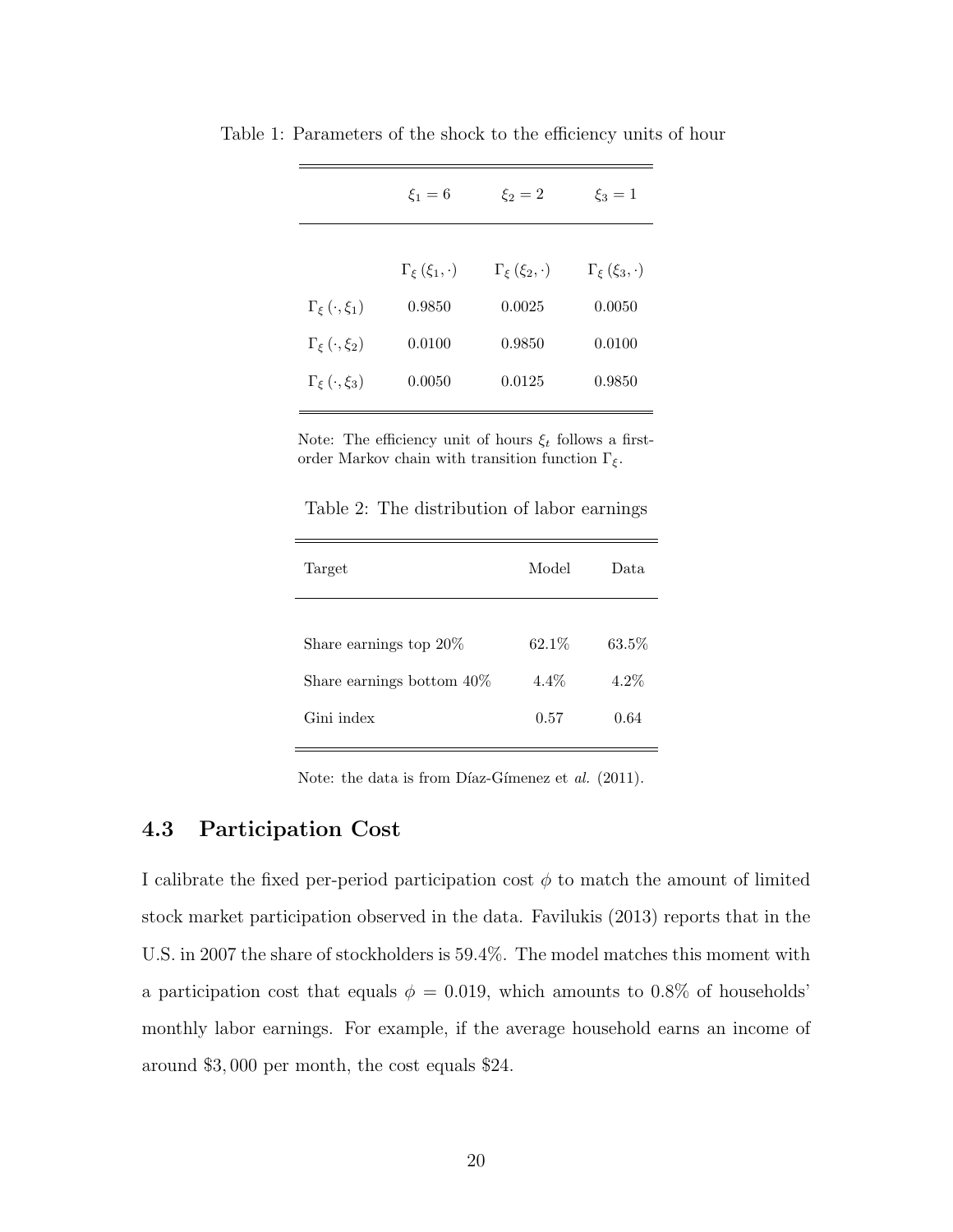### 4.4 Observation Cost

I discipline the amount of inattention risk in the model by calibrating the observation cost to match the duration of inattention of the median household. Alvarez et al. (2012) estimate that the median household observes its portfolio every 3 months. The model matches this moment with an observation cost that equals  $\chi = 0.029$ , which amounts to 2.9% of households' monthly labor earnings. For example, if the average household earns an income of around \$3, 000 per month, the cost equals \$87.

### 4.5 Computation of the Model

The computation of heterogeneous agent models with aggregate uncertainty are cumbersome because the distribution  $\gamma_t$ , a state of the problem, is an infinite-dimensional object. I approximate  $\gamma_t$  using a finite set of moments of the distribution of aggregate capital  $K_t$  - as in Krusell and Smith (1997, 1998), Pijoan-Mas (2007) and Gomes and Michaelides (2008) - and the number of inattentive agents in the economy in every period  $\zeta_t$ . On the one hand, the approximation using a finite set of moments of aggregate capital  $K_t$  can be interpreted as if the agents of the economy were bounded rational, ignoring higher-order moments of  $\gamma_t$ . Nevertheless, this class of models generates almost linear economies, in which it is sufficient to consider just the first moment of the distribution of capital to have a perfect fit for the approximation. On the other hand, inattention adds a further term  $\zeta_t$ , which signals active investors about the degree of the informational frictions in the economy. This condition adds a further law of motion upon which to converge. The presence of inattention implies one further complication. The decision of the agents on the duration of inattention requires the evaluation of their value function over a wide range of different time horizons. I report the details of the computational algorithm in the Supplementary Appendix.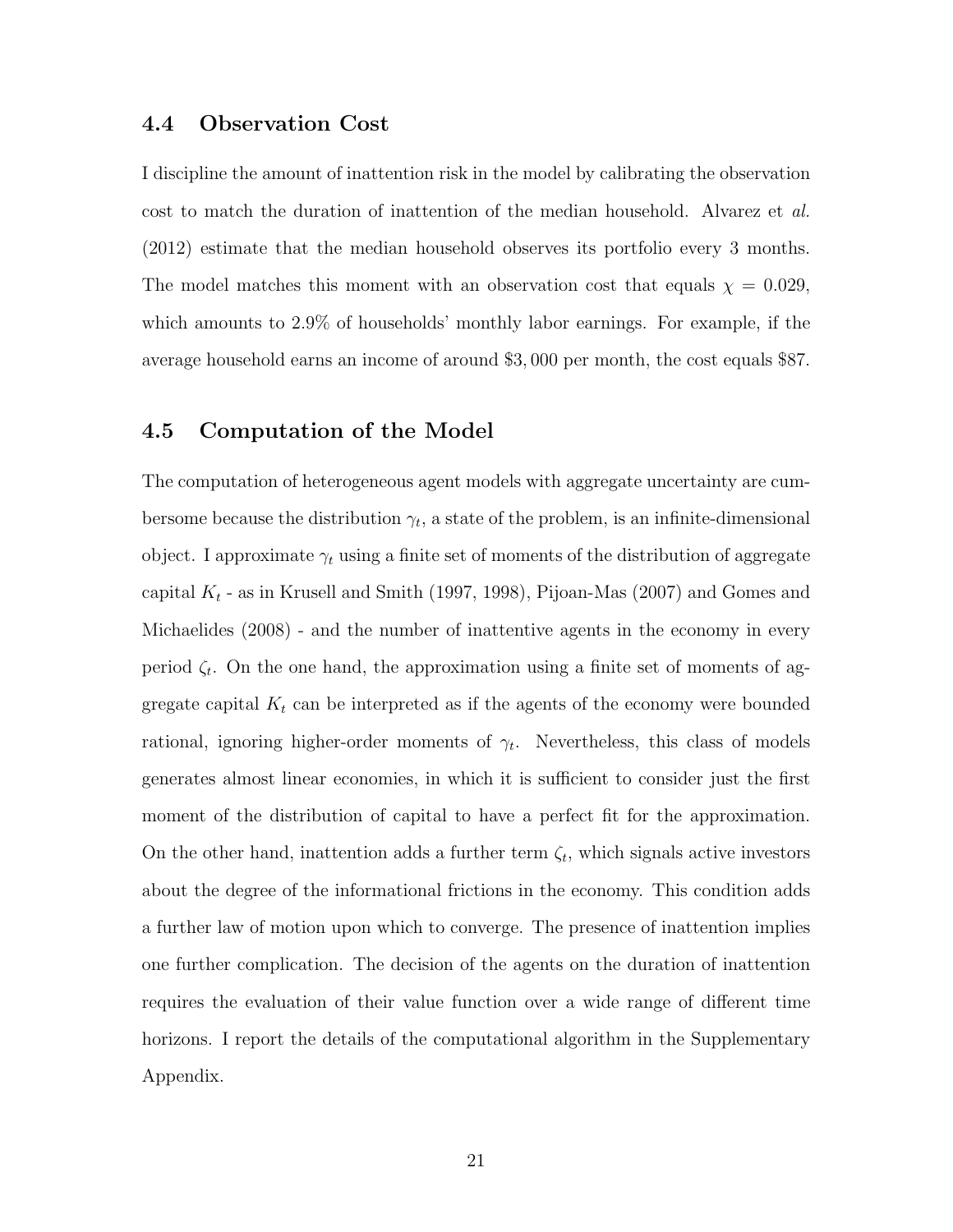# 5 Results

I compare the results of the benchmark model with three alternative calibrations. In the first one, the observation cost is zero and there is no inattention. In the second one, the observation cost is more severe and amounts to  $\chi = 0.058$ . Finally, I consider an economy in which agents are more risk averse, with  $\theta = 8$ . I calibrate each version of the model to match the volatility of aggregate output growth, the cross-sectional distribution of labor earnings, the amount of limited stock market participation, the level of aggregate wealth, and the fraction of households with negative wealth. Results are computed from a simulated path of 3, 000 agents over 10, 000 periods.

# 5.1 Inattention

The observation cost is calibrated to a 3 months duration of inattention for the median household. It turns out that such a cost prevents a large fraction of agents from gathering information on the stock market. Table III shows that in the model, in any given month, the average fraction of inattentive agents in the economy equals 44%. Furthermore, Figure 1 shows that there is a negative correlation between wealth and inattention, in line with the empirical evidence of Ameriks et al. (2003) and Alvarez et al. (2012).

Consistently with the data, the model generates a sizable heterogeneity in the duration of inattention across households. For example, the wealthiest 20% of households observe the aggregate states of the economy every period. Instead, poor agents cannot afford the observation cost and end up being more inattentive. In the model, the poorest 20% of households stay inattentive for 9 months on average. These results point out that in the model inattention behaves both as a time-dependent and a state-dependent rule. Indeed, at each point of time households set a time-dependent rule, deciding how long to stay inattentive. Yet, when a household becomes wealth-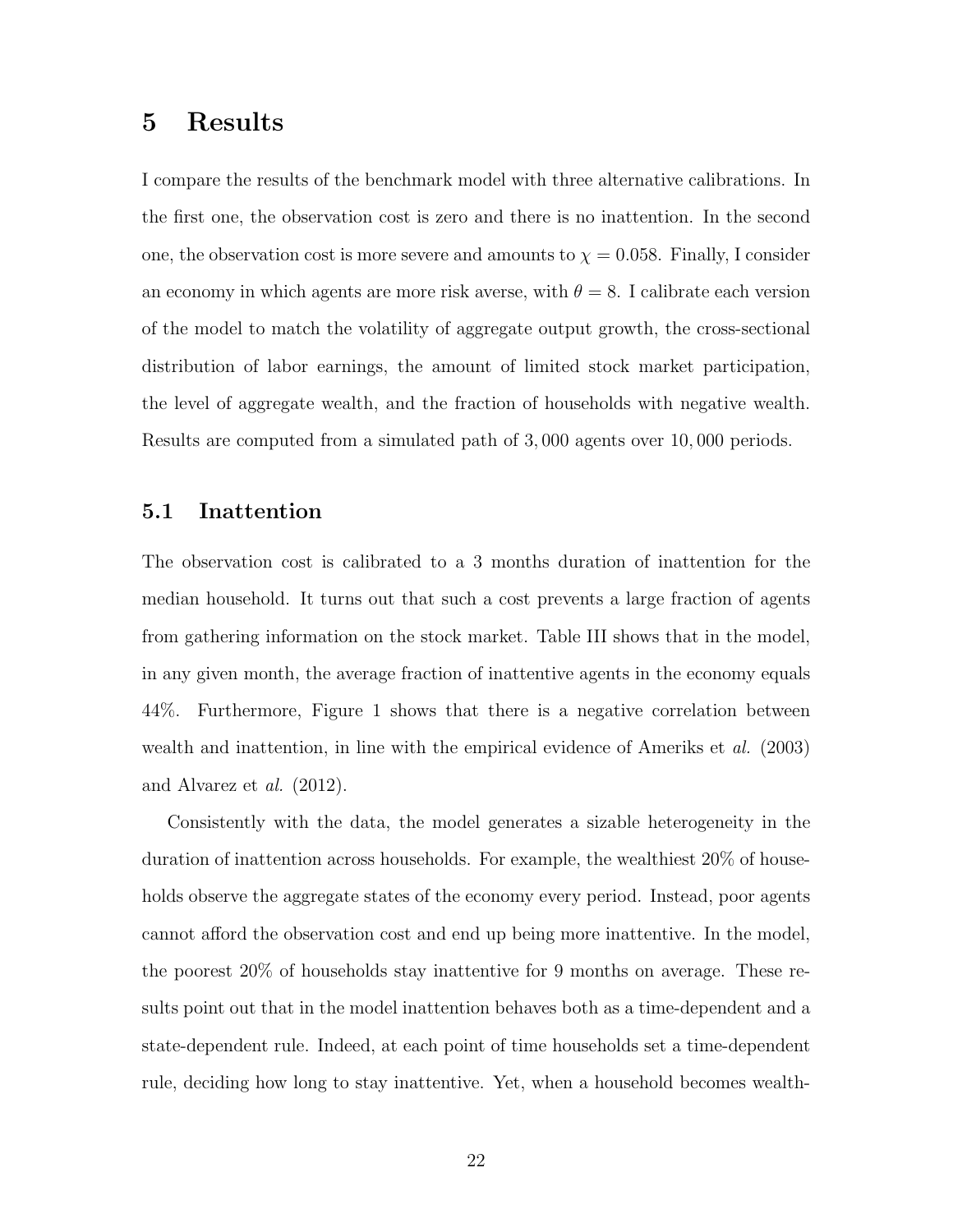| Inattention                         | $\chi = 0.029$                      | $\chi=0$         | $\chi = 0.058$ | $\theta = 8$ | Data |  |  |
|-------------------------------------|-------------------------------------|------------------|----------------|--------------|------|--|--|
|                                     | A. Duration of inattention (months) |                  |                |              |      |  |  |
| Median                              | $3.0\,$                             | $\boldsymbol{0}$ | 3.6            | 4.0          | 3.0  |  |  |
| Median - good times                 | 2.8                                 | $\theta$         | $3.2\,$        | 3.7          |      |  |  |
| Median - bad times                  | $3.2\,$                             | $\theta$         | 3.9            | 4.4          |      |  |  |
| 75th percentile - good times        | 1.0                                 | $\theta$         | 1.1            | 1.2          |      |  |  |
| 75th percentile - bad times         | 0.6                                 | $\theta$         | 0.9            | 0.8          |      |  |  |
| 25th percentile - good times        | 6.1                                 | $\theta$         | 6.5            | 6.7          |      |  |  |
| $25{\rm th}$ percentile - bad times | 6.7                                 | $\theta$         | $7.0\,$        | $7.2\,$      |      |  |  |
| B. Fraction of inattentive agents   |                                     |                  |                |              |      |  |  |
| Median                              | $0.44\,$                            | $\boldsymbol{0}$ | 0.48           | 0.49         |      |  |  |
| Median - good times                 | 0.41                                | $\theta$         | 0.44           | 0.47         |      |  |  |
| Median - bad times                  | 0.50                                | $\boldsymbol{0}$ | $0.54\,$       | 0.52         |      |  |  |

Table 3: Inattention

Note: the variable  $\chi$  defines the observation cost and  $\theta$  is the risk aversion of agents, which equals 5 in the benchmark model. Good times denote the periods in which the aggregate productivity shock is  $z_t = z_q$  and bad times denote the periods in which the aggregate productivity shock is  $z_t = z_b$ . The fraction of inattentive agents are reported in percentage values. Data is from Alvarez et al. (2012).

ier, it opts for shorter periods of inattention. Thus, inattention looks as if it were conditional on wealth.<sup>10</sup>

The dynamics of inattention over the business cycle depend on two forces. On the one hand, the countercyclical equity premium induces households to plan in recessions because it is the moment in which the cost of inattention in terms of foregone financial

<sup>&</sup>lt;sup>10</sup>Reis (2006) labels this property of inattention as "recursive time-contingency". See Alvarez et al. (2012) and Abel et al. (2007, 2013) for further characterizations of the dynamics of inattention over time.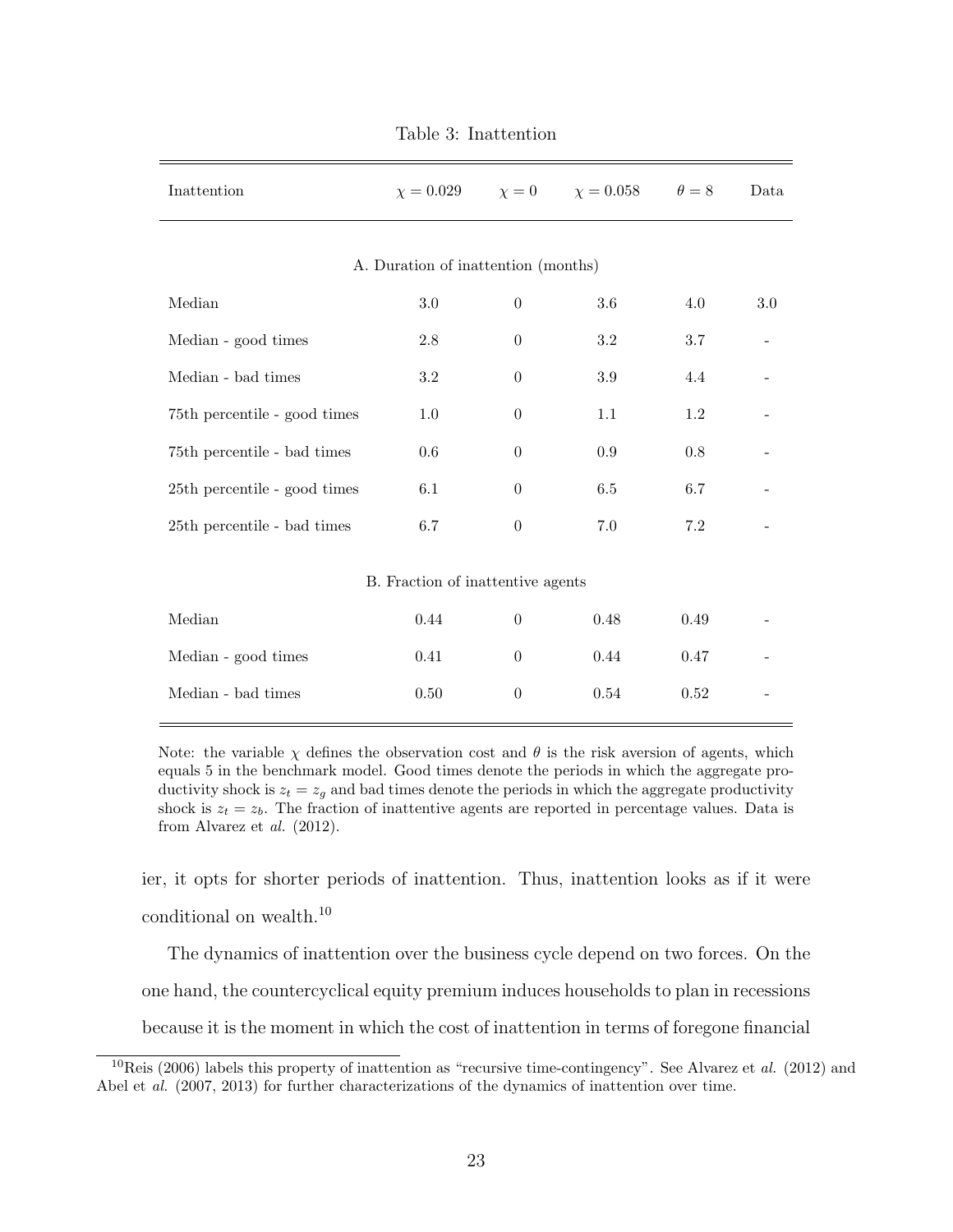



Note: the figure plots the policy function of inattention  $g^d$  as a function of wealth  $\omega$ . The idiosyncratic shocks are set to  $e_t = 1$  and  $\xi_t = 2$ . The aggregate shock is  $z_t = z_g$  and the aggregate capital equals its mean.

returns is highest. On the other hand, the severity of the observation cost fluctuates following households' wealth. In recessions, households are poorer and cannot afford the observation cost. The results show that wealthy agents tend to be attentive in bad times, to profit from the higher equity premium. For example, in the model the agents at the 75-th percentile of the wealth distribution are on average inattentive for 1 month in good times and 0.6 months in bad times. Instead, the direct cost of inattention affects relatively more poor agents, which prefer to plan in expansions. The agents at the 25-th percentile of the wealth distribution are on average inattentive for 6.1 months in good times and 6.7 months in bad times. Overall, inattention is countercyclical: both the duration of inattention for the median agent and the fraction of inattentive agents in the economy rise in recession. The countercyclicality of inattention is consistent with the empirical evidence of Sichermann et  $al.$  (2016), who report that  $401(k)$  retirement account logins fall in bearish markets.

Increasing the size of the observation cost to  $\chi = 0.058$  extends the duration of inattention for the median agent up to 3.6 months. Also a risk aversion of  $\theta = 8$  does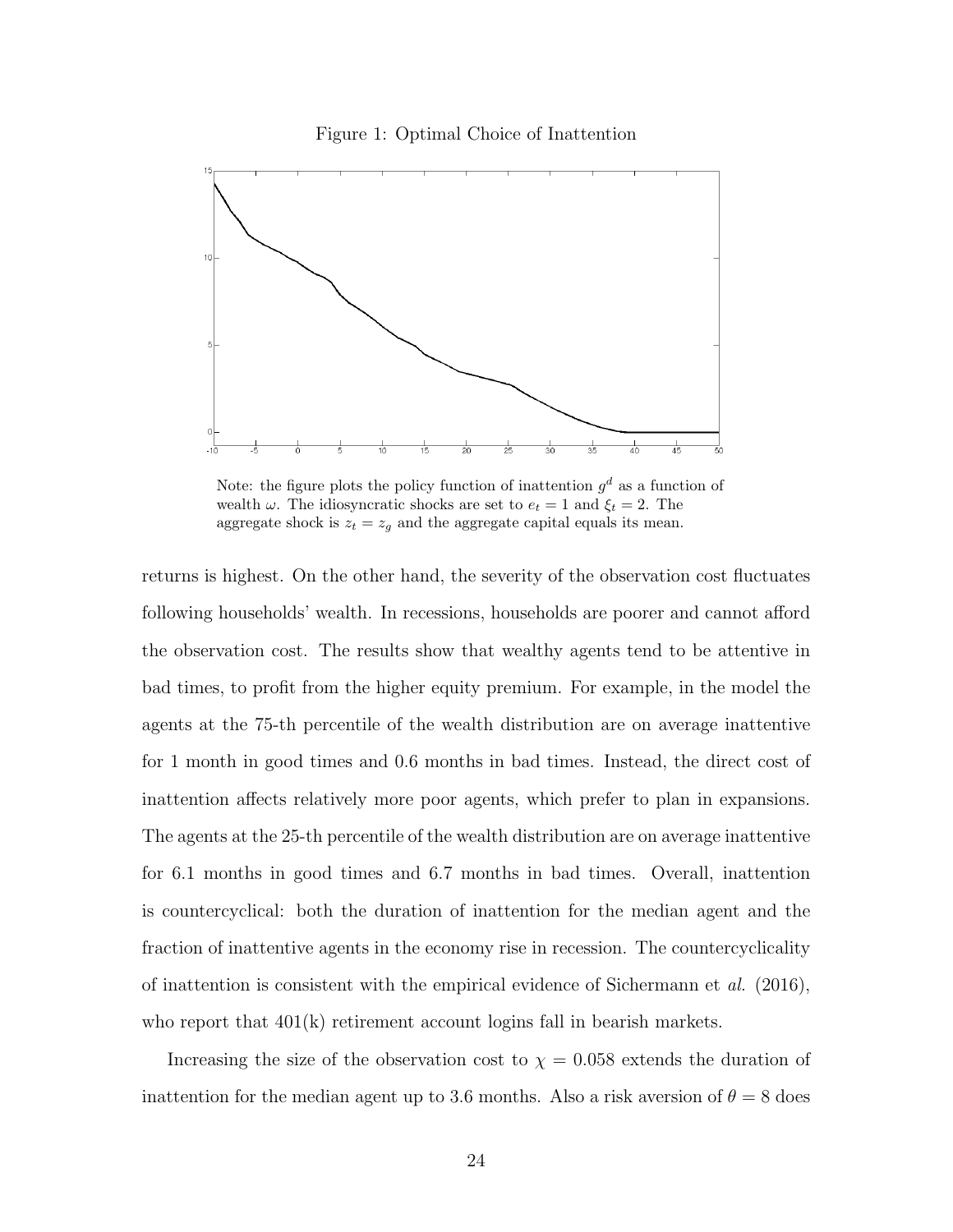increase the duration of inattention, which goes up to 4 months. This last result is in line with the evidence provided by Alvarez et al. (2012), who show that more risk averse investors observe their portfolio less frequently. This outcome is the net result of two counteracting forces. Households with a higher risk aversion change their portfolio towards risk-free bonds, decreasing the need of observing the stock market. At the same time, more risk averse agents have a stronger desire for consumption smoothing, which induces them to keep track of their investments more frequently. In the model, the first channel offsets the second one, implying a longer duration of inattention for more risk averse agents.

### 5.2 Stock Market Participation

Favilukis (2013) reports that in 2007 just 59.4% of the households participate in the stock market. I show that inattention can reconcile this amount of limited stock market participation with a low per-period participation cost. Although the model is calibrated to match exactly the participation rate observed in the data, the level of the participation cost required to get the right number of stockholders is endogenous. The amount of this cost is then informative of the extent in which inattention can rationalize the limited stock market participation.

Table 4 shows that, in the benchmark economy with a positive observation cost, the model matches the observed share of stockholders with a participation cost that amounts to 0.8% of households' average monthly income. If the average household earns an income of around \$3,000 per month, the cost of participating in the market for one entire year equals \$288. When I abstract from the observation cost, the model requires a participation cost which is four times larger: the model matches the same share of participants with a participation cost that amounts to 3.0% of households' average monthly income. Following the previous example, in this case the cost of participating in the market for one entire year rises up to \$1,080.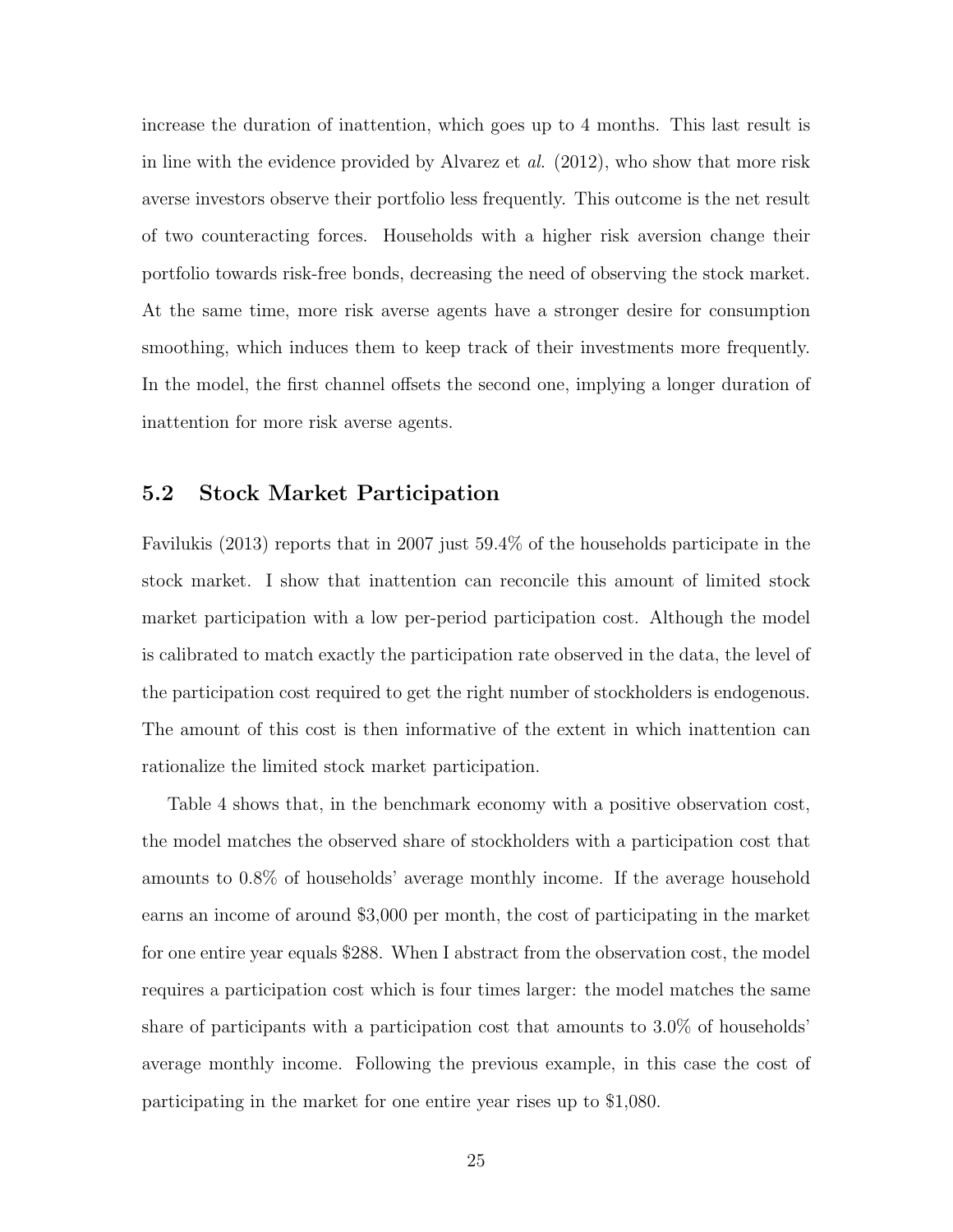| Variable                                                                                                | $\chi = 0.029$ $\chi = 0$ |                     | $\chi = 0.058$   | $\theta = 8$     | Data  |
|---------------------------------------------------------------------------------------------------------|---------------------------|---------------------|------------------|------------------|-------|
| Fraction of Shareholders<br>Per-Period Participation Cost                                               | 59.4%<br>$0.8\%$          | $59.4\%$<br>$3.0\%$ | 59.4%<br>$0.6\%$ | 59.4%<br>$0.7\%$ | 59.4% |
| (in terms of avg. monthly labor income)<br>$\frac{\sigma(\Delta \log c_S)}{\sigma(\Delta \log c_{NS})}$ | 0.86                      | 0.39                | 0.91             | 0.98             | 1.60  |
| Gini Index of Wealth                                                                                    | 0.66                      | 0.42                | 0.69             | 0.71             | 0.82  |

#### Table 4: Participation to the stock market

Note: the variable  $\chi$  defines the observation cost and  $\theta$  is the risk aversion of agents, which equals 5 in the benchmark model. All the economies are calibrated to match the share of stock market participants observed in the data. The ratio  $\frac{\sigma(\Delta \log c_S)}{\sigma(\Delta \log c_{NS})}$  compares the standard deviation of the consumption growth of stockholders  $\sigma(\Delta \log c_S)$  with the standard deviation of consumption growth of nonstockholders  $\sigma (\Delta \log c_{NS})$ . Data is from Favilukis (2013), Mankiw and Zeldes (1991) and Díaz-Gímenez et al. (2011).

This exercise highlights that - unlike in Saito (1996), Basak and Cuoco (1998), and Guvenen (2009) - here the limited participation does not arise exogenously: it is jointly determined by the presence of the observation cost and the participation cost. In the model, inattention is a barrier to financial investment because households anticipate that, during their inattention periods, they cannot actively manage their portfolios and end up investing sub-optimally. This result points out to a new rationale to the limited stock market participation: not only trading costs matter, as in Gomes and Michaelides (2008), but also the fact that processing all the information required to invest optimally in the financial markets is not a trivial task at all.

The model also successfully predicts that stockholders are on average wealthier than non-stockholders. Figure 2 shows that stockholders tend to be the wealthiest agents of the economy. For example, the poorest 8% of the households do not hold any risky capital because they are inattentive very often.

The model fails in reproducing the higher consumption growth volatility of stock-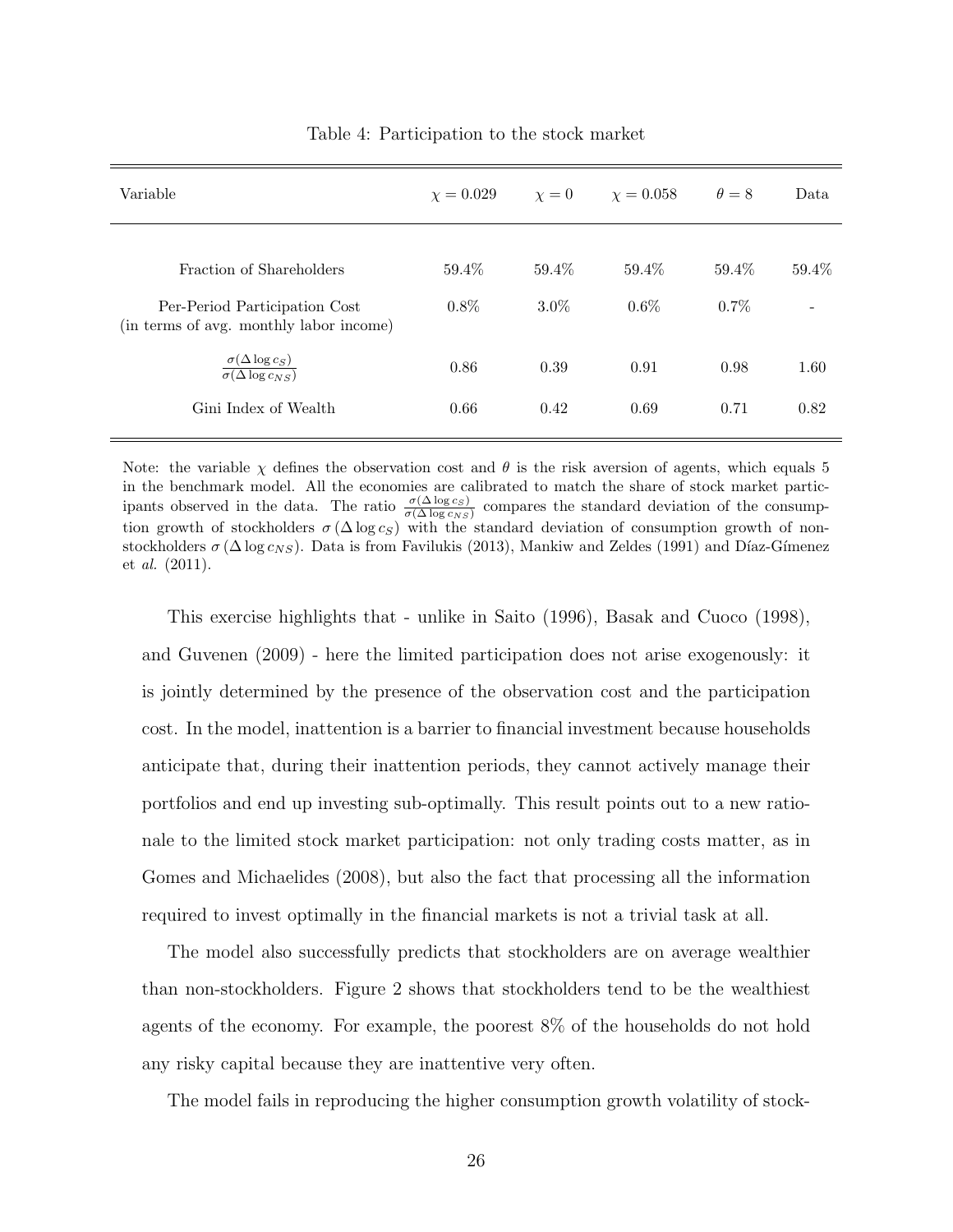

Figure 2: Optimal Portfolio Choices

Note: the figure plots the policy functions of investment in risky assets  $g^a$ (continuous line) and risk free bonds  $g^b$  (dashed line) as a function of wealth  $\omega$ . The idiosyncratic shocks are set to  $e_t = 1$  and  $\xi_t = 2$ . The aggregate shock is  $z_t = z_g$  and the aggregate capital equals its mean.

holders with respect to non-stockholders. In the model, stockholders turn out to be wealthy agents that are able to self-insure their consumption stream, experiencing thereby a lower volatility than non-stockholders. The rationale of this counterfactual implication of the model is twofold. First, Guvenen (2009) finds that a low participation rate is not enough to generate a higher volatility of consumption for stockholders, unless stockholders have a higher inter-temporal elasticity of substitution than nonstockholders, as it is assumed in Gomes and Michaelides (2008). Second, the model is not able to account for the dispersion in the wealth distribution observed in the data. In the model the Gini index of wealth equals 0.66, while the empirical counterpart is 0.82. In the model, the wealth of rich households is not fully invested in stocks, as they keep bonds in their portfolios. In this way, the volatility of consumption of stockholders is not entirely determined by the fluctuations of the stock market. As a result, the counterfactual distribution of wealth leads to the underestimation of the volatility of consumption of wealthy agents. Nevertheless, Table 4 shows that with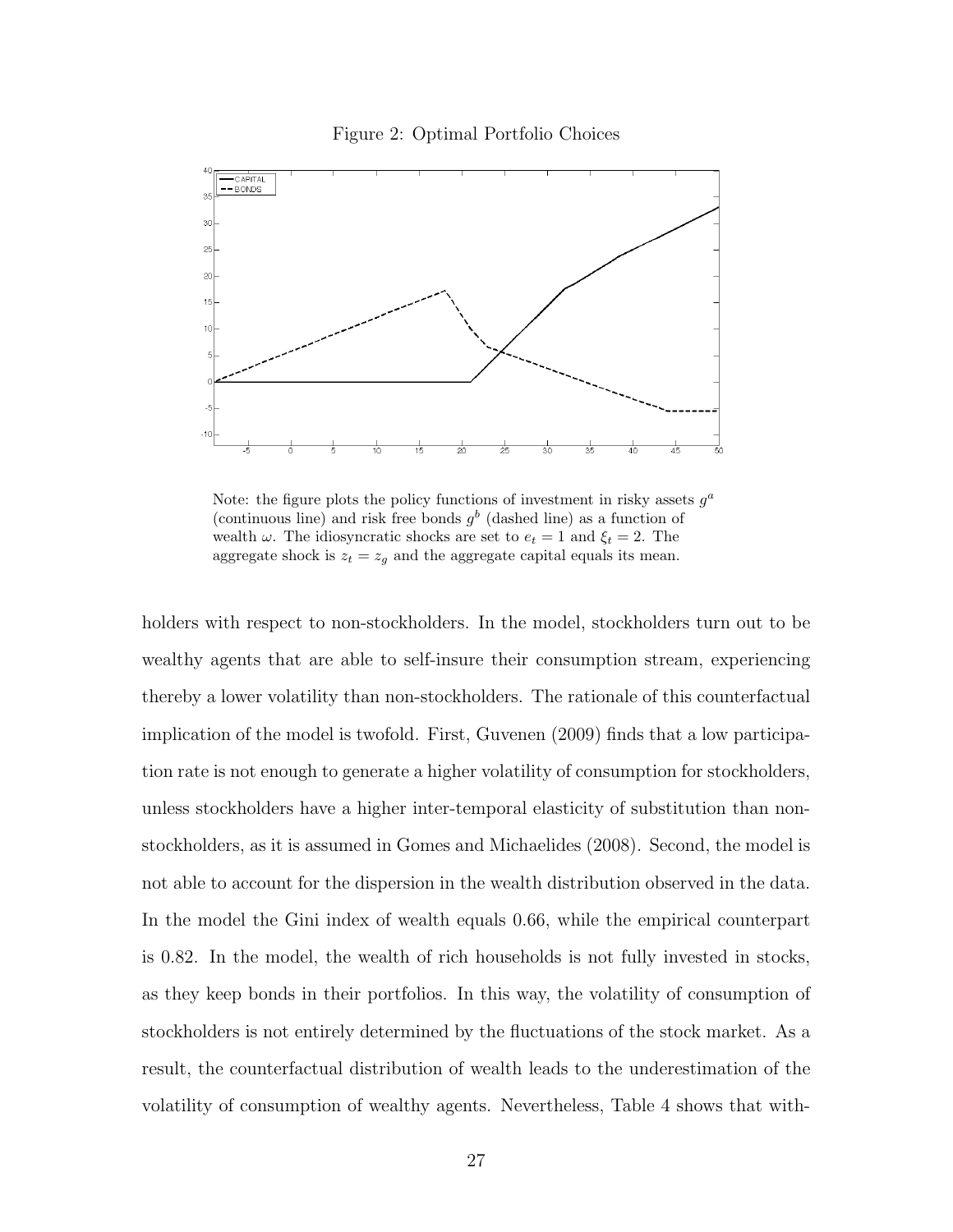out inattention the model generates even a more compressed distribution of wealth: abstracting from the observation cost reduces the Gini index from 0.66 down to 0.42.

# 5.3 Portfolio Rebalancing

In this Section, I study to what extent stockholders manage to actively offset the passive variations in their portfolios. To understand the implications of inattention on portfolio rebalancing, I take the simulated data of my model and replicate the regression that Calvet et al. (2009) run on a panel of Swedish households. In this way I quantify whether - and to what extent - households' inattention can account for the dynamics of portfolio rebalancing observed in the data.

Let me first define the risky share  $\alpha_{i,t}$  of the household i at time t as  $\alpha_{i,t}$  =  $s_{i,t+1}$  $\frac{s_{i,t+1}}{s_{i,t+1}+b_{i,t+1}}$ , that is, the ratio of risky capital over the sum of risky capital and risk free bonds. I decompose the variations over time in the risky share  $\alpha_{i,t+1} - \alpha_{i,t}$  in two components: the passive change  $P_{i,t+1}$  and the active change  $A_{i,t+1}$ .

Consider a stockholder that at time t invests in stocks  $s_{i,t+1}$  and bonds  $b_{i,t+1}$ . In the next period, her positions amount to  $(1 + r_{t+1}^s) s_{i,t+1}$  stocks and  $(1 + r_{t+1}^b) b_{i,t+1}$ bonds. If the stockholder does not adjust the portfolio, the new risky share equals

$$
\alpha_{i,t+1}^P = \frac{\left(1 + r_{t+1}^s\right) s_{i,t+1}}{\left(1 + r_{t+1}^s\right) s_{i,t+1} + \left(1 + r_{t+1}^b\right) b_{i,t+1}} = \frac{\left(1 + r_{t+1}^s\right) \alpha_{i,t+1}}{\left(r_{t+1}^s - r_{t+1}^b\right) \alpha_{i,t} + \left(1 + r_{t+1}^b\right)}.
$$

I refer to the variable  $\alpha_{i,t+1}^P$  as the passive risky share, that is, the risky share that is expected in the case stockholders do not rebalance at all their portfolios.

I define the passive change  $P_{i,t+1}$  as the change in the risky share for a stockholder that does not adjust her financial portfolio

$$
P_{i,t+1} = \alpha_{i,t+1}^P - \alpha_{i,t}.
$$

Then, I define the active change  $A_{i,t+1}$  as the residual change in the risky share that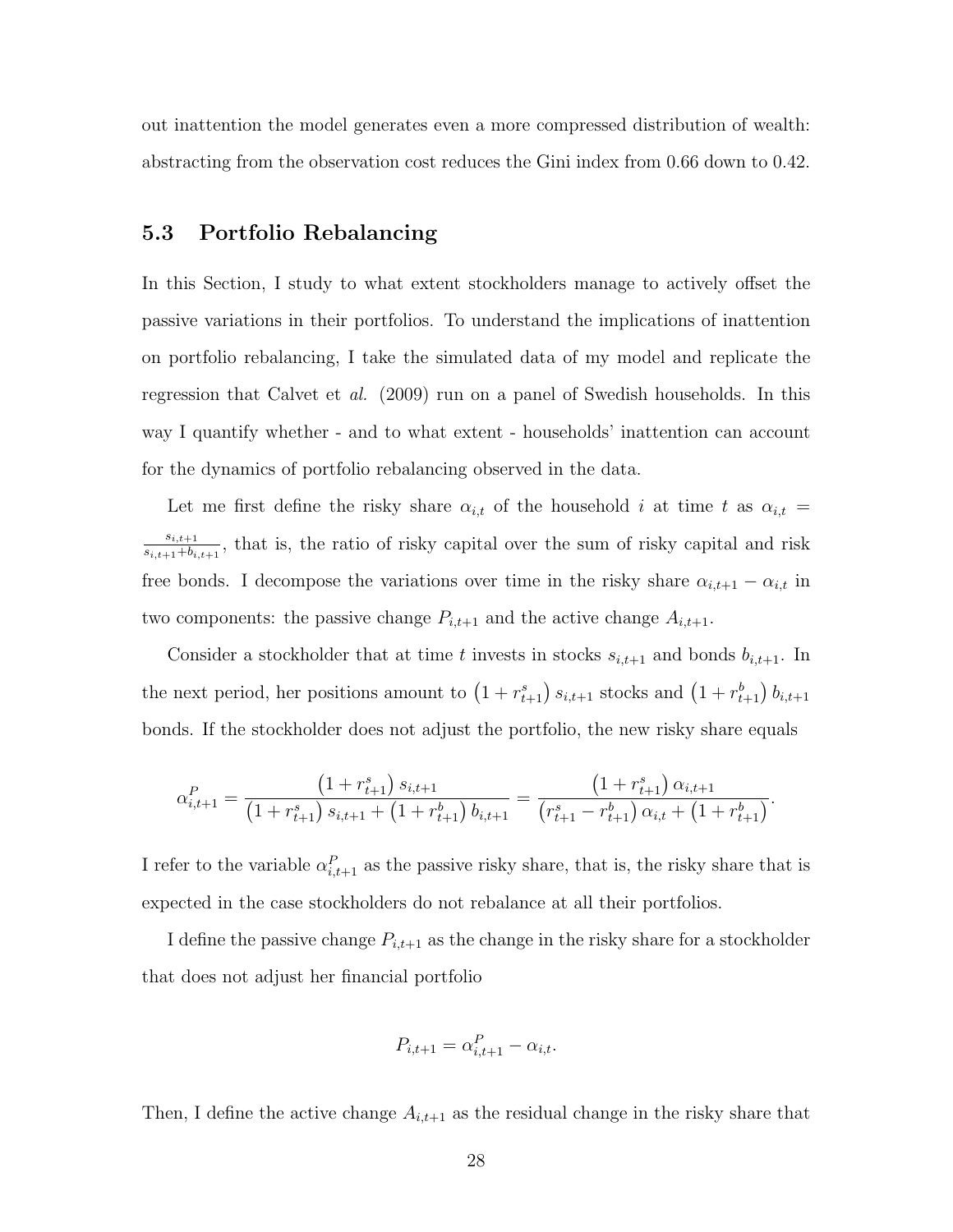is not accounted for by the passive risky share  $\alpha_{i,t+1}^P$ , that is

$$
A_{i,t+1} = \alpha_{i,t+1} - \alpha_{i,t+1}^P.
$$

 $A_{i,t+1}$  does not capture any mechanic change in the risky share and therefore quantifies the amount of active rebalancing of a stockholder. This measure is defined such that the overall change in the risky share is the sum of the passive and active change

$$
\alpha_{i,t+1} - \alpha_{i,t} = A_{i,t+1} + P_{i,t+1}.
$$

Following Calvet et al. (2009), I study the dynamics of active and passive portfolio rebalancing across households by estimating the panel regression

$$
A_{i,t+1} = constant + \psi * P_{i,t+1} + \mu * \alpha_{i,t} + \epsilon_{i,t+1}.
$$

The coefficient  $\psi$  defines the amount of passive change which is offset by the active rebalancing of stockholders. Instead, the coefficient  $\mu$  captures the dependence of the adjustments in the financial portfolio on the previous share invested in stocks. A fully passive stockholder would have both  $\psi = 0$  and  $\mu = 0$ . I estimate the regressions at the yearly frequency, over a sample of about 800 periods. I consider only stockholders that maintain a position in stocks for at least two consecutive years. The regression is estimated over a panel of households over a total of around 1,200,000 stockholderperiod observations. To be consistent with Calvet et al. (2009), I compute the annual risky share and related variables from the simulated data taken from the last month of each year.

Table 5.3 reports the estimates of the parameter  $\psi$  of the regression above in four different cases: I consider all the years of my simulated data (Panel A), I consider only the expansionary periods (Panel B), I consider all the years focusing only on stock-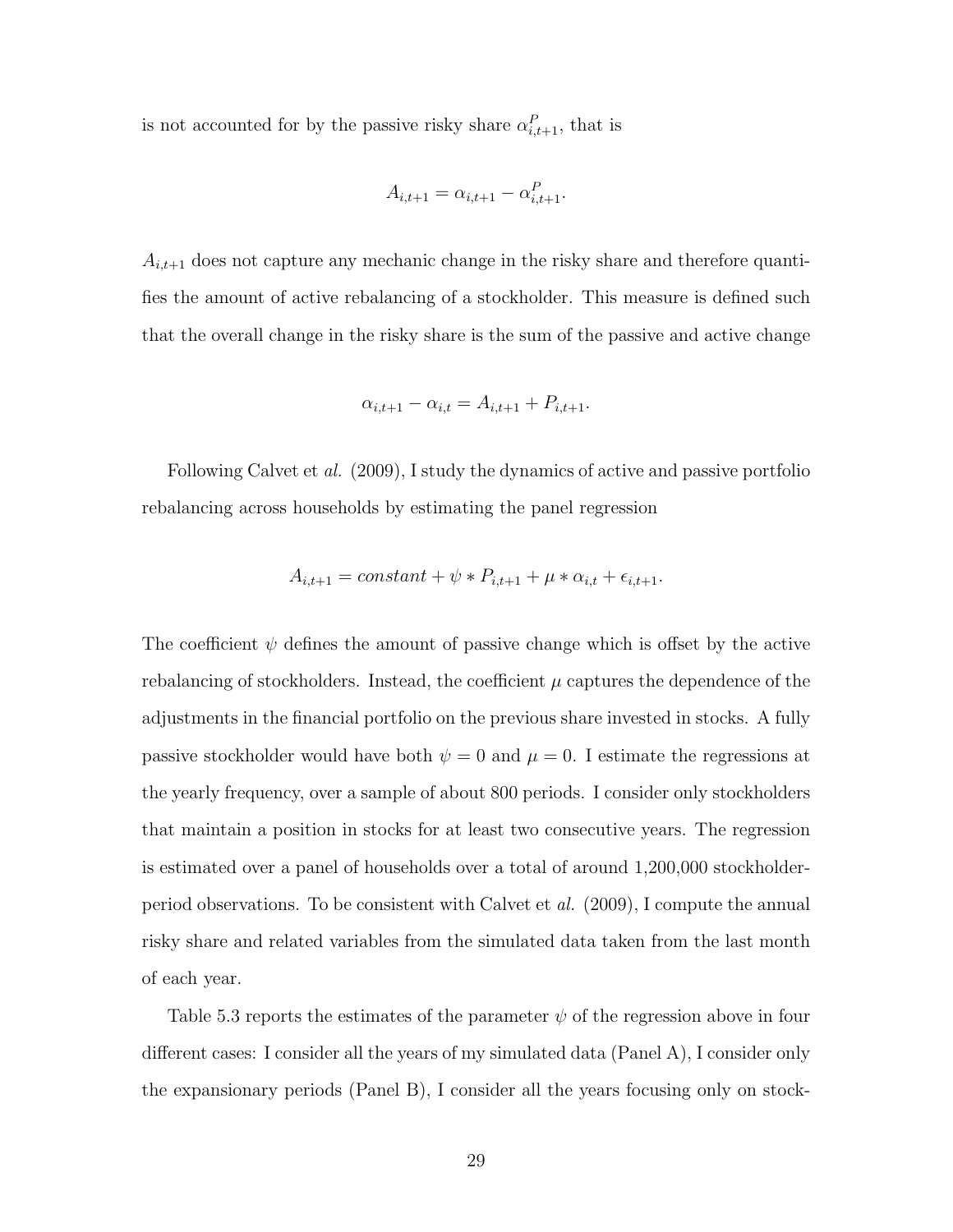Table 5: Panel Regression of Active and Passive Portfolio Rebalancing

|                                                                                                                                                          |          |                      | $\chi = 0.029$ $\chi = 0$ $\chi = 0.058$ $\theta = 8$ |          | Data     |
|----------------------------------------------------------------------------------------------------------------------------------------------------------|----------|----------------------|-------------------------------------------------------|----------|----------|
| Active Change <sub>i,t+1</sub> = Constant + $\psi \times$ Passive Change <sub>i,t+1</sub> + $\mu \times$ Risky Share <sub>i,t</sub> + $\epsilon_{i,t+1}$ |          |                      |                                                       |          |          |
|                                                                                                                                                          |          | A. All Years         |                                                       |          |          |
| $\hat{\psi}$ (Passive Change) $-0.730$                                                                                                                   |          | $-0.997$             | $-0.703$                                              | $-0.712$ | $-0.504$ |
| Adjusted $R^2$                                                                                                                                           | 0.70     | 0.76                 | 0.72                                                  | 0.71     | 0.12     |
|                                                                                                                                                          |          | <b>B.</b> Expansions |                                                       |          |          |
| $\hat{\psi}$ (Passive Change)                                                                                                                            | $-0.774$ | $-0.998$             | $-0.756$                                              | $-0.766$ |          |
| Adjusted $R^2$                                                                                                                                           | 0.71     | 0.77                 | 0.73                                                  | 0.70     |          |
| C. All Years - Stockholders in the 75th Percentile of the Wealth Distribution                                                                            |          |                      |                                                       |          |          |
| $\hat{\psi}$ (Passive Change) $-0.876$                                                                                                                   |          | $-0.999$             | $-0.868$                                              | $-0.860$ |          |
| Adjusted $R^2$                                                                                                                                           | 0.73     | 0.77                 | 0.71                                                  | 0.73     |          |
| D. All Years - Stockholders in the 25th Percentile of the Wealth Distribution                                                                            |          |                      |                                                       |          |          |
| $(Passive Change)$ $-0.425$<br>$\psi$                                                                                                                    |          | $-0.996$             | $-0.419$                                              | $-0.406$ |          |
| Adjusted $R^2$                                                                                                                                           | 0.74     | 0.80                 | 0.79                                                  | 0.79     |          |

Note: the table reports the yearly panel regressions of the active change  $A_{i,t+1}$  in portfolio rebalancing on a constant, the passive change  $P_{i,t+1}$  in portfolio rebalancing and the share of the portfolio invested in stocks in the previous year  $\alpha_{i,t}$ . I consider households that participate in the stock market over two consecutive years (t and  $t + 1$ ). Passive Change  $\hat{\psi}$  is the estimated amount of passive change which is actively offset by the households by adjusting their portfolios. The variable  $\chi$  defines the observation cost and  $\theta$  is the risk aversion of agents, which equals 5 in the benchmark model. Data is from Calvet et al. (2009).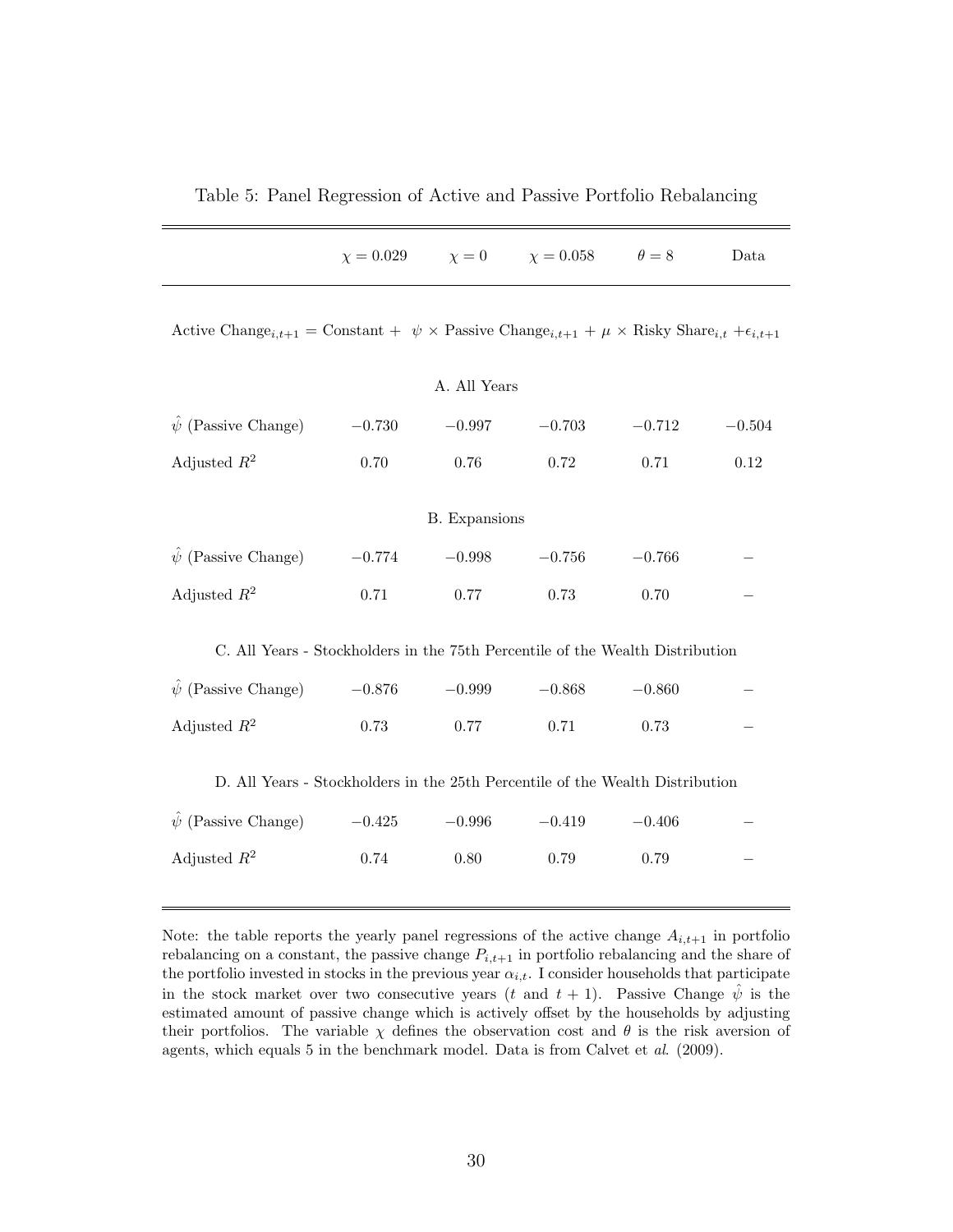holders in the 75th percentile of the wealth distribution (Panel C), I consider all the years focusing only on stockholders in the 25th percentile of the wealth distribution (Panel D).

Panel A shows that in the model stockholders actively offset around 73% of the passive change in their portfolio share. This result implies that inertia accounts for the remaining 27% of the movements in the financial portfolios. Since Calvet et al.  $(2009)$  find that inertia characterizes 50% of the changes in the risky share of Swedish households, the model is able to account for 54% of the inertia in portfolio rebalancing observed in the data. In the model, the inertia in portfolio rebalancing is entirely driven by inattention. Indeed, when I shut down the observation cost, households always actively manage their financial positions.

Panel B shows that the amount of active rebalancing increases during expansions, going up to  $77\%$ . This result is consistent with the evidence of Calvet et al.  $(2009)$ , who find that the amount of active rebalancing decreased in Sweden from 2000 to 2002, a period of bearish stock market. In the model, stockholders are on average more attentive during expansions, and therefore the average amount of active rebalancing rises in good times.

Panel C and D compare the amount of active rebalancing across wealthy and poor stockholders. Panel C shows that wealthy households offset 88% of the passive change in the risky share. This value is twice as large as the amount of rebalancing estimated across poor households, which equals 43%. Again, wealthy stockholders can afford to be attentive often enough to have a very active management of their portfolios. Instead, poor households end up being inattentive, and their portfolios follow by inertia the realizations of stock and bond returns. This result highlights that the model is able to capture the heterogeneity in the inertia of portfolio rebalancing across households.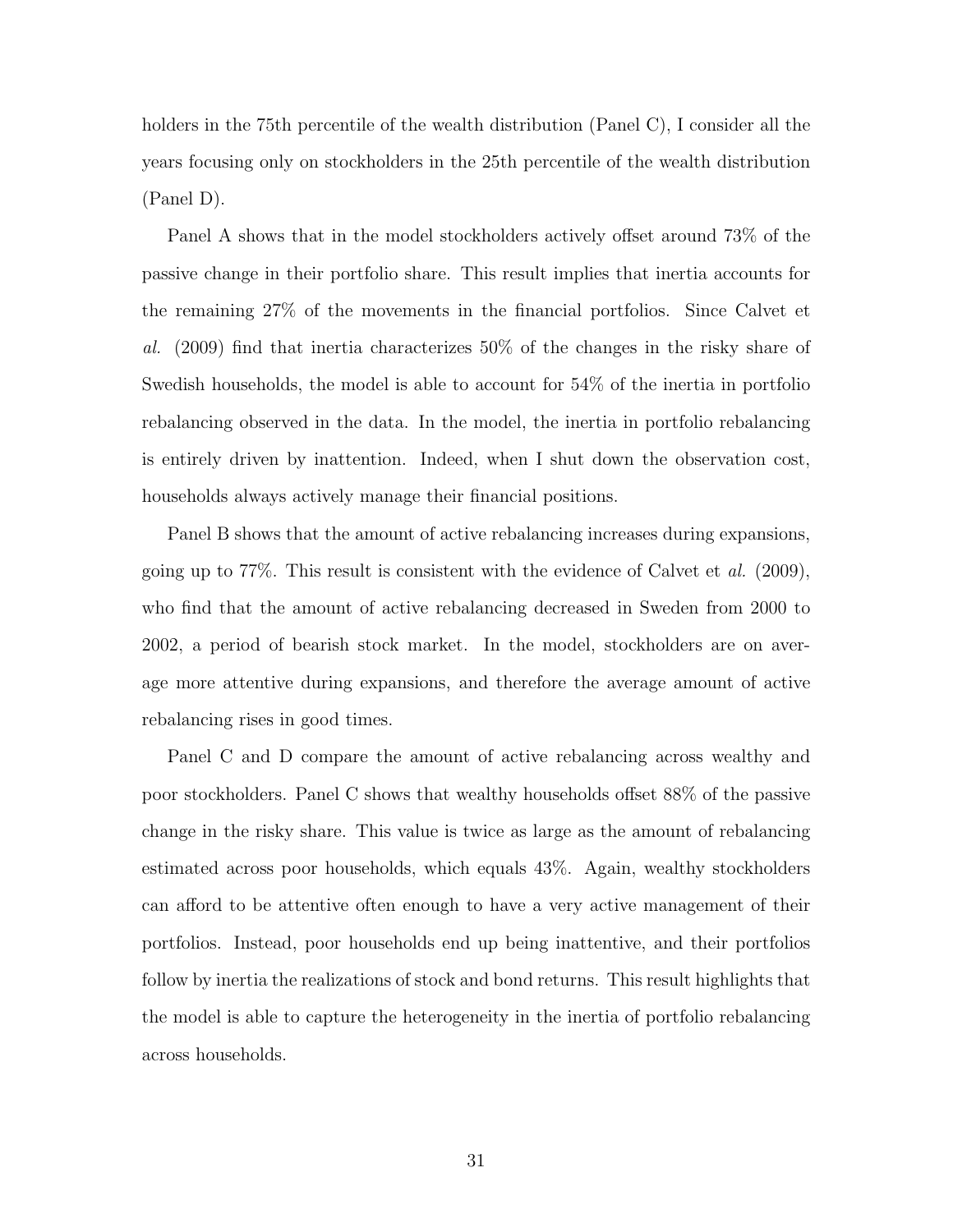### 5.4 Asset Pricing Moments

#### 5.4.1 Stock and Bond Returns

Panel A of Table 6 reports the results of the model on the level and the dynamics of stock returns, bond returns, and the equity premium. First, I discuss the standard deviations because the observation cost almost doubles the volatility of stock returns. In the benchmark model the standard deviation of returns is 11.5%, which accounts for around 60% of the volatility observed in the data, that is 19.3%. Nonetheless, without inattention the standard deviation would be just 6.3%.

The observation cost boosts the volatility of returns because it amplifies the movements in the marginal productivity of capital. Since inattentive agents cannot immediately adjust their portfolios to the realizations of the aggregate shock, individual financial investment alternates between periods of inaction and periods of sharp adjustments. This mechanism raises the fluctuations in the marginal productivity of capital through two channels, by hiking up the volatility of aggregate investment, and by reducing the correlation of aggregate investment with the realizations of the aggregate productivity shock. In the economy with inattention, the standard deviation of investment at the quarterly frequency equals 2.5%. Instead, when I abstract from the observation cost, the volatility of investment drops to 1.4%. Both values are lower than the empirical counterpart, that equals 4.5%. In addition, in the economy with inattention, the correlation between investment and output is 0.93, whereas in the economy without inattention the correlation is much higher and equals 0.99. In the data, the correlation is 0.95.

As far as the volatility of the risk-free rate is concerned, I find a standard deviation of 3.7%, which is lower than its empirical counterpart, that equals 5.4%. Note that standard models usually deliver risk-free rates which fluctuate too much. For example, Jermann (1998) and Boldrin et al. (2001) report a standard deviation between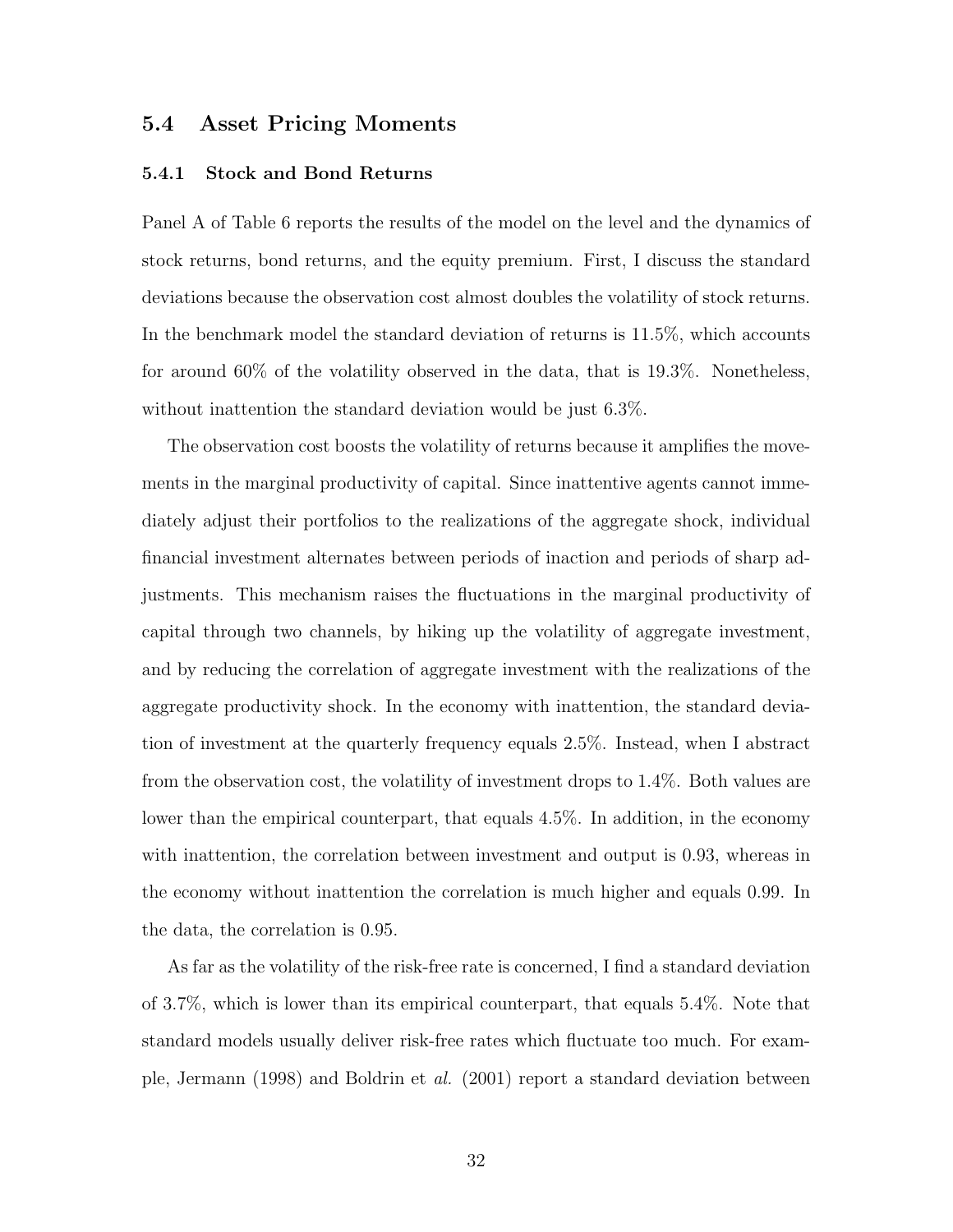| Variable             | Moment                 | $\chi = 0.029$            | $\chi=0$ | $\chi = 0.058$ | $\theta=8$ | Data  |
|----------------------|------------------------|---------------------------|----------|----------------|------------|-------|
|                      |                        | A. Stock and bond returns |          |                |            |       |
| Stock return         | Mean                   | 4.47                      | 1.91     | 4.81           | 5.08       | 8.11  |
|                      | Std. dev.              | 11.51                     | 6.31     | 11.97          | 12.23      | 19.30 |
| Risk-free return     | Mean                   | 1.83                      | 1.10     | 1.84           | 1.98       | 1.94  |
|                      | Std. dev.              | 3.65                      | 2.62     | 4.00           | 4.39       | 5.44  |
| B. Equity premium    |                        |                           |          |                |            |       |
| Equity premium       | Mean                   | 2.64                      | 0.81     | $2.97\,$       | $3.10\,$   | 6.17  |
|                      | Std. dev.              | 11.35                     | 6.27     | 11.81          | 12.02      | 19.49 |
| Sharpe ratio         | Mean                   | 0.23                      | 0.13     | $0.25\,$       | $0.26\,$   | 0.32  |
| C. Cyclical dynamics |                        |                           |          |                |            |       |
| Stock returns        | Std. dev. - good times | 11.33                     | 6.29     | 8.45           | 12.07      |       |
|                      | Std. dev. - bad times  | 11.70                     | $6.34\,$ | 8.69           | 12.44      |       |
| Equity premium       | Mean - good times      | $2.48\,$                  | 0.80     | $2.75\,$       | 2.83       |       |
|                      | Mean - bad times       | $2.97\,$                  | 0.82     | $3.22\,$       | 3.40       |       |

Table 6: Asset pricing moments

Note: the variable  $\chi$  defines the observation cost and  $\theta$  is the risk-aversion of agents, which equals 5 in the benchmark model. All statistics are computed in expectation and reported in annualized percentage values. Annual returns are defined as the sum of log monthly returns. The equity premium is the  $r_{t+1}^e$  =  $\mathbb{E}\left[r_{t+1}^a - r_{t+1}^b\right]$ . The Sharpe ratio is defined as the ratio between the equity premium and its standard deviation. Good times denote the periods in which the aggregate productivity shock is  $z_t = z_g$  and bad times denote the periods in which the aggregate productivity shock is  $z_t = z_b$ . Data is from Campbell (1999) and Guvenen (2009).

10% and 20%. The mechanism that prevents volatility to surge is similar to the one explored by Guvenen (2009). Poor agents have a strong desire to smooth consumption, and their high demand of precautionary savings offsets any large movements in bond returns. Although in Guvenen (2009) the strong desire for consumption smoothing is achieved through a low elasticity of inter-temporal substitution, here it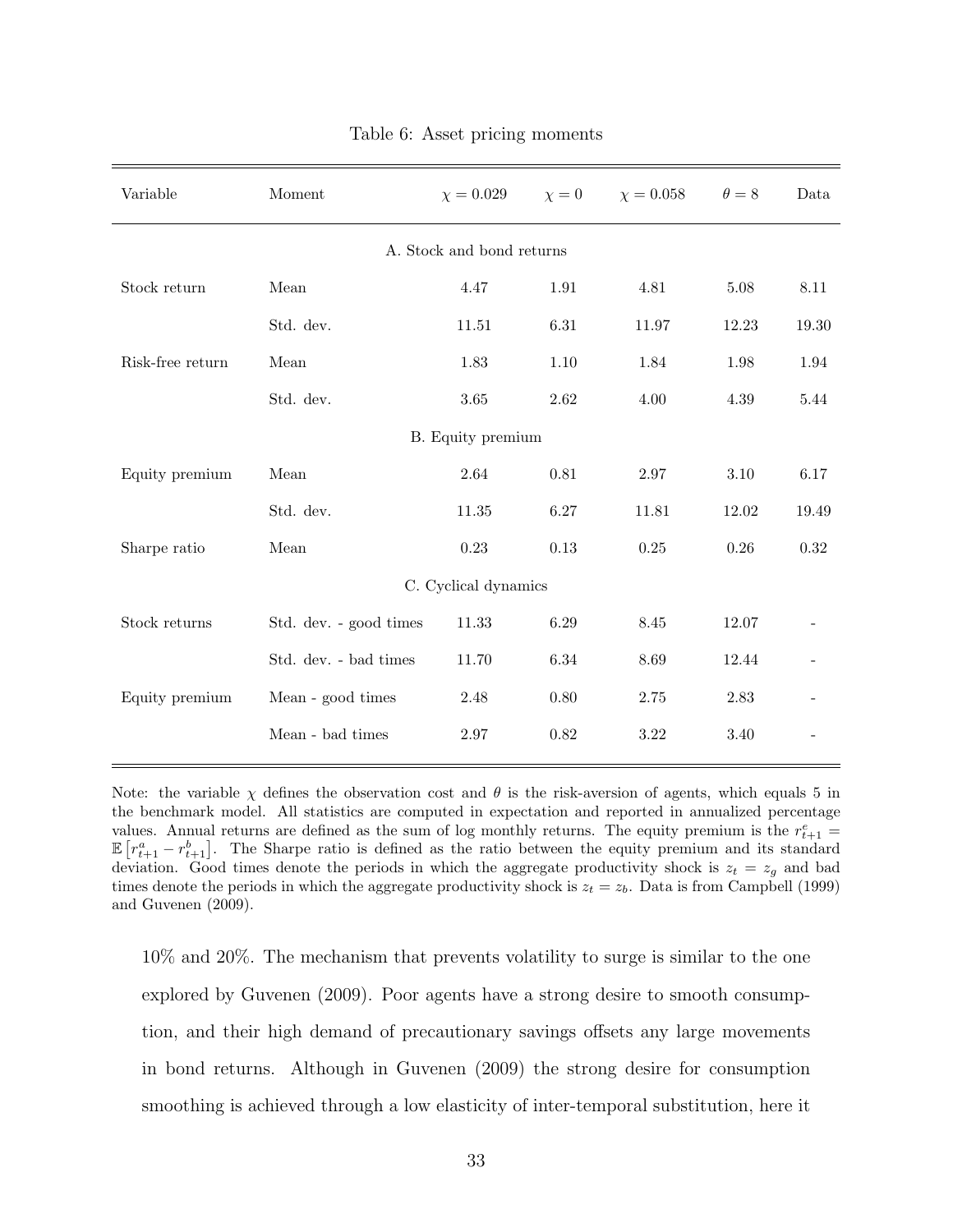is the observation cost that forces poor agents to insure against the risk of infrequent planning.

When looking at the level of the equity premium reported in Panel B of Table 6, I find that the model generates a wedge between stock returns and bond yields which equals 2.6%. In the economy without the observation cost, the equity premium is just 0.8%. Hence, in the model households' inattention to the stock market accounts for around 30% of the observed level of the equity premium.

The observation cost raises the equity premium through two channels. First, as in Guvenen (2009), the limited participation in the stock market concentrates the entire aggregate risk of the economy on a small measure of stockholders, who accordingly demand a higher compensation for holding equity. Second, inattention exacerbates the curvature of the value function of the agents. Figures 3 - 4 show that inattention raises the implied risk aversion of the households. Although in an economy without observation costs households' value function is rather flat, with inattention the value function becomes both more concave and more responsive to aggregate conditions. In this way, inattention amplifies the risk associated to holding stocks, especially in bad times.

Overall the model falls shorter in accounting for asset prices when compared to other papers that in the literature study the role of inattention. For instance Chien et al. (2011, 2012) consider a model with inattentive agents which delivers asset prices moments much closer to the data. Although these papers follow different calibrations strategies, the main difference with my paper lies in the modeling of inattention. Chien et al. (2011, 2012) consider an economy with an exogenous measure of agents which trade at exogenously fixed intermittent dates. In the Supplementary Appendix, I study a version of my model with exogenous inattention, in which the duration of inattention is calibrated to match exactly the cross-sectional duration of inattention obtained in the economy with observation costs. I find that moving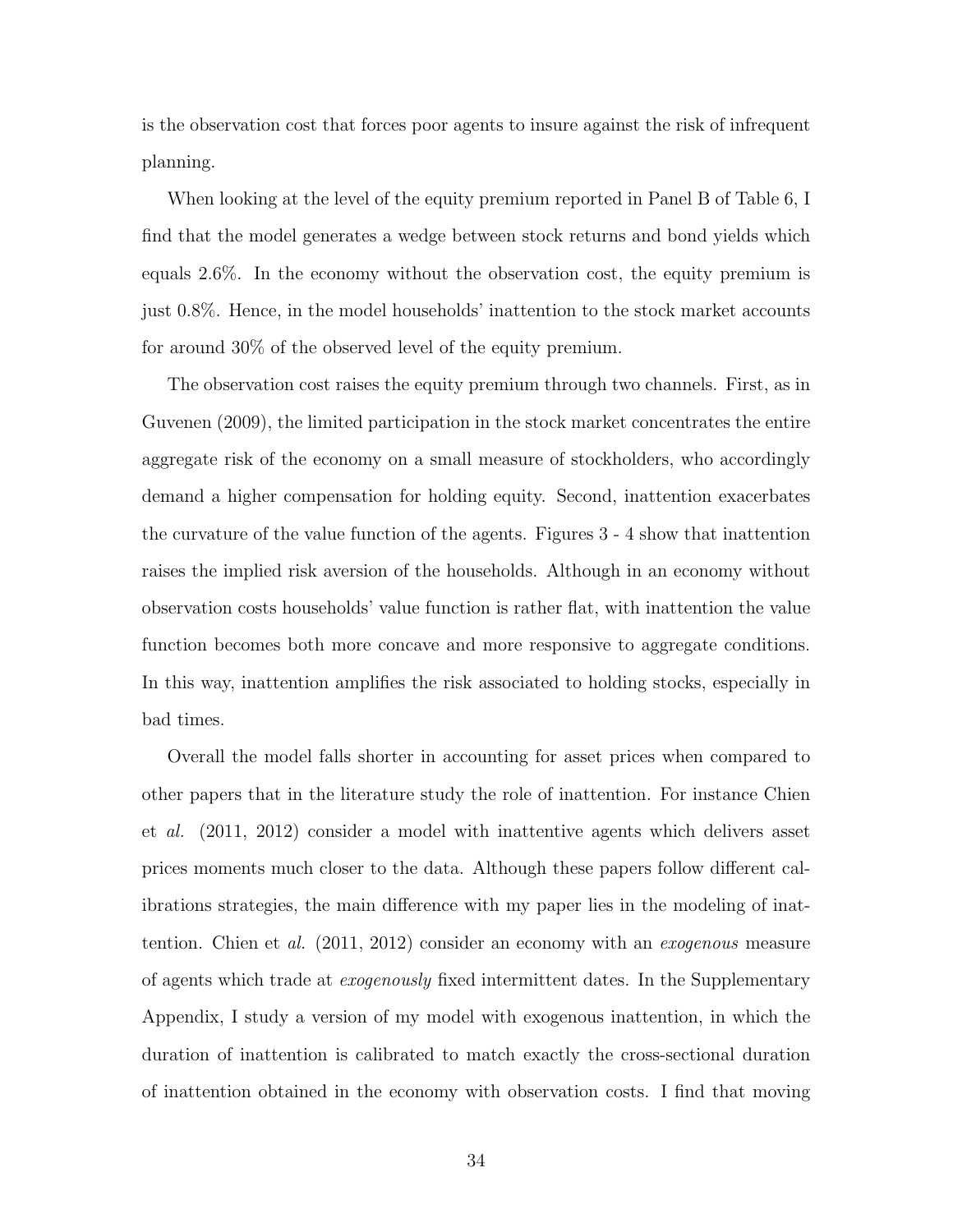

Figure 3: Slope of the Value Function - Attentive Economy

Note: the figure plots the slope of agents' value function as a function of wealth  $\omega$  in an economy no observation cost, i.e.  $\chi = 0$ . Bad times (continuous line) and good times (dashed line) denote periods in which the aggregate productivity shock is  $z_t = z_b$  and  $z_t = z_g$ . The idiosyncratic shocks are set to  $e_t = 1$  and  $\xi_t = 2$ .

Figure 4: Slope of the Value Function - Inattentive Economy



Note: the figure plots the slope of agents' value function as a function of wealth  $\omega$ . in an economy with observation costs, i.e.  $\chi = 0.029$ . Bad times (continuous line) and good times (dashed line) denote periods in which the aggregate productivity shock is  $z_t = z_b$  and  $z_t = z_g$ . The idiosyncratic shocks are set to  $e_t = 1$  and  $\xi_t = 2$ .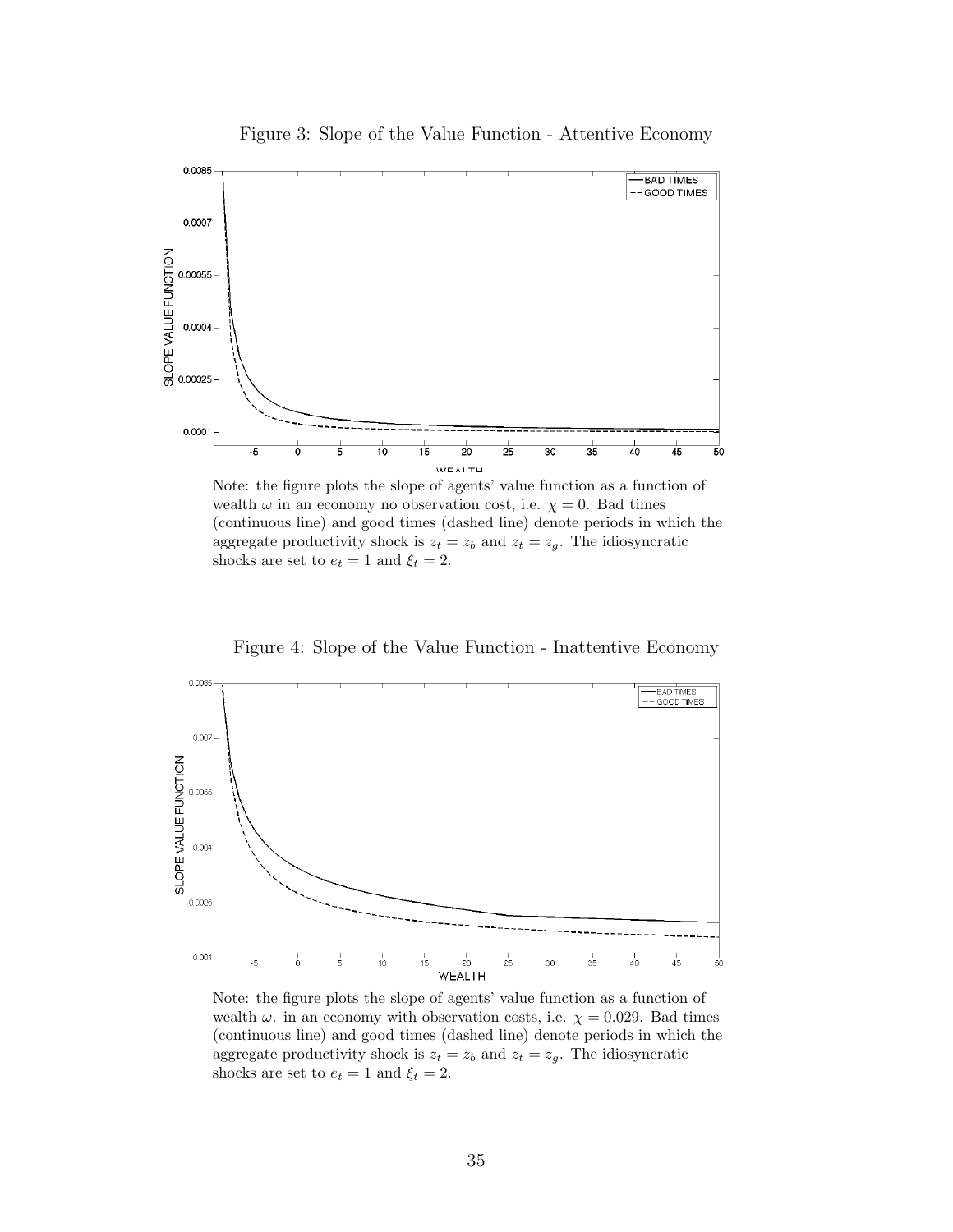from an endogenous to an exogenous inattention leads to an overstatement of both the inertia in portfolio rebalancing and the level of the equity premium. Intuitively, when inattention is endogenous, households can choose optimally when to observe the aggregate states of the economy. As a result, households have yet another choice for smoothing their consumption stream, which leads to a more frequent rebalancing of their portfolio and to a lower price of risk.

#### 5.4.2 Cyclical Dynamics

Inattention generates countercyclical variations in both the stock returns volatility and the equity premium, as shown in Panel C of Table 6. Since the observation cost bites more strongly in recessions, there are very few active investors in the economy, which implies that the investment in physical capital is low and very responsive to the decision of the marginal attentive stockholder. Instead, when the observation cost goes to zero the volatility becomes rather acyclical.

Inattention leads to an equity premium which is countercyclical and displays large variations over the cycle, a result which is usually obtained through consumption habits (Campbell and Cochrane, 1999) or long-run risk (Bansal and Yaron, 2004). In the model, the equity premium equals 2.48% in good times and 2.97% in bad times. This result is in line with the empirical evidence on a positive risk-return trade-off. Again, the cyclicality disappears when I shut down the observation costs.

### 5.5 The Role of Borrowing Constraints

Chen (2006) considers a Lucas-tree economy where heterogeneous agents face an observation cost, finding that any household owns stock, the portfolio rebalancing is mostly passive, and the equity premium is zero. Instead, in my model there is a vast heterogeneity in the degree of portfolio rebalancing across households, the equity premium is 2.64%, and the observation cost reconciles the amount of limited stock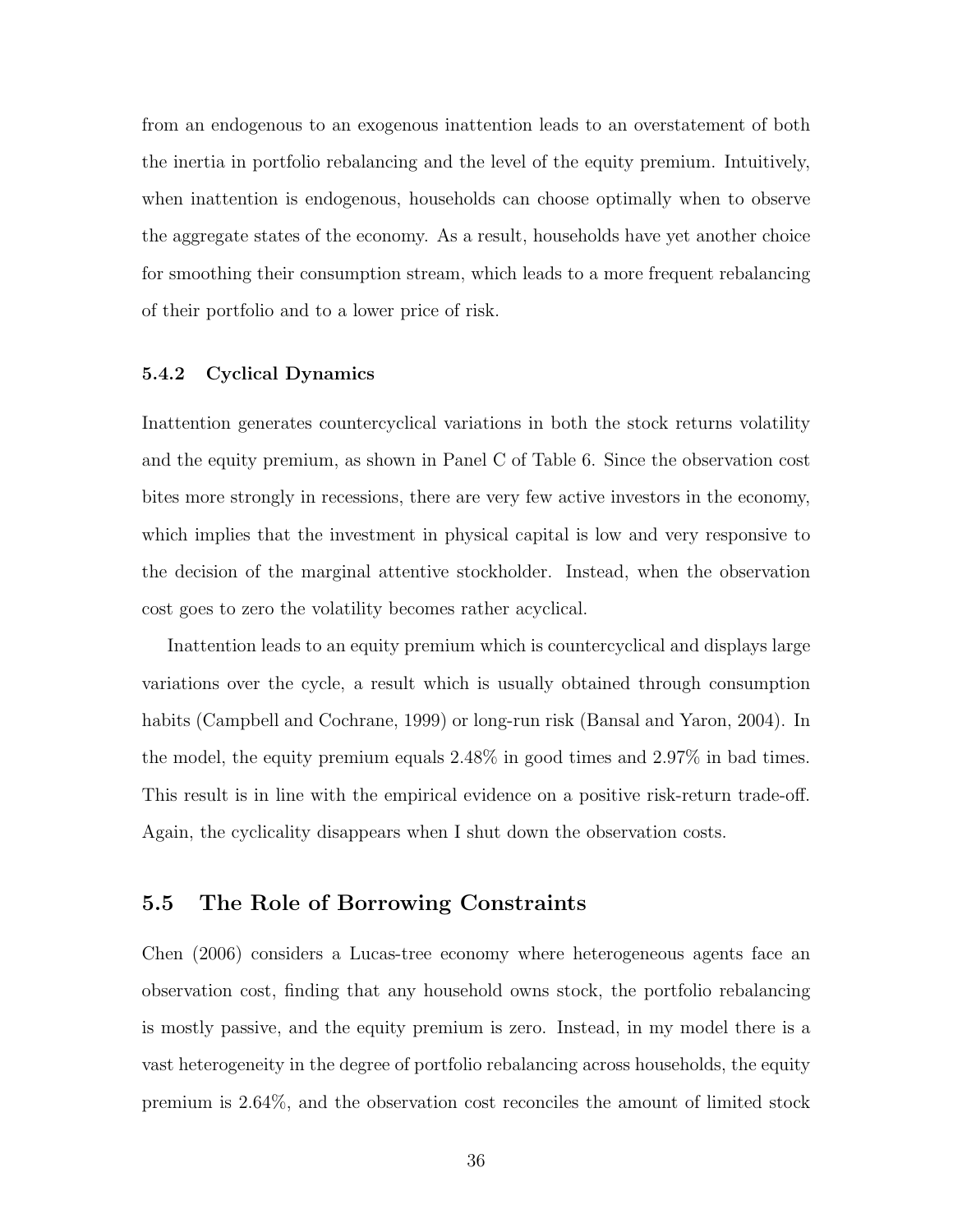market participation observed in the data with a low participation cost. What is the main feature of the model that allows households' inattention to matter quantitatively on the dynamics of both portfolio rebalancing and asset prices? In this Section, I show a novel testable mechanism that links households' inattention to households' funding liquidity. I find that the tightness of the borrowing constraints shapes the implications of households' inattention: inattention affects the dynamics of portfolio rebalancing and asset prices only if borrowing constraints are tight enough.

In what follows, I compare three economies which differ only for the level of the borrowing constraints. The first one is the benchmark model, where the borrowing constraints equal minus three times the monthly income of the median household. In the second case, I consider an economy in which agents cannot borrow at all, while in the last case the constraints are loose and equal minus six times the monthly income of the median household. In this way, I can identify how the effects of households' inattention depend on credit market frictions. Furthermore, I keep constant the participation cost across the three alternative economies to disentangle the contribution of the borrowing constraints - and their interaction with inattention - on the stock market participation decisions of the households.

Panel A of Table 7 reports three moments from the three economies: the fraction of stockholders, the amount of passive rebalancing that households offset by actively changing their financial portfolio, and the level of the equity premium.

Panel A shows that when I consider an environment with very tight borrowing constraints, the fraction of stockholders falls down dramatically to 50.7%. Portfolio rebalancing becomes more active: now the households can offset 78.9% of the passive change in the risky share. This increase in the active management of financial portfolios is mainly due to a composition effect. The drop in the participation rate implies that the few stockholders of the economy are very wealthy and can afford to incur in the observation cost very often. Hence, stockholders manage on average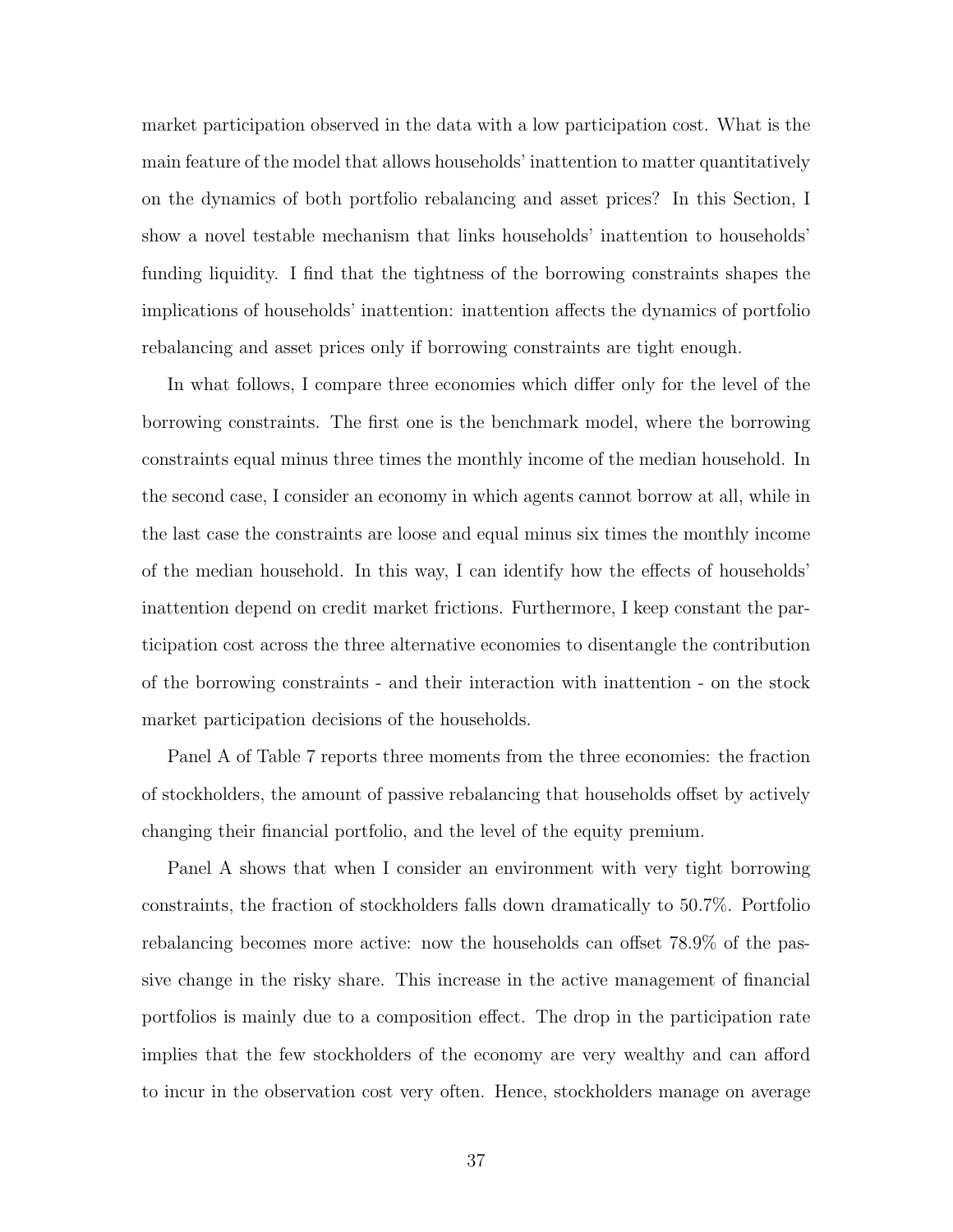more actively their portfolios.

| Variable                      | Benchmark | Tight Constraints                       | Loose Constraints |
|-------------------------------|-----------|-----------------------------------------|-------------------|
|                               |           | A. Inattentive economy - $\chi = 0.029$ |                   |
| % Stockholders                | 59.4      | 50.7                                    | 77.1              |
| $\hat{\psi}$ (Passive Change) | $-0.730$  | $-0.789$                                | $-0.186$          |
| Equity premium                | 2.64      | 6.31                                    | 0.36              |
|                               |           | B. Attentive economy - $\chi = 0$       |                   |
| % Stockholders                | 89.8      | 88.2                                    | 91.5              |
| $\hat{\psi}$ (Passive Change) | $-0.998$  | $-0.989$                                | $-0.996$          |
| Equity premium                | 0.81      | 5.01                                    | 0.04              |
|                               |           |                                         |                   |

Table 7: The role of borrowing constraints

Note: The variable  $\chi$  defines the observation cost. In the "Benchmark" model, borrowing constraints on bonds and stocks equal around minus three times the monthly income of the median households, that is,  $\underline{b} = \underline{s} = -5.96$ . The "Tight Constraints" model does not allow short sales in neither stocks nor bonds, that is,  $s = b = 0$ . In the "Loose" Constraints" model borrowing constraints on bonds and stocks equal around minus three times the monthly income of the median households, that is,  $b = s = -11.92$ . Passive Change  $\hat{\psi}$  is the estimated amount of passive change which is actively offset by the households by adjusting their portfolios. The parameter is estimated in a panel regression of the active change in portfolio rebalancing on the passive change in portfolio rebalancing

 $ActiveChange_{i,t+1} = Constant + \psi \times PassingChange_{i,t+1} + \mu \times RiskyShare_{i,t} + \epsilon_{i,t+1}.$ 

When I consider loose borrowing constraints, both the share of stockholders and the amount of inertia in portfolio rebalancing rise substantially. In this economy, the households decide to participate in the stock market and they dilute the observation cost by trading very infrequently. Anyway, the loose borrowing constraints allow agents to borrow sufficiently to smooth away any eventual mistake made throughout inattention. As a result, inattention does not affect the price of risk and the equity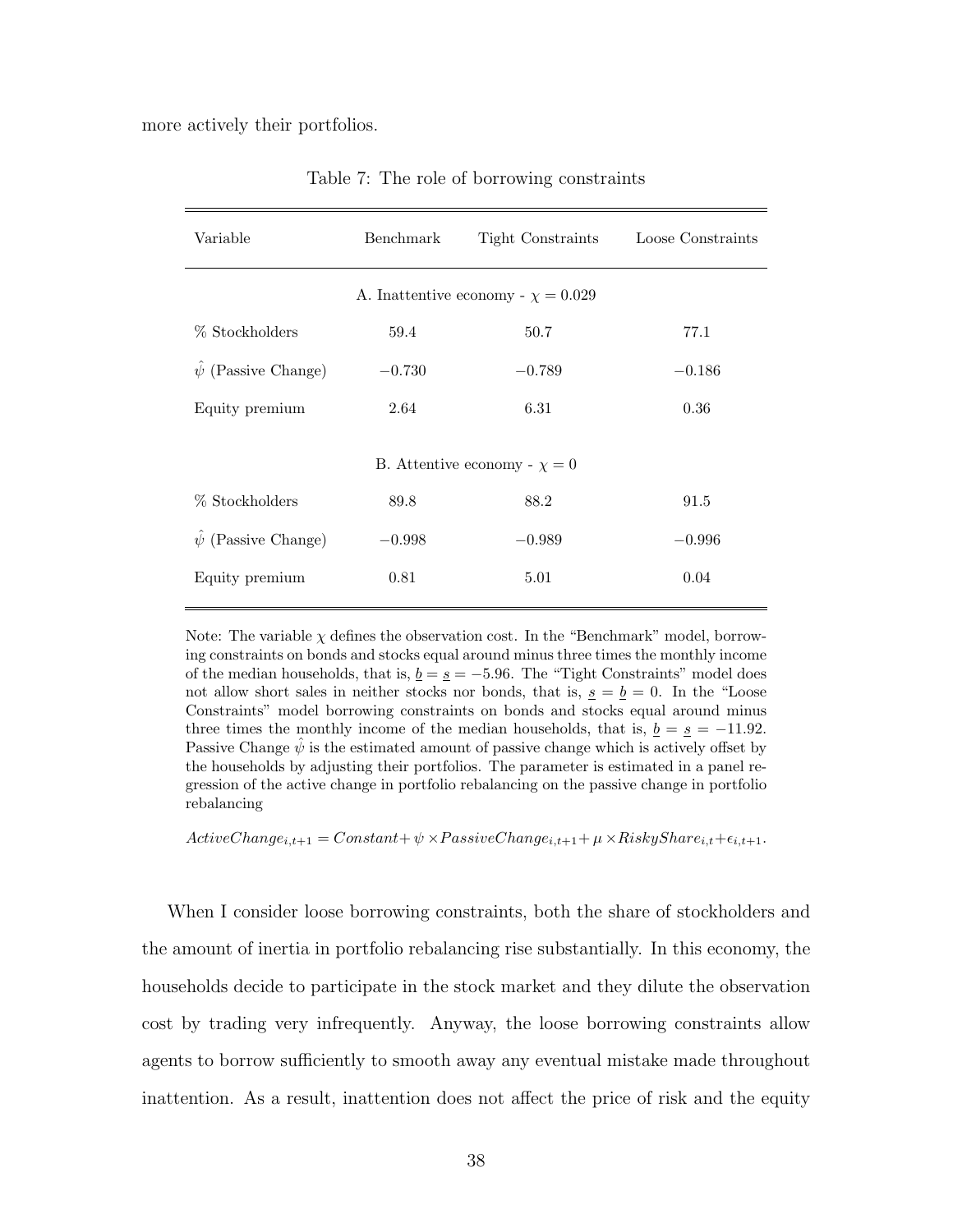premium is zero, as in Chen (2006).

Importantly, these differences across economies are not driven only by the changes in the tightness of the borrowing constraints, because most of the action hinges on the interaction between borrowing constraints and the observation cost. To show this mechanism, I replicate the exercise using the three economies above without the observation cost. Panel B of Table 7 reports the results. In this case, the differences in the tightness of the borrowing constraint per se can alter the equity premium, but have no effect whatsoever on the dynamics of portfolio rebalancing.

# 6 Conclusion

This paper studies whether households' inattention to the stock market explains the inertia in households' portfolio rebalancing. To answer this question, I introduce an observation cost into an otherwise standard production economy with heterogeneous agents, idiosyncratic labor income risk, and borrowing constraints. In this model inattention changes endogenously over time and across agents. To discipline the quantitative analysis, I calibrate the observation cost to match the duration of inattention of the median household estimated by Alvarez et al. (2012).

The quantitative results show that inattention accounts for half of the inertia in portfolio rebalancing, and explains its heterogeneity across households. In the model, as it is in the data, wealthy households invest much more actively than poor households. Moreover, inattention can rationalize the limited stock market participation observed in the data, and improves the asset pricing performance of the model. Finally, I highlight a novel testable implication that links households' inattention to households' funding liquidity: inattention matters quantitatively on the dynamics of portfolio rebalancing and asset prices only if borrowing constraints are tight enough.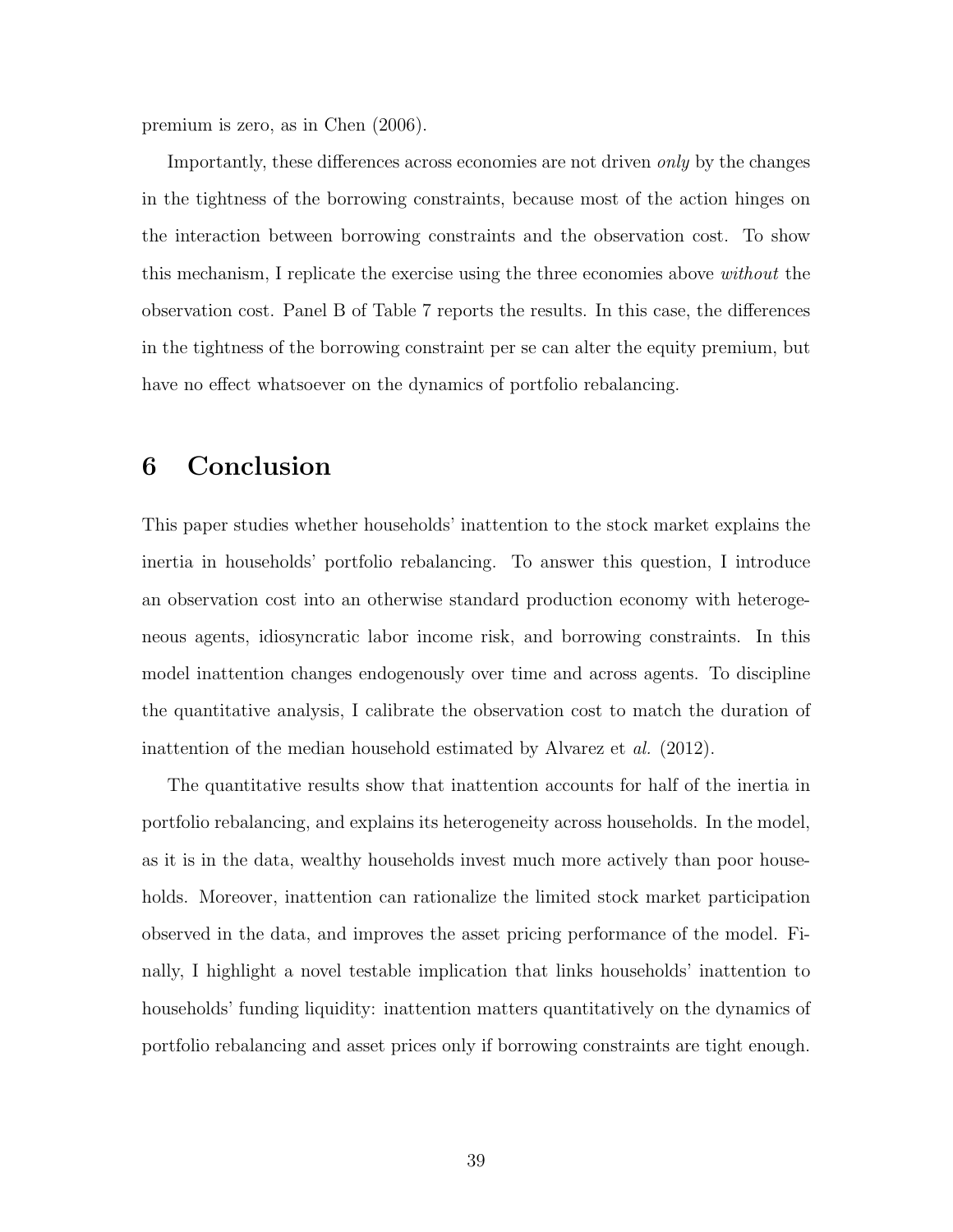# References

Abel, A., J. Eberly, and S. Panageas. 2007. Optimal Inattention to the Stock Market. American Economic Review: Papers and Proceedings, 97, 244-249.

Abel, A., J. Eberly, and S. Panageas. 2013. Optimal Inattention to the Stock Market with Information Costs and Transaction Costs. Econometrica, 81, 1455- 1481.

Alvarez, F., L. Guiso, and F. Lippi. 2012. Durable Consumption and Asset Management with Transaction and Observation Costs. American Economic Review, 102, 2272-2300.

Ameriks, J., A. Caplin, and J. Leahy. 2003. Wealth Accumulation and the Propensity to Plan. Quarterly Journal of Economics, 118, 1007-1047.

Andrei, D., and M. Hasler. 2015. Investors' Attention and Stock Market Volatility. Review of Financial Studies, 28, 33-72.

Angeletos, G.-M., and J. La'O. 2009. Incomplete Information, Higher-Order Beliefs, and Price Inertia. Journal of Monetary Economics, 56, 19-37.

Bansal, R., and A. Yaron. 2004. Risks for the Long Run: A Potential Resolution of Asset Pricing Puzzles. Journal of Finance, 59, 1481-1509.

Barber, B., and T. Odean, 2008. All That Glitters: The Effect of Attention and News on the Buying Behavior of Individual and Institutional Investors. Review of Financial Studies, 21, 785-818.

Basak, S., and D. Cuoco. 1998. An Equilibrium Model with Restricted Stock Market Participation. Review of Financial Studies, 11, 309-341.

Boldrin, M., L. Christiano, and J. Fisher. 2001. Habit Persistence, Asset Returns, and the Business Cycle. American Economic Review, 91, 149-166.

Brunnermeier, M., and S. Nagel. 2008. Do Wealth Fluctuations Generate Time-Varying Risk Aversion? Micro-Evidence on Individuals' Asset Allocation. American Economic Review, 98, 713-736.

Calvet, L., J. Campbell, and P. Sodini. 2009. Flight or Fight? Portfolio Rebalancing by Individual Investors. Quarterly Journal of Economics, 124, 301-48.

Campbell, J. 1999. Asset Prices, Consumption, and the Business Cycle, in J. Taylor and M. Woodford (eds.), Handbook of Macroeconomics. Amsterdam: North-Holland.

Campbell, J., and J. Cochrane. 1999. By Force of Habit: A Consumption-Based Explanation of Aggregate Stock Market Behavior. Journal of Political Economy, 107, 205-251.

Chen, H. 2006. Can Information Costs Explain the Equity Premium and Stock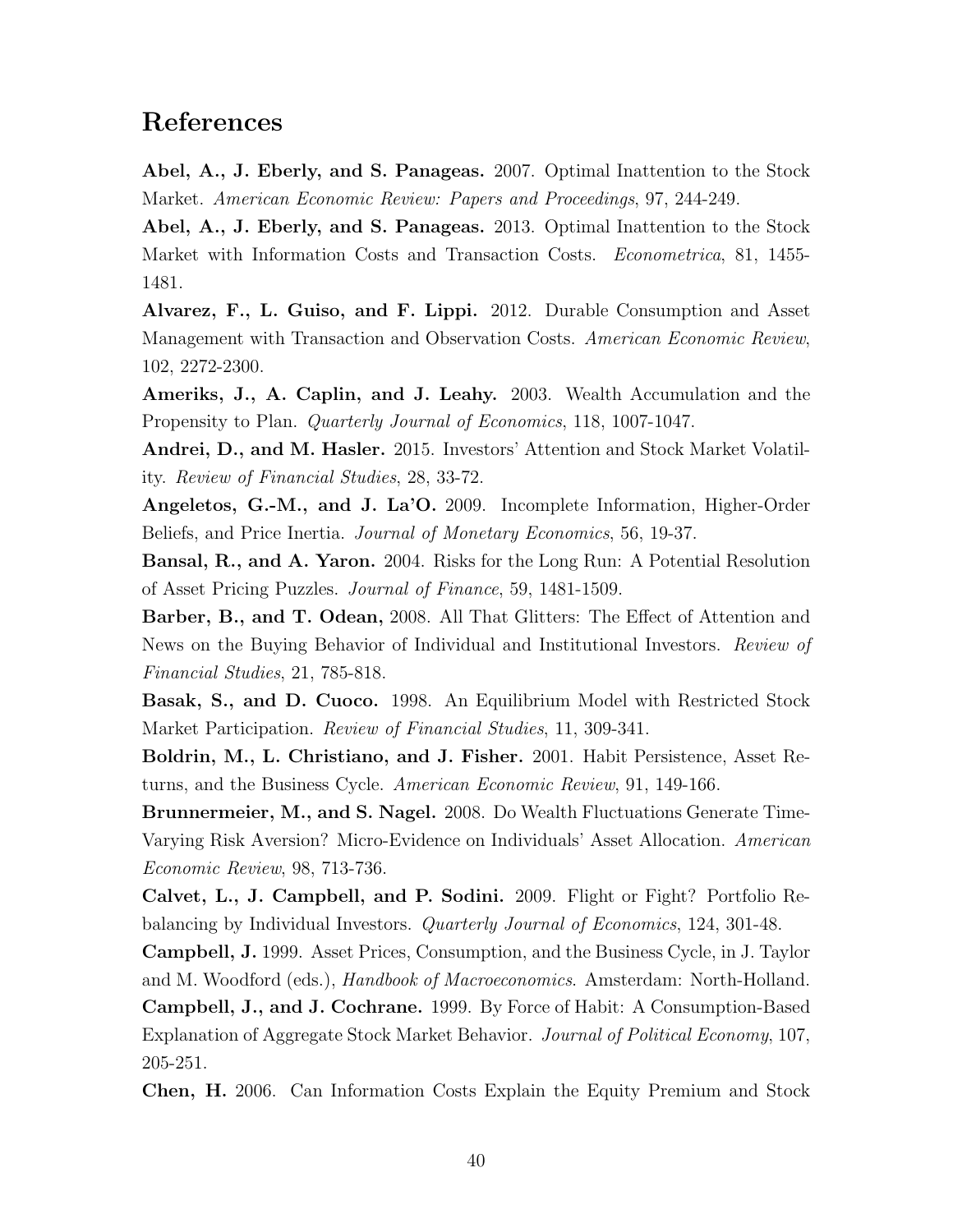Market Participation Puzzles? Mimeo, University of Chicago.

Chien, Y., H. Cole, and H. Lustig. 2011. A Multiplier Approach to Understanding the Macro Implications of Household Finance. Review of Economic Studies, 78, 199-234.

Chien, Y., H. Cole, and H. Lustig. 2012. Is the Volatility of the Market Price of Risk due to Intermittent Portfolio Re-Balancing? American Economic Review, 102, 2859-2896.

Cochrane, J. 1991. Explaining the Variance of Price-Dividend Ratios. Review of Financial Studies, 5, 243-280.

Cooley, T., and E. Prescott. 1995. Economic Growth and Business Bycles, in T. Cooley (ed.), Frontiers of Business Cycle Research. Princeton University Press: Princeton.

Da, Z., J. Engelberg, and P. Gao. 2011. In Search of Attention. *Journal of* Finance, 66, 1461-1499.

Della Vigna, S., and J. Pollet. 2009. Investor Inattention and Friday Earnings Announcements. Journal of Finance, 64, 709-749.

Díaz-Giménez, J., A. Glover, and J.-V. Ríos-Rull. 2011. Facts on the Distributions of Earnings, Income, and Wealth in the United States: 2007 Update. Federal Reserve Bank of Minneapolis Quarterly Review, 34, 2-31.

Duffie, D. 2010. Asset Price Dynamics with Slow-Moving Capital. Journal of Finance, 65, 1237-1267.

Duffie, D., and T.-S. Sun. 1990. Transactions Costs and Portfolio Choice in a Discrete-Continuous-Time Setting. Journal of Economic Dynamics and Control, 14, 35-51.

Favilukis, J. 2013. Inequality, Stock Market Participation, and the Equity Premium. Journal of Financial Economics, 107, 740-759.

Finocchiaro, D. 2011. Inattention, Wealth Inequality and Equilibrium Asset Prices. Journal of Monetary Economics, 58, 146-155.

Gabaix, X., and D. Laibson. 2002. The 6d Bias and the Equity Premium Puzzle, in B. Bernanke and K. Rogoff (eds.), NBER Macroeconomics Annual, 16, 2341-2378.

Gomes, F., and A. Michaelides. 2008. Asset Pricing with Limited Risk Sharing and Heterogeneous Agents. Review of Financial Studies, 21, 415-448.

Grossman, S., and J. Stiglitz. 1980. On the Impossibility of Informationally Efficient Markets. American Economic Review, 70, 393-408

Guvenen, F. 2009. A Parsimonious Macroeconomic Model for Asset Pricing. Econometrica, 77, 1711-1750.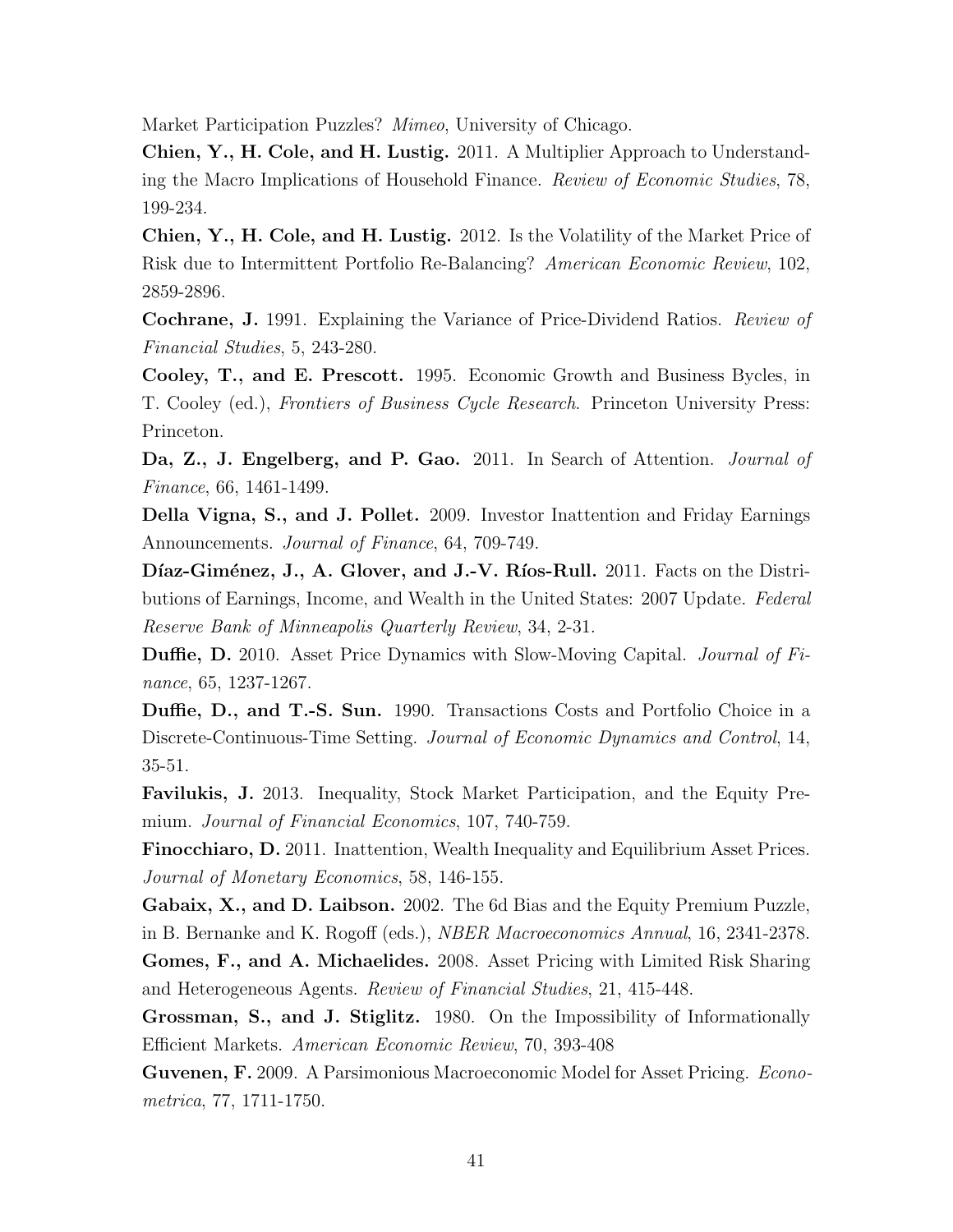Hirshleifer, D., S. Lim and S. Teoh. 2009. Driven to Distraction: Extraneous Events and Underreaction to Earnings News. Journal of Finance, 64, 2289-2325.

Huan, L., and H. Liu. 2007. Rational Inattention and Portfolio Selection. Journal of Finance, 62, 1999-2040.

**Jermann, U.** 1998. Asset Pricing in Production Economies. *Journal of Monetary* Economics, 41, 257-275.

Krueger, D., and H. Lustig. 2010. When is Market Incompleteness Irrelevant for the Price of Aggregate Risk (and when is it not)? Journal of Economic Theory, 145, 1-41.

Krusell, P. and A. Smith. 1997. Income and Wealth Heterogeneity, Portfolio Choice, and Equilibrium Asset Returns. Macroeconomics Dynamics, 1, 387-422.

Krusell, P., and A. Smith. 1998. Income and Wealth Heterogeneity in the Macroeconomy. Journal of Political Economy, 106, 867-896.

Lynch, A. 1996. Decision Frequency and Synchronization across Agents: Implications for Aggregate Consumption and Equity Return. Journal of Finance, 51, 1479-1497.

Mankiw, G. 1986. The Equity Premium and the Concentration of Aggregate Shocks. Journal of Financial Economics, 17, 211-9.

Mankiw, G., and S. Zeldes. 1991. The Consumption of Stockholders and Nonstockholders. Journal of Financial Economics, 29, 97-112.

Mondria, J., T. Wu, and Y. Zhang. 2010. The Determinants of International Investment and Attention Allocation: Using Internet Search Query Data. Journal of International Economics 82, 85-95.

Peng, L. 2005. Learning with Information Capacity Constraints. Journal of Financial and Quantitative Analysis, 40, 307-29.

Peress, J. 2004. Wealth, Information Acquisition, and Portfolio Choice. Review of Financial Studies, 17, 879-914

Pijoan-Mas, J. 2007. Pricing Risk in Economies with Heterogeneous Agents and Incomplete Markets. Journal of the European Economic Association, 5, 987-1015.

Porapakkarm, P., and E. Young. 2008. Information Heterogeneity in the Macroeconomy, *Mimeo*, University of Virginia.

Reis, R. 2006. Inattentive Consumers. Journal of Monetary Economics, 53, 1761- 1800.

Rossi, A. 2010. Towards a Theoretical Explanation of Time-Varying Trading. Mimeo, University of California, San Diego.

Saito, M. 1996. Limited Participation and Asset Prices, *Mimeo*, University of